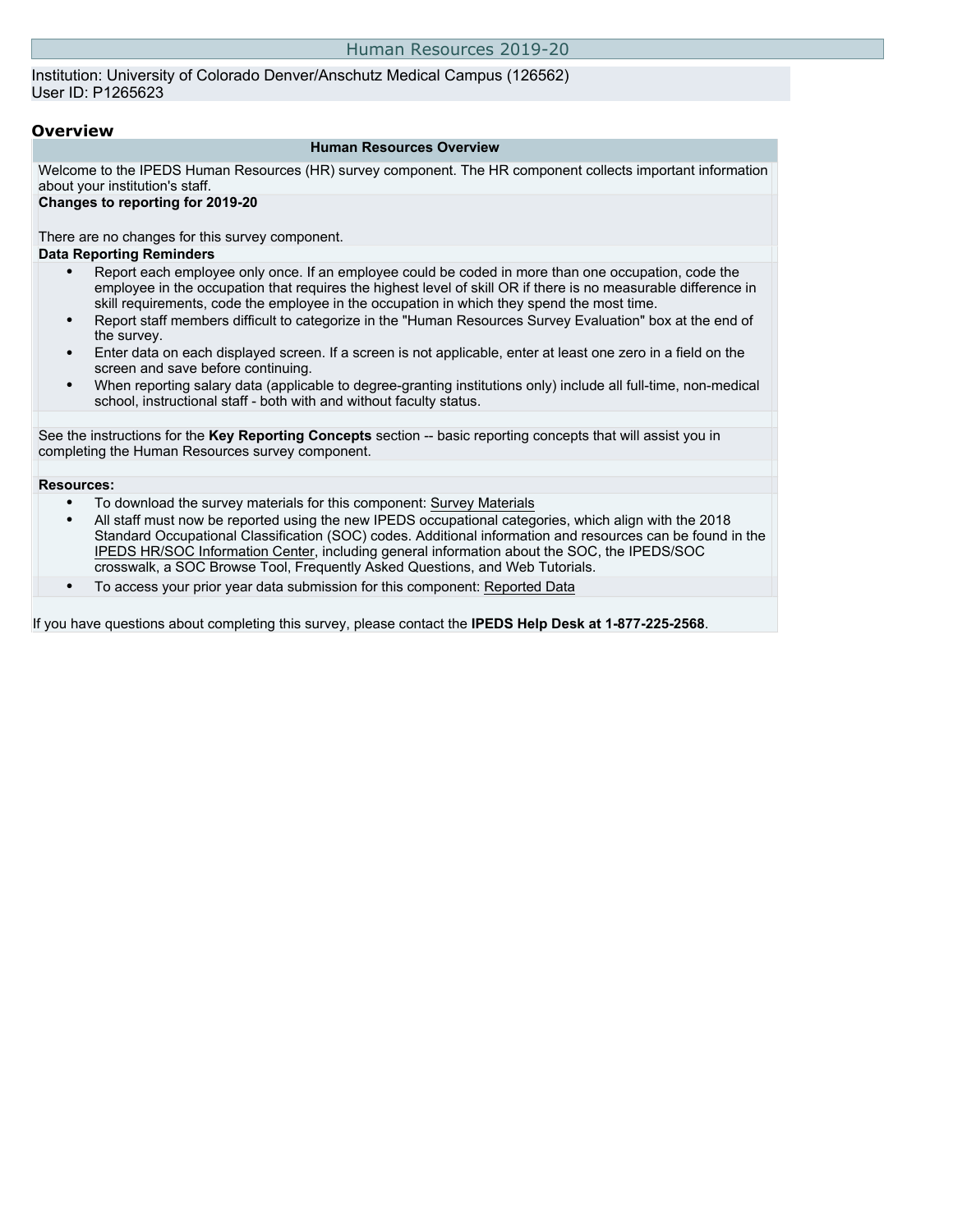| <b>Human Resources Screening Questions</b>                                                                         |                                                                                                     |                                                                                                                                                                                                                                                                                                                                                                                     |  |  |  |  |  |  |  |
|--------------------------------------------------------------------------------------------------------------------|-----------------------------------------------------------------------------------------------------|-------------------------------------------------------------------------------------------------------------------------------------------------------------------------------------------------------------------------------------------------------------------------------------------------------------------------------------------------------------------------------------|--|--|--|--|--|--|--|
| Does your institution have any part-time staff?                                                                    |                                                                                                     |                                                                                                                                                                                                                                                                                                                                                                                     |  |  |  |  |  |  |  |
| If you answer Yes to this question, you will be provided the screens to report part-time staff.<br>O <sub>No</sub> |                                                                                                     |                                                                                                                                                                                                                                                                                                                                                                                     |  |  |  |  |  |  |  |
| $\odot$ Yes                                                                                                        |                                                                                                     |                                                                                                                                                                                                                                                                                                                                                                                     |  |  |  |  |  |  |  |
| Does your institution have graduate assistants?                                                                    |                                                                                                     |                                                                                                                                                                                                                                                                                                                                                                                     |  |  |  |  |  |  |  |
| O <sub>No</sub>                                                                                                    | If you answer Yes to this question, you will be provided the screens to report graduate assistants. |                                                                                                                                                                                                                                                                                                                                                                                     |  |  |  |  |  |  |  |
| $\odot$ Yes                                                                                                        |                                                                                                     |                                                                                                                                                                                                                                                                                                                                                                                     |  |  |  |  |  |  |  |
| Does your institution have 15 or more full-time staff?                                                             |                                                                                                     |                                                                                                                                                                                                                                                                                                                                                                                     |  |  |  |  |  |  |  |
| O <sub>No</sub>                                                                                                    |                                                                                                     |                                                                                                                                                                                                                                                                                                                                                                                     |  |  |  |  |  |  |  |
| $\odot$ Yes                                                                                                        |                                                                                                     |                                                                                                                                                                                                                                                                                                                                                                                     |  |  |  |  |  |  |  |
| Does your institution have a tenure system?                                                                        |                                                                                                     |                                                                                                                                                                                                                                                                                                                                                                                     |  |  |  |  |  |  |  |
| O <sub>No</sub>                                                                                                    |                                                                                                     | If you answer Yes to this question, you will be provided the screens to report some data by tenure status.                                                                                                                                                                                                                                                                          |  |  |  |  |  |  |  |
| $\boldsymbol{\Theta}^{\text{Yes}}$                                                                                 |                                                                                                     |                                                                                                                                                                                                                                                                                                                                                                                     |  |  |  |  |  |  |  |
|                                                                                                                    | leave and full-time instructional staff who are working less-than-9-month contracts.)               | Did your institution hire any full-time permanent staff who were included on the payroll of the institution between November<br>1, 2018 and October 31, 2019 either for the first time (new to the institution) or after a break in service? Do not exclude<br>persons who were no longer on the payroll as of November 1, 2019. (Exclude persons who have returned from sabbatical |  |  |  |  |  |  |  |
| O <sub>No</sub>                                                                                                    |                                                                                                     | If you answer Yes to this question, you will be provided the screens to report full-time permanent new hires in Part H.                                                                                                                                                                                                                                                             |  |  |  |  |  |  |  |
| $\boldsymbol{\Theta}^{\text{Yes}}$                                                                                 |                                                                                                     |                                                                                                                                                                                                                                                                                                                                                                                     |  |  |  |  |  |  |  |
|                                                                                                                    |                                                                                                     | Do ALL of the instructional staff at your institution fall into any of the following categories?                                                                                                                                                                                                                                                                                    |  |  |  |  |  |  |  |
| However, Part G will still be required for reporting data for full-time non-instructional staff.                   |                                                                                                     | If you answer Yes to any of the questions below, you will NOT be required to report Part G - Salaries for instructional staff.                                                                                                                                                                                                                                                      |  |  |  |  |  |  |  |
| $\odot$ No                                                                                                         | O <sup>Yes</sup>                                                                                    | Are ALL of the instructional staff military personnel?                                                                                                                                                                                                                                                                                                                              |  |  |  |  |  |  |  |
| $\odot$ <sup>No</sup>                                                                                              | O <sup>Yes</sup>                                                                                    | Do ALL of the instructional staff contribute their<br>services (e.g., members of a religious order)?                                                                                                                                                                                                                                                                                |  |  |  |  |  |  |  |
| $\odot$ <sup>No</sup>                                                                                              | O <sup>Yes</sup>                                                                                    | Do ALL of the instructional staff teach pre-clinical or<br>clinical medicine?                                                                                                                                                                                                                                                                                                       |  |  |  |  |  |  |  |
| You may use the space below to provide context for the data you've reported above.                                 |                                                                                                     |                                                                                                                                                                                                                                                                                                                                                                                     |  |  |  |  |  |  |  |
|                                                                                                                    |                                                                                                     |                                                                                                                                                                                                                                                                                                                                                                                     |  |  |  |  |  |  |  |
|                                                                                                                    |                                                                                                     |                                                                                                                                                                                                                                                                                                                                                                                     |  |  |  |  |  |  |  |
|                                                                                                                    |                                                                                                     |                                                                                                                                                                                                                                                                                                                                                                                     |  |  |  |  |  |  |  |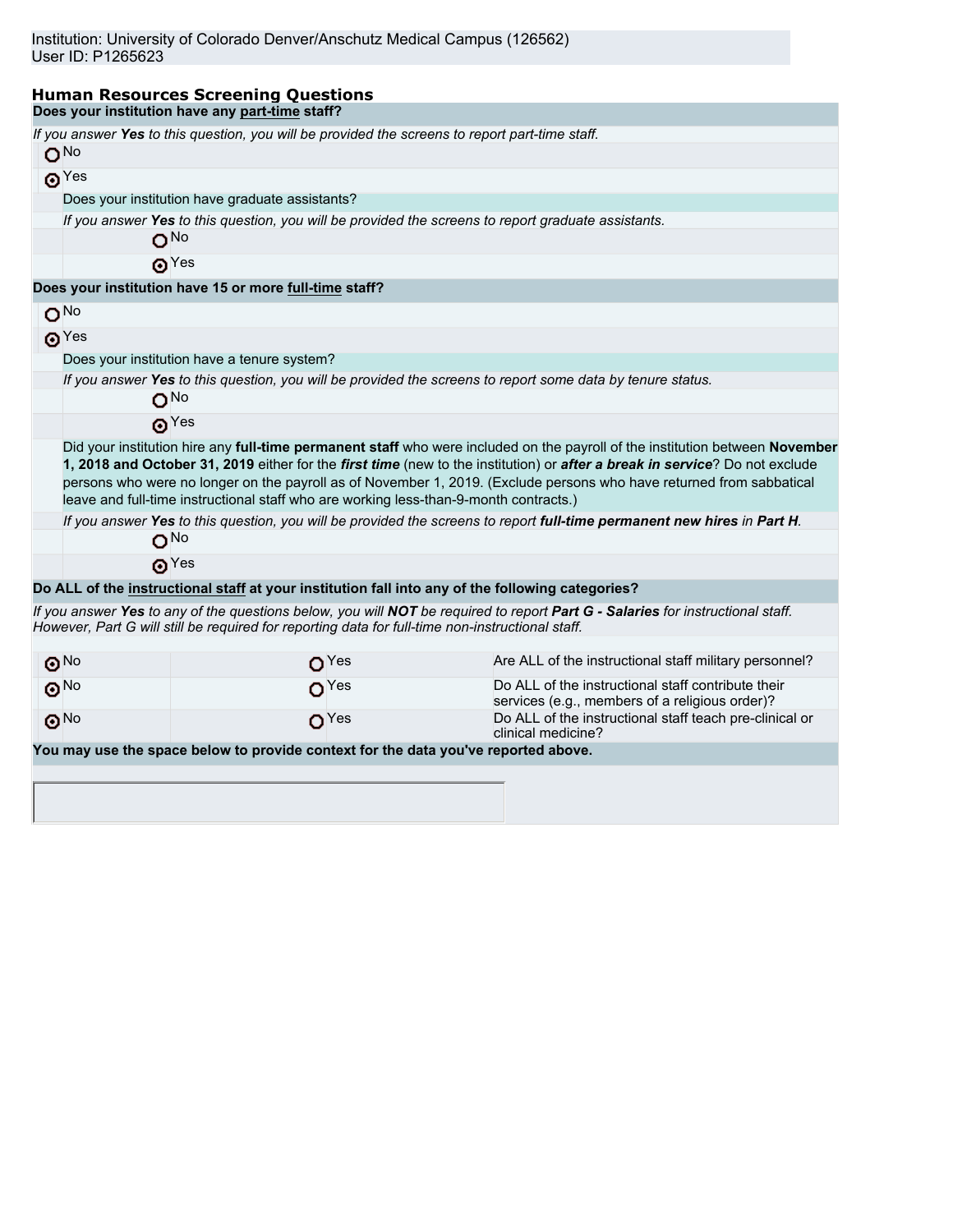#### **Part A1 - Full-time Instructional Staff by Academic Rank and Tenure Status - Tenured Number of Full-time Instructional Staff**

## **With Faculty Status**

**Tenured**

**As of November 1, 2019**

•**Report Hispanic/Latino individuals of any race as Hispanic/Latino**

•**Report race for non-Hispanic/Latino individuals only**

**Men**

•**Include both Primarily Instruction and Instruction Combined with Research and/or Public Service**

•**Include both medical school and non-medical school staff**

|    |                                                     |                                  |               | rank | Total                                                      |
|----|-----------------------------------------------------|----------------------------------|---------------|------|------------------------------------------------------------|
|    |                                                     |                                  |               |      |                                                            |
|    |                                                     |                                  |               |      |                                                            |
|    |                                                     |                                  |               |      | 22                                                         |
|    |                                                     |                                  |               |      | 2                                                          |
|    |                                                     |                                  |               |      | 39                                                         |
|    |                                                     |                                  |               |      | 4                                                          |
|    |                                                     |                                  |               |      | 0                                                          |
| 97 |                                                     |                                  |               |      | 319                                                        |
|    |                                                     |                                  |               |      | 0                                                          |
|    |                                                     |                                  |               |      | 12                                                         |
|    |                                                     |                                  |               |      | 399                                                        |
|    | Professors<br>13<br>9<br>23<br>3<br>222<br>5<br>263 | Associate Assistant<br>16<br>136 | Academic Rank |      | No academic<br>professors professors Instructors Lecturers |

| <b>Women</b>                              |                   |     |                     |                                             |             |             |                |
|-------------------------------------------|-------------------|-----|---------------------|---------------------------------------------|-------------|-------------|----------------|
| Race/ethnicity                            |                   |     | Academic Rank       |                                             |             | No academic |                |
|                                           |                   |     | Associate Assistant |                                             |             | rank        | Total          |
|                                           | <b>Professors</b> |     |                     | professors professors Instructors Lecturers |             |             |                |
| Nonresident alien                         |                   |     |                     |                                             |             |             |                |
| Hispanic/Latino                           | 5                 | 6   |                     |                                             |             |             | 11             |
| American Indian or Alaska Native          |                   |     |                     |                                             |             |             | 2              |
| Asian                                     | 10                |     |                     |                                             |             |             | 17             |
| <b>Black or African American</b>          |                   |     |                     |                                             |             |             | $\overline{2}$ |
| Native Hawaiian or Other Pacific Islander |                   |     |                     |                                             |             |             | 0              |
| White                                     | 105               | 57  |                     |                                             |             |             | 162            |
| Two or more races                         |                   |     |                     |                                             |             |             |                |
| Race and ethnicity unknown                | 6                 | 3   |                     |                                             |             |             | 9              |
| <b>Total women</b>                        | 128               | 76  | 0                   | 0                                           | 0           | $\Omega$    | 204            |
|                                           |                   |     |                     |                                             |             |             |                |
| Total (men+women)                         | 391               | 212 | 0                   | $\mathbf 0$                                 | $\mathbf 0$ | $\Omega$    | 603            |
| Total from prior year                     |                   |     |                     |                                             |             |             | 598            |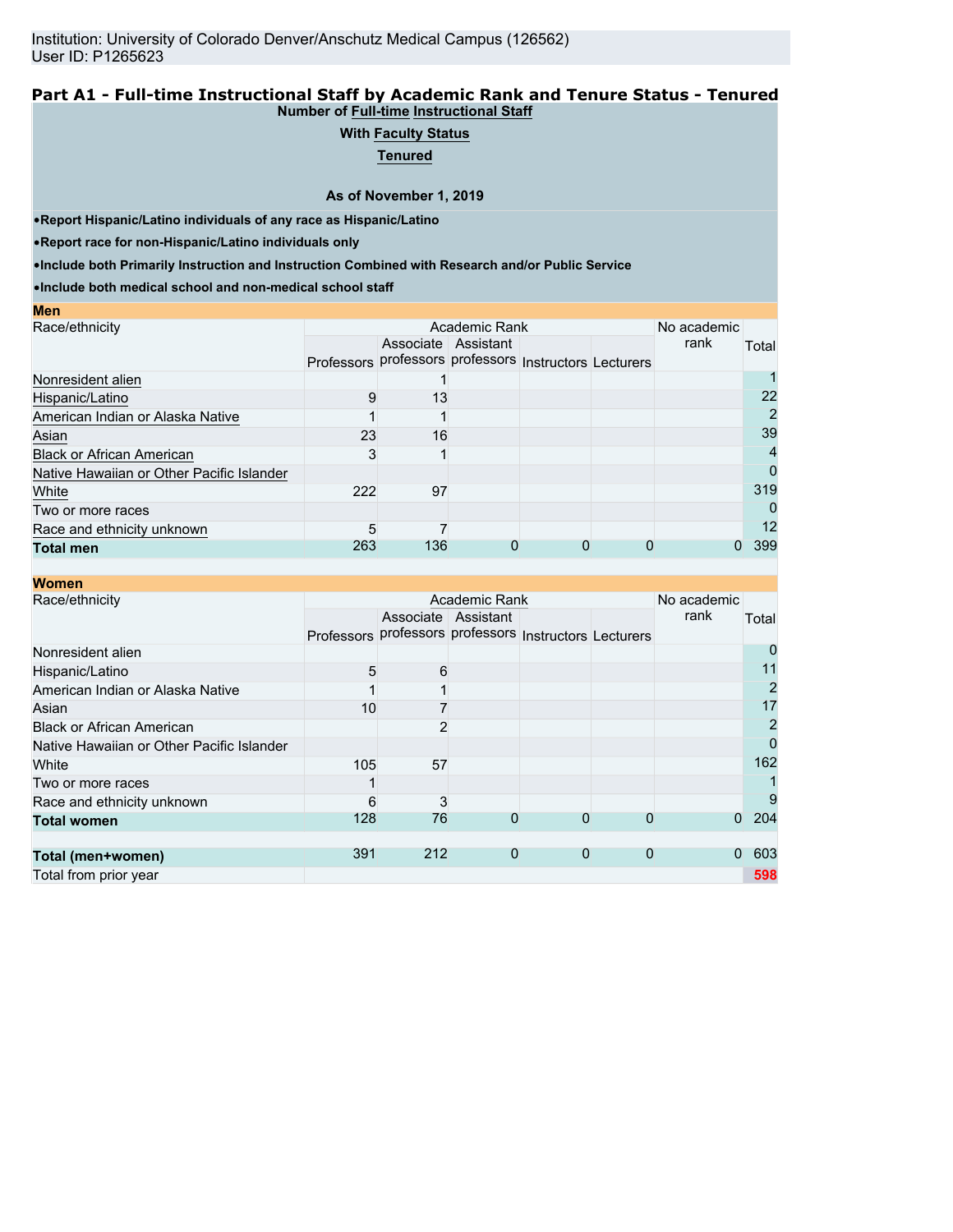## **Part A1 - Full-time Instructional Staff by Academic Rank and Tenure Status - On Tenure Track**

## **Number of Full-time Instructional Staff**

#### **With Faculty Status**

**On Tenure Track**

#### **As of November 1, 2019**

•**Report Hispanic/Latino individuals of any race as Hispanic/Latino**

•**Report race for non-Hispanic/Latino individuals only**

**Men**

•**Include both Primarily Instruction and Instruction Combined with Research and/or Public Service**

•**Include both medical school and non-medical school staff**

| шы                                        |     |                                                        |                 |  |             |       |
|-------------------------------------------|-----|--------------------------------------------------------|-----------------|--|-------------|-------|
| Race/ethnicity                            |     |                                                        | Academic Rank   |  | No academic |       |
|                                           |     | Associate Assistant                                    |                 |  | rank        | Total |
|                                           |     | Professors professors professors Instructors Lecturers |                 |  |             |       |
| Nonresident alien                         |     |                                                        | 10 <sup>°</sup> |  |             | 11    |
| Hispanic/Latino                           | 8   | 14                                                     | 25              |  |             | 47    |
| American Indian or Alaska Native          |     |                                                        |                 |  |             | 3     |
| Asian                                     | 16  | 26                                                     | 41              |  |             | 83    |
| <b>Black or African American</b>          |     | 4                                                      |                 |  |             | 11    |
| Native Hawaiian or Other Pacific Islander |     |                                                        |                 |  |             |       |
| White                                     | 131 | 224                                                    | 258             |  |             | 613   |
| Two or more races                         |     |                                                        |                 |  |             | 6     |
| Race and ethnicity unknown                | 23  | 38                                                     | 118             |  |             | 179   |
| <b>Total men</b>                          | 180 | 312                                                    | 462             |  |             | 954   |
|                                           |     |                                                        |                 |  |             |       |

#### **Women** Race/ethnicity **Academic Rank Academic Rank** Professors professors professors Instructors Lecturers Associate | Assistant No academic<br>rank **Total** Nonresident alien 9 9 Hispanic/Latino 28 52 American Indian or Alaska Native 1 1 2 Asian 4 32 66 102 Black or African American 6 12 17 Native Hawaiian or Other Pacific Islander 2 1 3 White 223 382 **71** 223 382 676 Two or more races 3 1 3 7 Race and ethnicity unknown **8** 32 141<br> **Total women 8** 32 141 **1**  181 **Total women** 90 316 643 0 0 0 1,049 **Total (men+women)** 270 628 1,105 0 0 0 2,003 Total from prior year **1,863**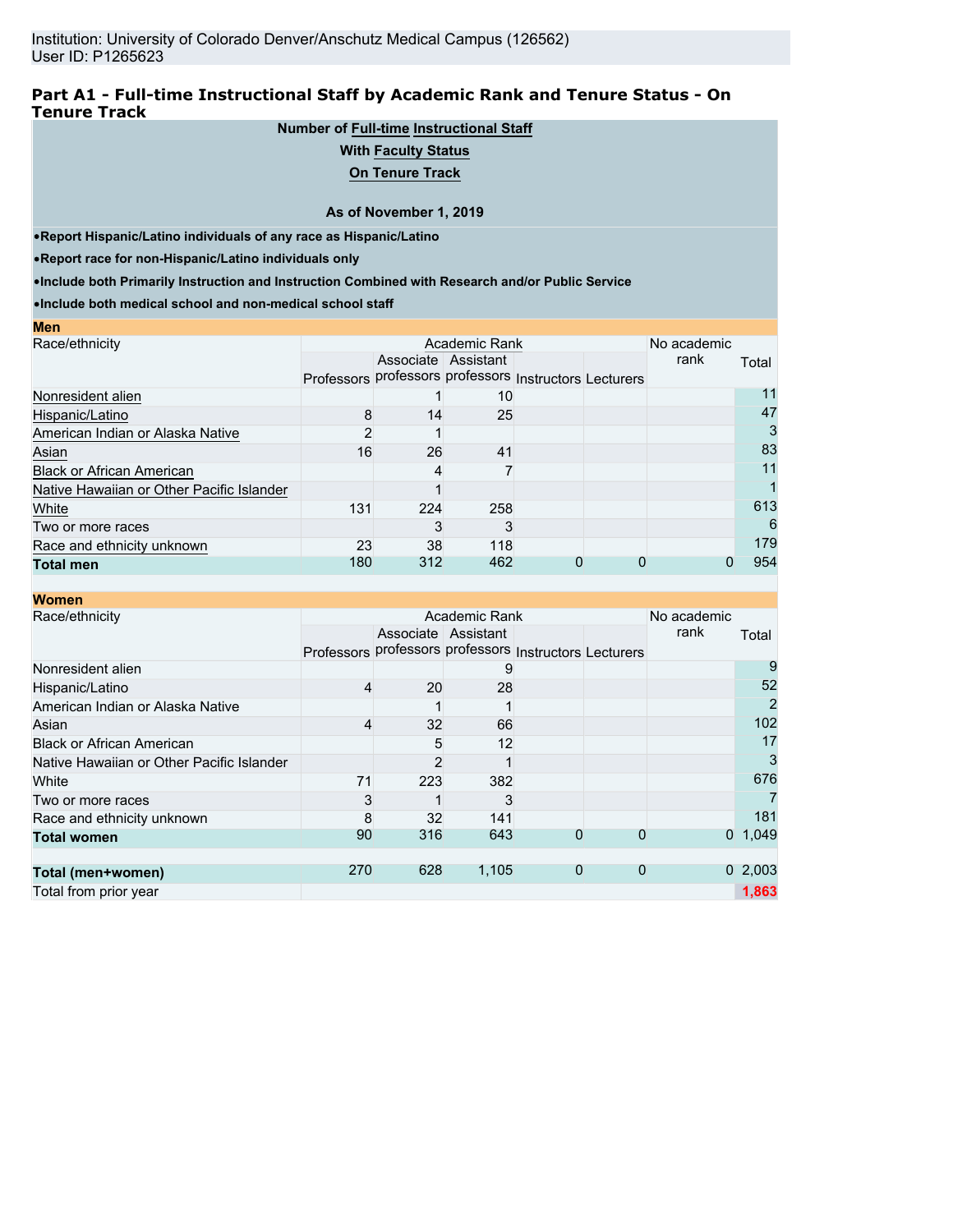## **Part A1 - Full-time Instructional Staff by Academic Rank and Tenure Status - Multi-Year Contract**

## **Number of Full-time Instructional Staff**

**With Faculty Status**

#### **Not on Tenure Track - Multi-Year Contract**

#### **As of November 1, 2019**

•**Report Hispanic/Latino individuals of any race as Hispanic/Latino**

•**Report race for non-Hispanic/Latino individuals only**

•**Include both Primarily Instruction and Instruction Combined with Research and/or Public Service**

•**Include both medical school and non-medical school staff**

| No academic<br>Gender and race/ethnicity<br>Academic Rank<br>rank<br>Associate Assistant<br>Professors professors professors Instructors Lecturers | Total<br>O<br>0 |
|----------------------------------------------------------------------------------------------------------------------------------------------------|-----------------|
|                                                                                                                                                    |                 |
|                                                                                                                                                    |                 |
|                                                                                                                                                    |                 |
| Nonresident alien                                                                                                                                  |                 |
| Hispanic/Latino                                                                                                                                    | $\mathbf{0}$    |
| American Indian or Alaska Native                                                                                                                   | 0               |
| Asian                                                                                                                                              | 0               |
| <b>Black or African American</b>                                                                                                                   | 0               |
| Native Hawaiian or Other Pacific Islander                                                                                                          | 0               |
| White                                                                                                                                              | 0               |
| Two or more races                                                                                                                                  | 0               |
| Race and ethnicity unknown                                                                                                                         |                 |
| 0<br>0<br>O<br><b>Total men</b>                                                                                                                    | $\mathbf{I}$    |

## **Women**

**Men**

| wullell                                   |             |                                                        |                     |          |             |             |       |                |
|-------------------------------------------|-------------|--------------------------------------------------------|---------------------|----------|-------------|-------------|-------|----------------|
| Gender and race/ethnicity                 |             |                                                        | Academic Rank       |          |             | No academic |       |                |
|                                           |             |                                                        | Associate Assistant |          |             | rank        | Total |                |
|                                           |             | Professors professors professors Instructors Lecturers |                     |          |             |             |       |                |
| Nonresident alien                         |             |                                                        |                     |          |             |             |       | 0              |
| Hispanic/Latino                           |             |                                                        |                     |          |             |             |       | 0              |
| American Indian or Alaska Native          |             |                                                        |                     |          |             |             |       | 0              |
| Asian                                     |             |                                                        |                     |          |             |             |       | $\mathbf 0$    |
| <b>Black or African American</b>          |             |                                                        |                     |          |             |             |       | 0              |
| Native Hawaiian or Other Pacific Islander |             |                                                        |                     |          |             |             |       | 0              |
| White                                     |             |                                                        |                     |          |             |             |       | 0              |
| Two or more races                         |             |                                                        |                     |          |             |             |       | $\overline{0}$ |
| Race and ethnicity unknown                |             |                                                        |                     |          |             |             |       | 0              |
| <b>Total women</b>                        | $\mathbf 0$ | $\Omega$                                               | 0                   | $\Omega$ | $\mathbf 0$ |             |       | $\Omega$       |
|                                           |             |                                                        |                     |          |             |             |       |                |
| Total (men+women)                         | 0           | $\mathbf 0$                                            | 0                   | 0        | $\mathbf 0$ |             |       | $\Omega$       |
| Total from prior year                     |             |                                                        |                     |          |             |             |       |                |
|                                           |             |                                                        |                     |          |             |             |       |                |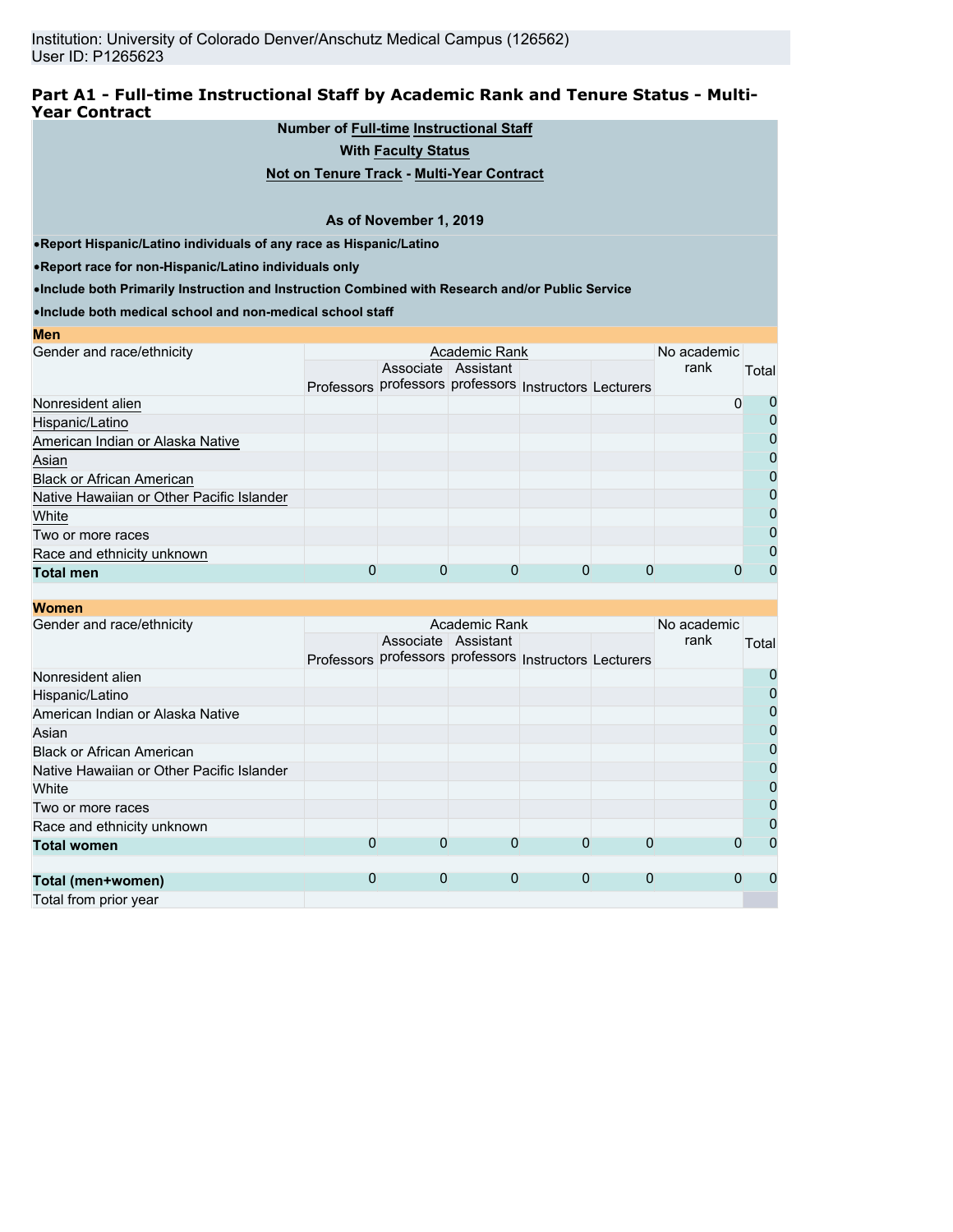## **Part A1 - Full-time Instructional Staff by Academic Rank and Tenure Status - Annual Contract**

## **Number of Full-time Instructional Staff**

**With Faculty Status**

## **Not on Tenure Track - Annual Contract**

#### **As of November 1, 2019**

•**Report Hispanic/Latino individuals of any race as Hispanic/Latino**

•**Report race for non-Hispanic/Latino individuals only**

**Men**

•**Include both Primarily Instruction and Instruction Combined with Research and/or Public Service**

•**Include both medical school and non-medical school staff**

| <b>IVIC II</b>                            |    |                     |                                                        |             |       |
|-------------------------------------------|----|---------------------|--------------------------------------------------------|-------------|-------|
| Race/ethnicity                            |    | Academic Rank       |                                                        | No academic |       |
|                                           |    | Associate Assistant |                                                        | rank        | Total |
|                                           |    |                     | Professors professors professors Instructors Lecturers |             |       |
| Nonresident alien                         |    |                     |                                                        |             |       |
| Hispanic/Latino                           |    |                     |                                                        |             |       |
| American Indian or Alaska Native          |    |                     |                                                        |             |       |
| Asian                                     |    |                     | 5                                                      |             |       |
| <b>Black or African American</b>          |    |                     |                                                        |             |       |
| Native Hawaiian or Other Pacific Islander |    |                     |                                                        |             | 0     |
| White                                     |    | 10                  | 67                                                     |             | 88    |
| Two or more races                         |    |                     |                                                        |             |       |
| Race and ethnicity unknown                |    |                     |                                                        |             | 13    |
| <b>Total men</b>                          | 14 | 16                  | 94                                                     |             | 126   |

| <b>Women</b>                              |                                                        |    |                     |     |   |             |          |
|-------------------------------------------|--------------------------------------------------------|----|---------------------|-----|---|-------------|----------|
| Race/ethnicity                            |                                                        |    | Academic Rank       |     |   | No academic |          |
|                                           |                                                        |    | Associate Assistant |     |   | rank        | Total    |
|                                           | Professors professors professors Instructors Lecturers |    |                     |     |   |             |          |
| Nonresident alien                         |                                                        |    |                     |     |   |             |          |
| Hispanic/Latino                           |                                                        |    |                     |     |   |             | 9        |
| American Indian or Alaska Native          |                                                        |    |                     |     |   |             |          |
| Asian                                     |                                                        |    |                     |     |   |             | 4        |
| <b>Black or African American</b>          |                                                        |    |                     |     |   |             |          |
| Native Hawaiian or Other Pacific Islander |                                                        |    |                     |     |   |             | $\Omega$ |
| White                                     | 2                                                      | 14 | 22                  | 62  |   |             | 100      |
| Two or more races                         |                                                        |    |                     |     |   |             | 0        |
| Race and ethnicity unknown                |                                                        |    |                     |     |   |             | 8        |
| <b>Total women</b>                        | 2                                                      | 16 | 25                  | 81  | 0 | $\Omega$    | 124      |
|                                           |                                                        |    |                     |     |   |             |          |
| Total (men+women)                         | 4                                                      | 30 | 41                  | 175 | 0 | $\Omega$    | 250      |
| Total from prior year                     |                                                        |    |                     |     |   |             | 241      |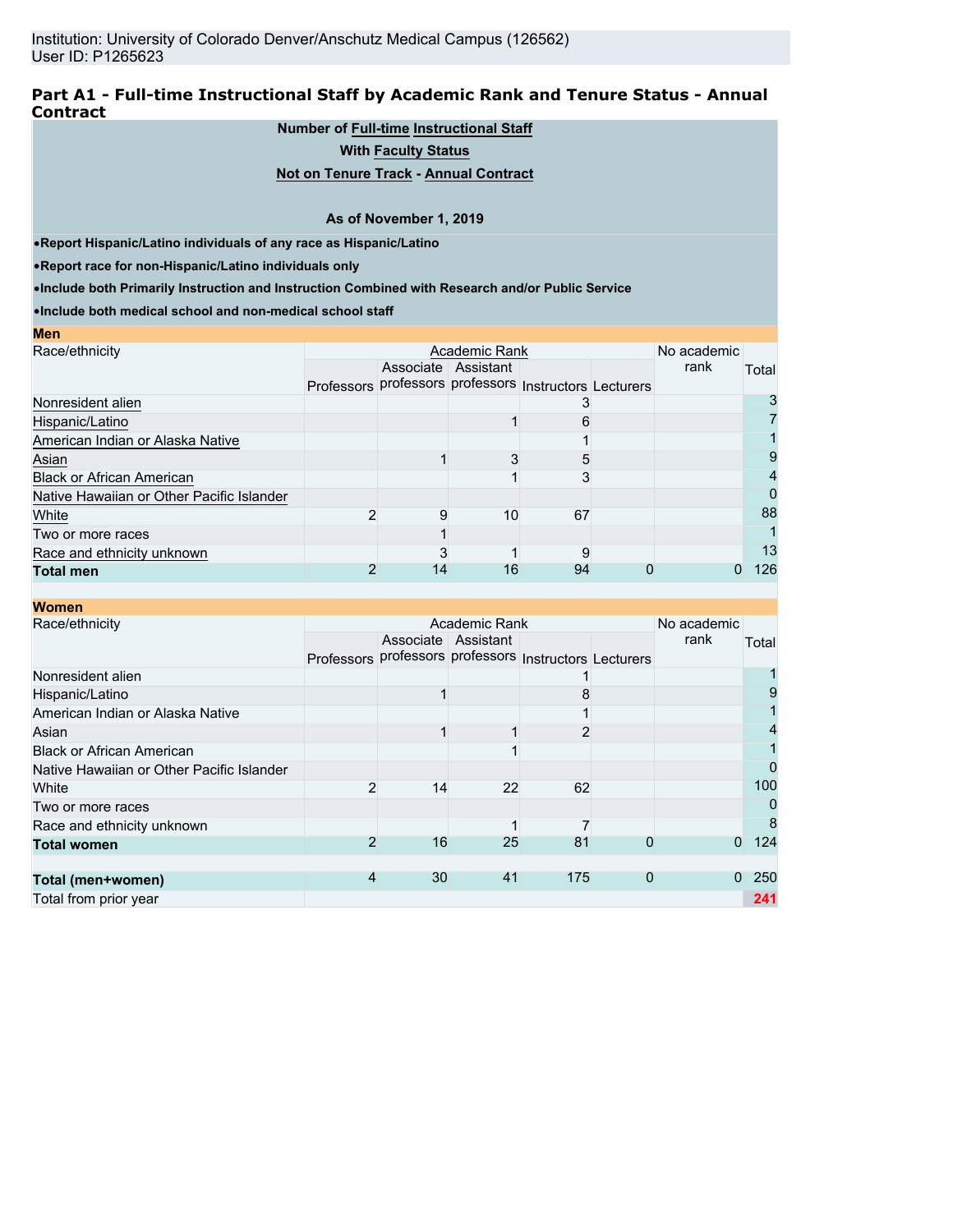## **Part A1 - Full-time Instructional Staff by Academic Rank and Tenure Status - Less-Than-Annual Contract**

#### **Number of Full-time Instructional Staff**

**With Faculty Status**

**Not on Tenure Track - Less-than-annual Contract**

#### **As of November 1, 2019**

•**Report Hispanic/Latino individuals of any race as Hispanic/Latino**

•**Report race for non-Hispanic/Latino individuals only**

**Men**

•**Include both Primarily Instruction and Instruction Combined with Research and/or Public Service**

•**Include both medical school and non-medical school staff**

| <b>IVIC II</b>                            |                                                        |                     |  |             |              |
|-------------------------------------------|--------------------------------------------------------|---------------------|--|-------------|--------------|
| Race/ethnicity                            |                                                        | Academic Rank       |  | No academic |              |
|                                           |                                                        | Associate Assistant |  | rank        | Total        |
|                                           | Professors professors professors Instructors Lecturers |                     |  |             |              |
| Nonresident alien                         |                                                        |                     |  | 0           | O            |
| Hispanic/Latino                           |                                                        |                     |  |             | 0            |
| American Indian or Alaska Native          |                                                        |                     |  |             | 0            |
| Asian                                     |                                                        |                     |  |             |              |
| <b>Black or African American</b>          |                                                        |                     |  |             | 0            |
| Native Hawaiian or Other Pacific Islander |                                                        |                     |  |             | 0            |
| White                                     |                                                        |                     |  |             |              |
| Two or more races                         |                                                        |                     |  |             | $\mathbf{I}$ |
| Race and ethnicity unknown                |                                                        |                     |  |             |              |
| <b>Total men</b>                          |                                                        |                     |  |             |              |
|                                           |                                                        |                     |  |             |              |

| <b>Women</b>                              |                   |   |                                             |   |             |             |       |
|-------------------------------------------|-------------------|---|---------------------------------------------|---|-------------|-------------|-------|
| Race/ethnicity                            |                   |   | Academic Rank                               |   |             | No academic |       |
|                                           |                   |   | Associate Assistant                         |   |             | rank        | Total |
|                                           | <b>Professors</b> |   | professors professors Instructors Lecturers |   |             |             |       |
| Nonresident alien                         |                   |   |                                             |   |             |             | 0     |
| Hispanic/Latino                           |                   |   |                                             |   |             |             | 0     |
| American Indian or Alaska Native          |                   |   |                                             |   |             |             | 0     |
| Asian                                     |                   |   |                                             |   |             |             | 0     |
| <b>Black or African American</b>          |                   |   |                                             |   |             |             | 0     |
| Native Hawaiian or Other Pacific Islander |                   |   |                                             |   |             |             | 0     |
| White                                     |                   |   |                                             |   |             |             | 0     |
| Two or more races                         |                   |   |                                             |   |             |             | 0     |
| Race and ethnicity unknown                |                   |   |                                             |   |             |             | 0     |
| <b>Total women</b>                        | 0                 | 0 | 0                                           | 0 | $\Omega$    | 0           | 0     |
|                                           |                   |   |                                             |   |             |             |       |
| Total (men+women)                         | 0                 | 0 | 0                                           | 1 | $\mathbf 0$ | $\Omega$    |       |
| Total from prior year                     |                   |   |                                             |   |             |             |       |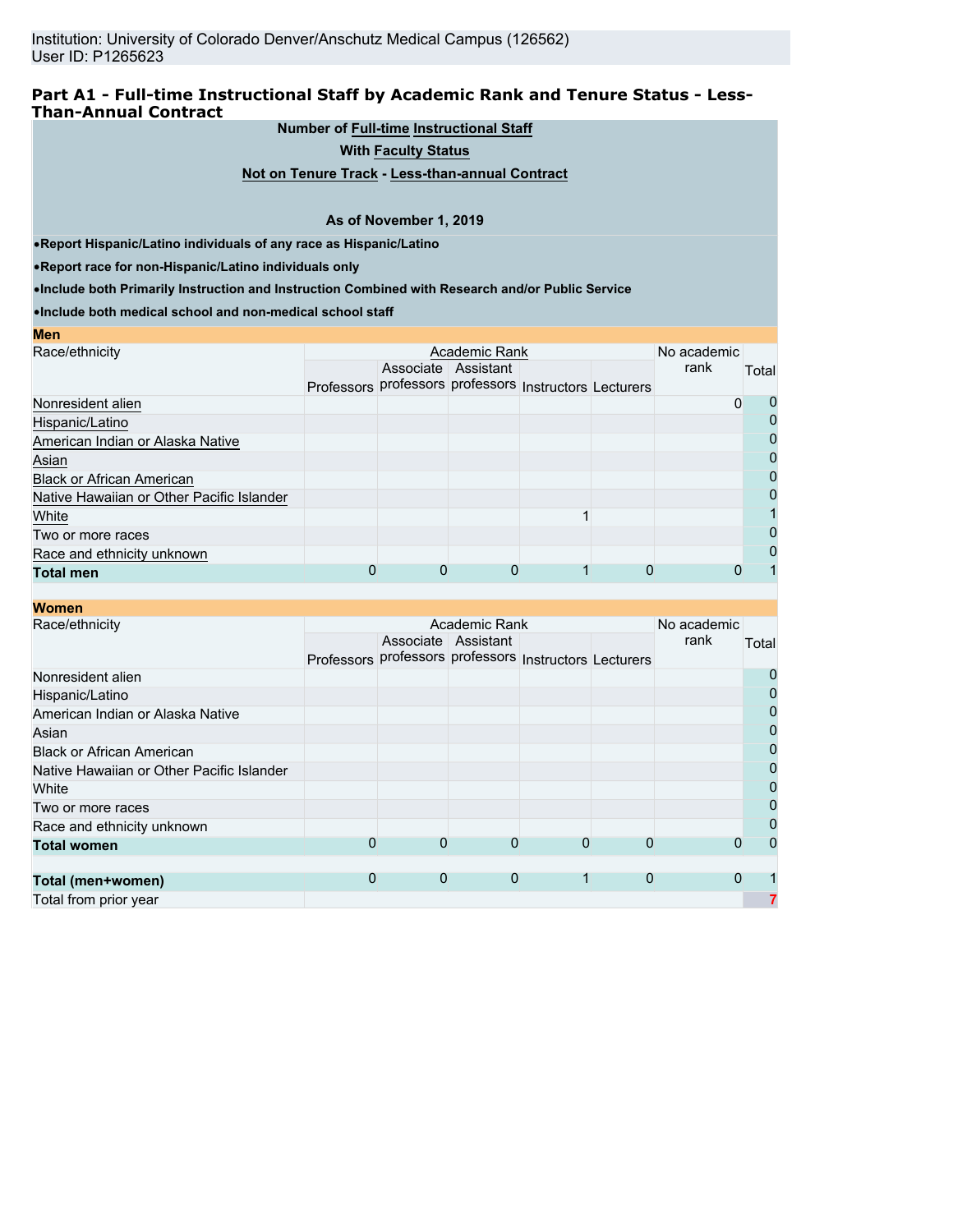### **Part A1 - Full-time Instructional Staff by Academic Rank and Tenure Status - Indefinite duration contract**

## **Number of Full-time Instructional Staff**

**With Faculty Status**

**Not on Tenure Track - Indefinite duration contract**

#### **As of November 1, 2019**

•**Report Hispanic/Latino individuals of any race as Hispanic/Latino**

•**Report race for non-Hispanic/Latino individuals only**

•**Include both Primarily Instruction and Instruction Combined with Research and/or Public Service**

•**Include both medical school and non-medical school staff**

| <b>IVIC II</b>                            |                                                        |                     |               |     |   |             |       |
|-------------------------------------------|--------------------------------------------------------|---------------------|---------------|-----|---|-------------|-------|
| Gender and race/ethnicity                 |                                                        |                     | Academic Rank |     |   | No academic |       |
|                                           |                                                        | Associate Assistant |               |     |   | rank        | Total |
|                                           | Professors professors professors Instructors Lecturers |                     |               |     |   |             |       |
| Nonresident alien                         |                                                        |                     |               |     |   |             |       |
| Hispanic/Latino                           |                                                        | 5                   |               | 15  |   |             | 22    |
| American Indian or Alaska Native          |                                                        |                     |               |     |   |             | 0     |
| Asian                                     |                                                        |                     |               | 19  |   |             | 21    |
| <b>Black or African American</b>          |                                                        |                     |               |     |   |             | 2     |
| Native Hawaiian or Other Pacific Islander |                                                        |                     |               |     |   |             | 0     |
| White                                     |                                                        | 13                  | 15            | 201 |   |             | 232   |
| Two or more races                         |                                                        |                     |               |     |   |             | 2     |
| Race and ethnicity unknown                |                                                        | ◠                   | 2             | 116 |   |             | 120   |
| <b>Total men</b>                          |                                                        | 21                  | 22            | 356 | O | 0           | 402   |
|                                           |                                                        |                     |               |     |   |             |       |

#### **Women**

**Men**

| Gender and race/ethnicity                 |                                                        |    | Academic Rank       |       |          | No academic |                                                  |
|-------------------------------------------|--------------------------------------------------------|----|---------------------|-------|----------|-------------|--------------------------------------------------|
|                                           |                                                        |    | Associate Assistant |       |          | rank        | Total                                            |
|                                           | Professors professors professors Instructors Lecturers |    |                     |       |          |             |                                                  |
| Nonresident alien                         |                                                        |    |                     | 4     |          |             |                                                  |
| Hispanic/Latino                           |                                                        |    | 2                   | 44    |          |             | 47                                               |
| American Indian or Alaska Native          |                                                        |    |                     |       |          |             | $\overline{2}$                                   |
| Asian                                     |                                                        |    |                     | 31    |          |             | 42                                               |
| <b>Black or African American</b>          |                                                        |    |                     | 15    |          |             | 17                                               |
| Native Hawaiian or Other Pacific Islander |                                                        |    |                     |       |          |             | $\overline{0}$                                   |
| White                                     | 8                                                      | 15 | 41                  | 752   |          |             | 816                                              |
| Two or more races                         |                                                        |    |                     | 9     |          |             | 9                                                |
| Race and ethnicity unknown                |                                                        |    | 4                   | 281   |          |             | 285                                              |
| <b>Total women</b>                        | 8                                                      | 24 | 53                  | 1,137 |          | $\mathbf 0$ | 1,222                                            |
|                                           |                                                        |    |                     |       |          |             |                                                  |
| Total (men+women)                         | 11                                                     | 45 | 75                  | 1,493 | $\Omega$ |             | $\begin{smallmatrix}0&\\&1,624\end{smallmatrix}$ |
| Total from prior year                     |                                                        |    |                     |       |          |             | 1,512                                            |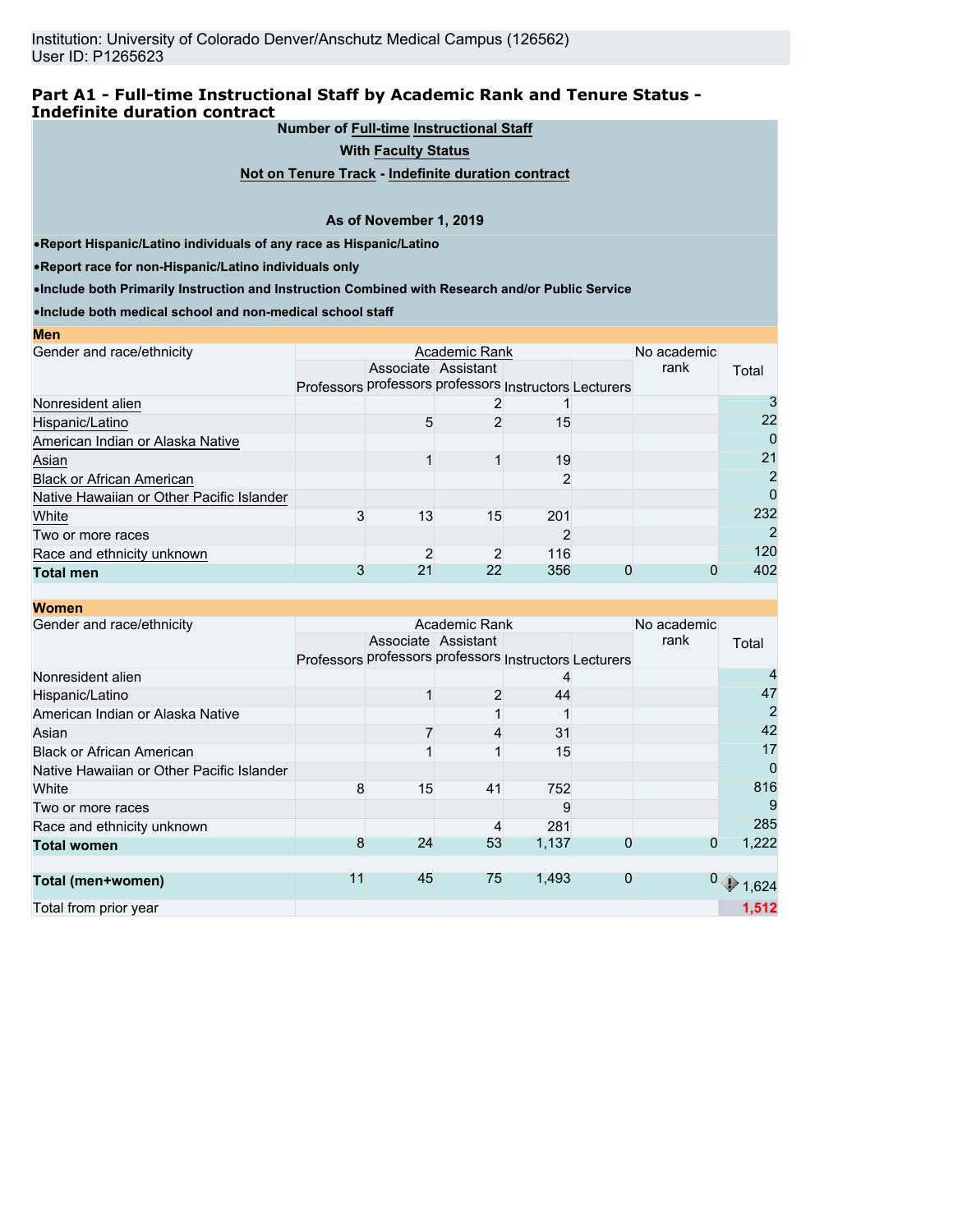#### **Part A1 - Full-time Instructional Staff - Without Faculty Status Number of Full-time Instructional Staff**

| <b>Without Faculty Status</b> |  |
|-------------------------------|--|
|                               |  |

#### **As of November 1, 2019**

•**Report Hispanic/Latino individuals of any race as Hispanic/Latino**

•**Report race for non-Hispanic/Latino individuals only**

•**Include both Primarily Instruction and Instruction Combined with Research and/or Public Service**

•**Include both medical school and non-medical school staff**

| Men                                       |                               |
|-------------------------------------------|-------------------------------|
| Race/ethnicity                            | <b>Without Faculty Status</b> |
| Nonresident alien                         | 0                             |
| Hispanic/Latino                           |                               |
| American Indian or Alaska Native          |                               |
| Asian                                     |                               |
| <b>Black or African American</b>          |                               |
| Native Hawaiian or Other Pacific Islander |                               |
| White                                     |                               |
| Two or more races                         |                               |
| Race and ethnicity unknown                |                               |
| <b>Total men</b>                          | 0                             |

| <b>Women</b>                              |                               |
|-------------------------------------------|-------------------------------|
| Race/ethnicity                            | <b>Without Faculty Status</b> |
| Nonresident alien                         |                               |
| Hispanic/Latino                           |                               |
| American Indian or Alaska Native          |                               |
| Asian                                     |                               |
| <b>Black or African American</b>          |                               |
| Native Hawaiian or Other Pacific Islander |                               |
| White                                     |                               |
| Two or more races                         |                               |
| Race and ethnicity unknown                |                               |
| <b>Total women</b>                        | 0                             |
|                                           |                               |
| Total (men+women)                         | $\mathbf 0$                   |

Total from prior year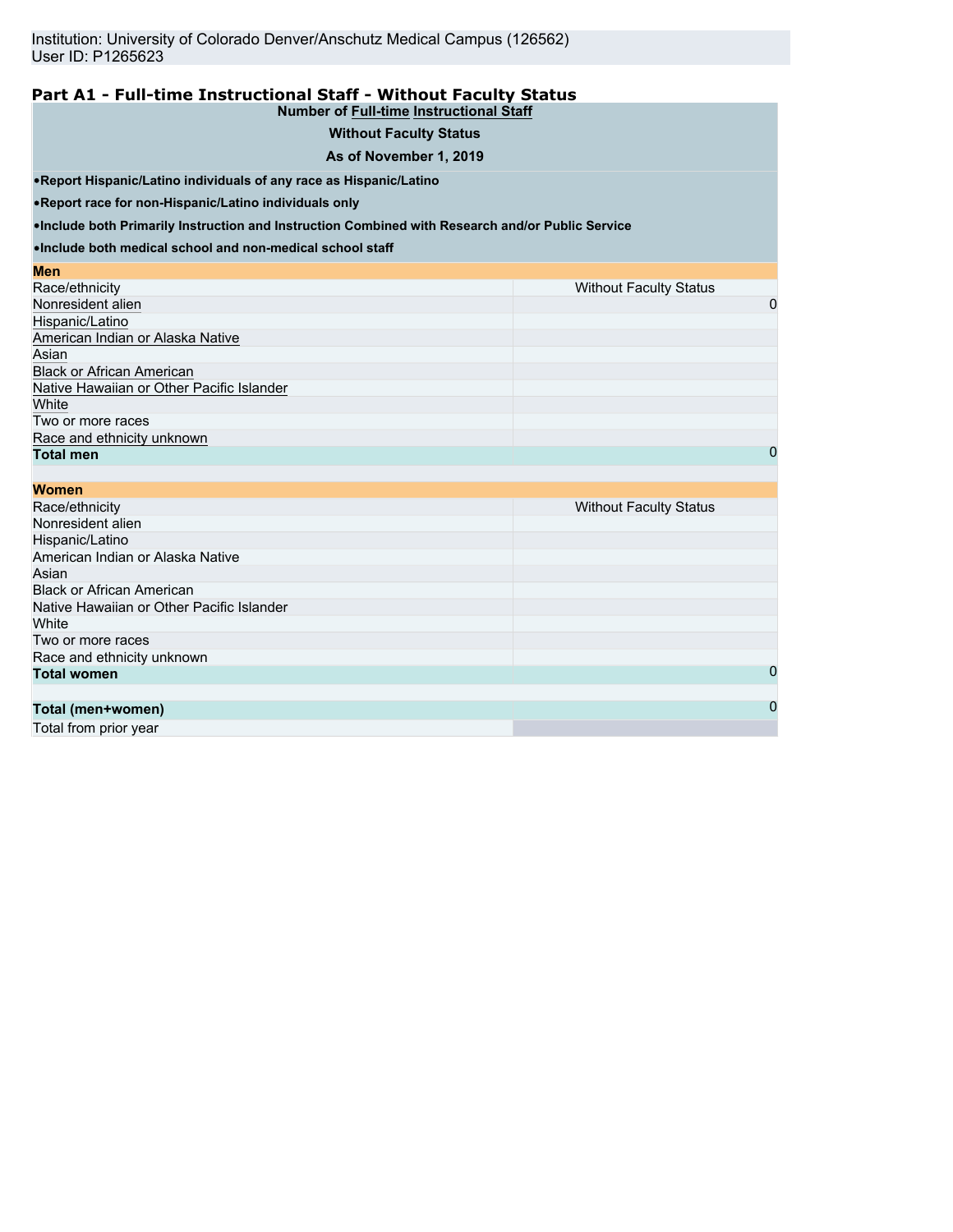# **Part A2 - Full-time Instructional Staff by Function**

**Number of Full-time Instructional Staff**

#### **As of November 1, 2019**

•**Report Primarily Instruction and Instruction combined with Research and/or Public Service separately, as indicated below**

•**Report Non-medical school and Medical school staff separately, as indicated below**

|                                                |         | <b>With Faculty Status</b> |                          |          |                              |                                                      |               |           |
|------------------------------------------------|---------|----------------------------|--------------------------|----------|------------------------------|------------------------------------------------------|---------------|-----------|
|                                                | Tenured | On                         |                          |          | Not on Tenure Track          |                                                      | Faculty       |           |
|                                                |         | Track                      | Tenure Multi-year Annual | contract | Less-than-annual<br>contract | Indefinite<br>duration<br>(continuing or<br>at-will) | <b>Status</b> |           |
| Non-medical school staff                       | 348     | 178                        | $\Omega$                 | 250      |                              | 165                                                  | $\Omega$      | 942       |
| Non-medical school staff from<br>prior year    | 341     | 180                        |                          | 241      |                              | 175                                                  |               | 944       |
| <b>Primarily Instruction</b>                   | 0       | $\overline{0}$             | $\Omega$                 | 249      | 1                            | 141                                                  | $\mathbf{0}$  | 391       |
| Exclusively credit                             |         |                            |                          | 249      | 1                            | 141                                                  |               | 391       |
| <b>B</b> Exclusively not-for-credit            |         |                            |                          |          |                              |                                                      |               | 0         |
| Combined credit/not-for-<br>credit             |         |                            |                          |          |                              |                                                      |               | 0         |
| Instruction/research/public<br>service staff   | 348     | 178                        |                          |          |                              | 24                                                   |               | 551       |
|                                                |         |                            |                          |          |                              |                                                      |               |           |
| Medical school staff                           | 255     | 1,825                      | $\overline{0}$           | $\Omega$ | 0                            | 1,459                                                |               | 03,539    |
| Medical school staff from prior<br>vear        | 257     | 1,683                      |                          | 0        | 0                            | 1,337                                                |               | 3,277     |
| <b>Primarily Instruction</b>                   | 0       | $\overline{0}$             | $\Omega$                 | $\Omega$ | 0                            | 1,453                                                |               | 0, 1, 453 |
| Exclusively credit                             |         |                            |                          |          |                              | 1,453                                                |               | 1,453     |
| Exclusively not-for-credit                     |         |                            |                          |          |                              |                                                      |               | 0         |
| Combined credit/not-for-<br>credit             |         |                            |                          |          |                              |                                                      |               | 0         |
| Instruction/research/public<br>service staff   | 255     | 1,825                      |                          |          |                              | 6                                                    |               | 2,086     |
|                                                |         |                            |                          |          |                              |                                                      |               |           |
| Total carried forward from<br>previous screens | 603     | 2,003                      | $\Omega$                 | 250      | 1                            | 1,624                                                |               | 04,481    |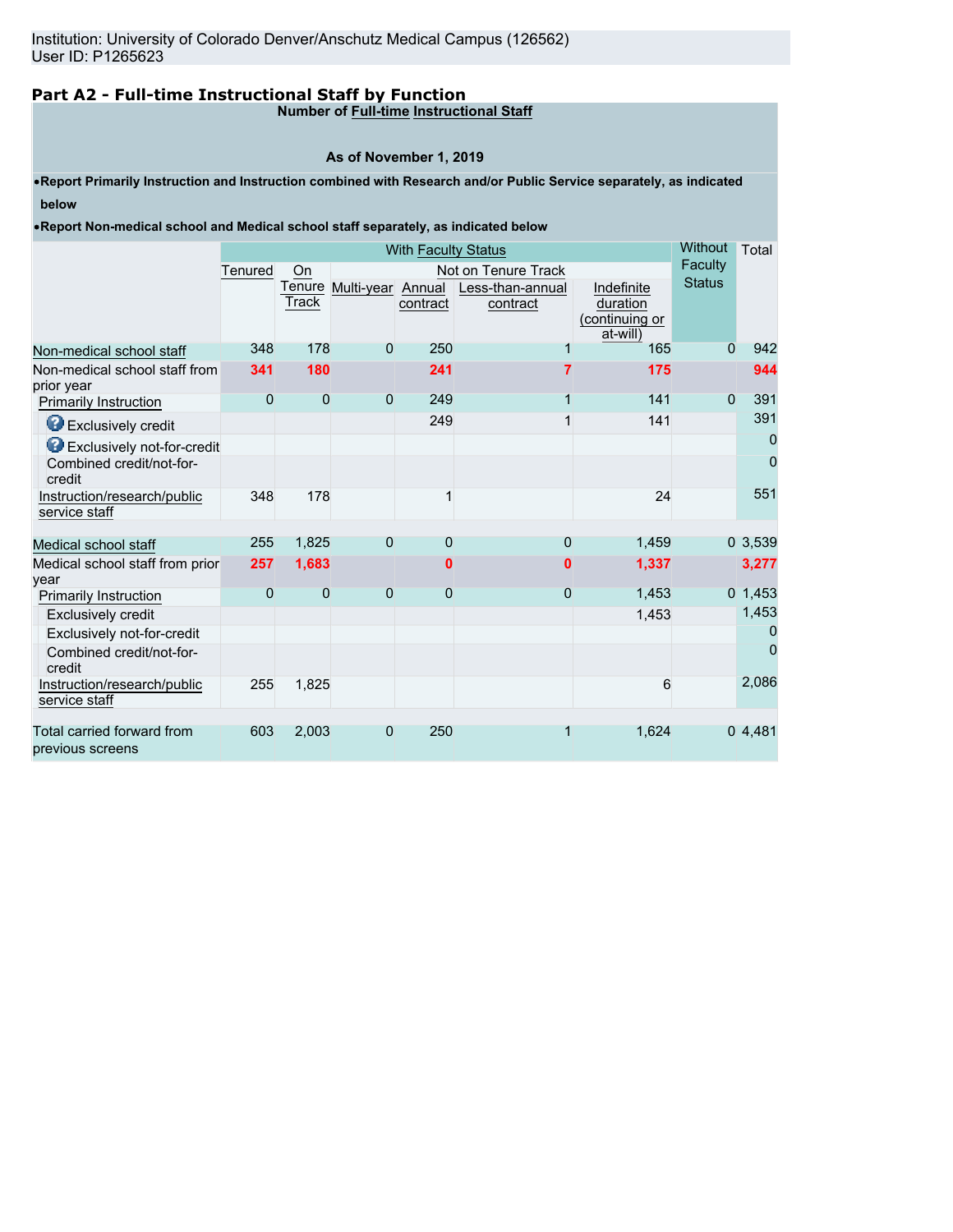# **Part A3 - Full-time Instructional Staff - Totals**

**Total number of Full-time Instructional Staff**

|                                           | As of November 1, 2019 |             |                   |
|-------------------------------------------|------------------------|-------------|-------------------|
| Race/ethnicity                            | Total men              | Total women | Total (men+women) |
| Nonresident alien                         | 18                     | 14          | 32                |
| Hispanic/Latino                           | 98                     | 119         | 217               |
| American Indian or Alaska Native          | 6                      |             | 13                |
| Asian                                     | 152                    | 165         | 317               |
| <b>Black or African American</b>          | 21                     | 37          | 58                |
| Native Hawaiian or Other Pacific Islander |                        | 3           | 4                 |
| White                                     | 1,253                  | 1,754       | 3,007             |
| Two or more races                         | 9                      | 17          | 26                |
| Race and ethnicity unknown                | 324                    | 483         | 807               |
| <b>Total</b>                              | 1,882                  | 2,599       | 4,481             |
| Total from prior year                     |                        |             | 4,221             |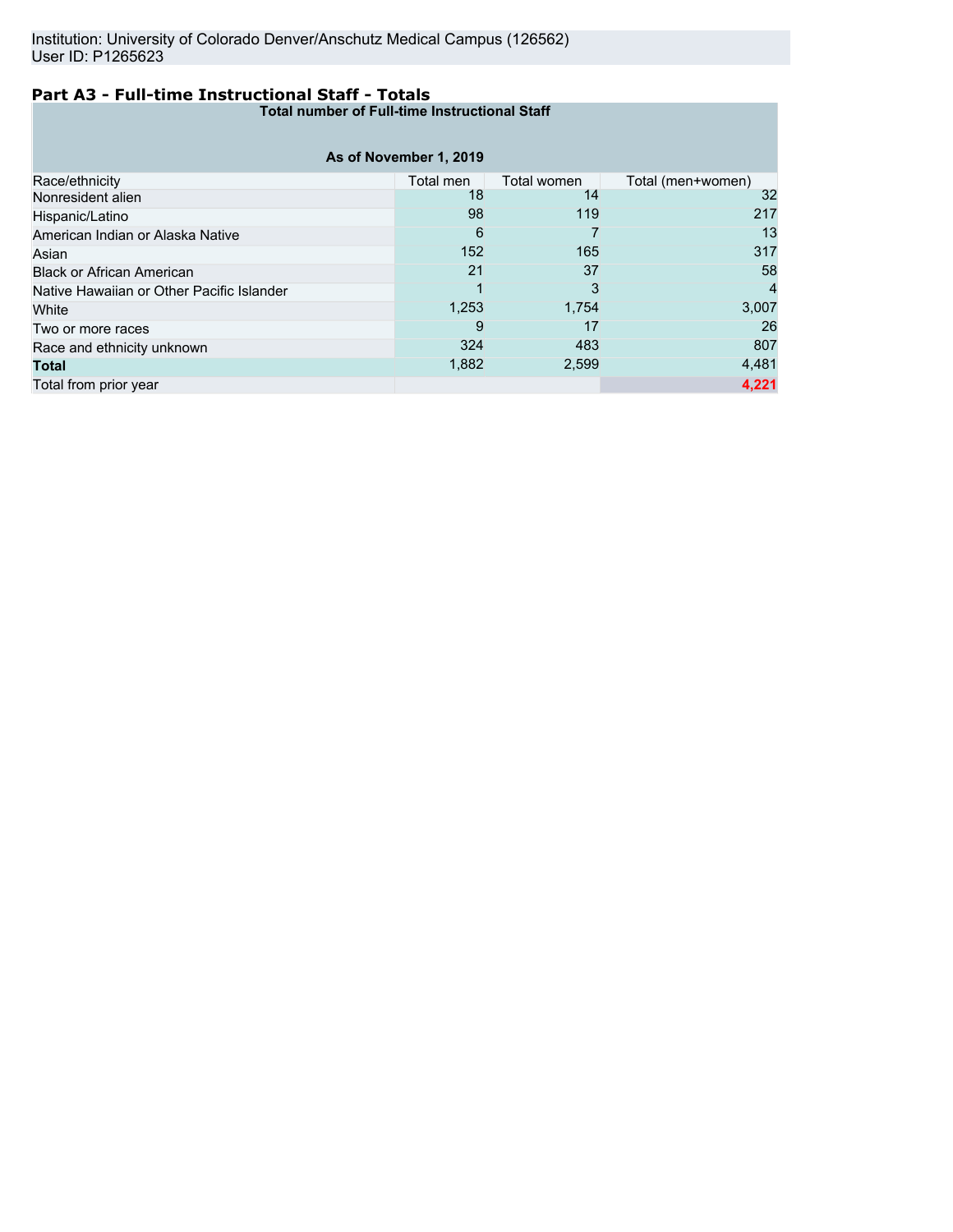## **by Occupational Category**

#### **As of November 1, 2019**

•**Report Hispanic/Latino individuals of any race as Hispanic/Latino**

•**Report race for non-Hispanic/Latino individuals only**

**Men**

•**Include both medical school and non-medical school staff**

| ww                                        |                                                         |                |                             |
|-------------------------------------------|---------------------------------------------------------|----------------|-----------------------------|
| Race/ethnicity                            | Instructional Staff<br>(carried forward<br>from Part A) | Research staff | <b>Public Service staff</b> |
| Nonresident alien                         | 18                                                      | 58             |                             |
| Hispanic/Latino                           | 98                                                      | 24             | 3                           |
| American Indian or Alaska Native          | 6                                                       |                |                             |
| Asian                                     | 152                                                     | 66             |                             |
| <b>Black or African American</b>          | 21                                                      | 5              |                             |
| Native Hawaiian or Other Pacific Islander |                                                         |                |                             |
| White                                     | 1,253                                                   | 160            | 29                          |
| Two or more races                         |                                                         |                |                             |
| Race and ethnicity unknown                | 324                                                     | 48             | 11                          |
| <b>Total men</b>                          | 1,882                                                   | 363            | 44                          |

| <b>Women</b>                              |                                                                |                |                             |
|-------------------------------------------|----------------------------------------------------------------|----------------|-----------------------------|
| Race/ethnicity                            | <b>Instructional Staff</b><br>(carried forward<br>from Part A) | Research staff | <b>Public Service staff</b> |
| Nonresident alien                         | 14                                                             | 49             |                             |
| Hispanic/Latino                           | 119                                                            | 30             | 4                           |
| American Indian or Alaska Native          |                                                                |                |                             |
| Asian                                     | 165                                                            | 64             | 8                           |
| <b>Black or African American</b>          | 37                                                             | 4              |                             |
| Native Hawaiian or Other Pacific Islander | 3                                                              |                |                             |
| White                                     | 1,754                                                          | 225            | 55                          |
| Two or more races                         | 17                                                             | 5              |                             |
| Race and ethnicity unknown                | 483                                                            | 70             | 9                           |
| <b>Total women</b>                        | 2,599                                                          | 447            | 77                          |
|                                           |                                                                |                |                             |
| Total (men+women)                         | 4,481                                                          | 810            | 121                         |
| Total from prior year                     | 4,221                                                          | 786            | 99                          |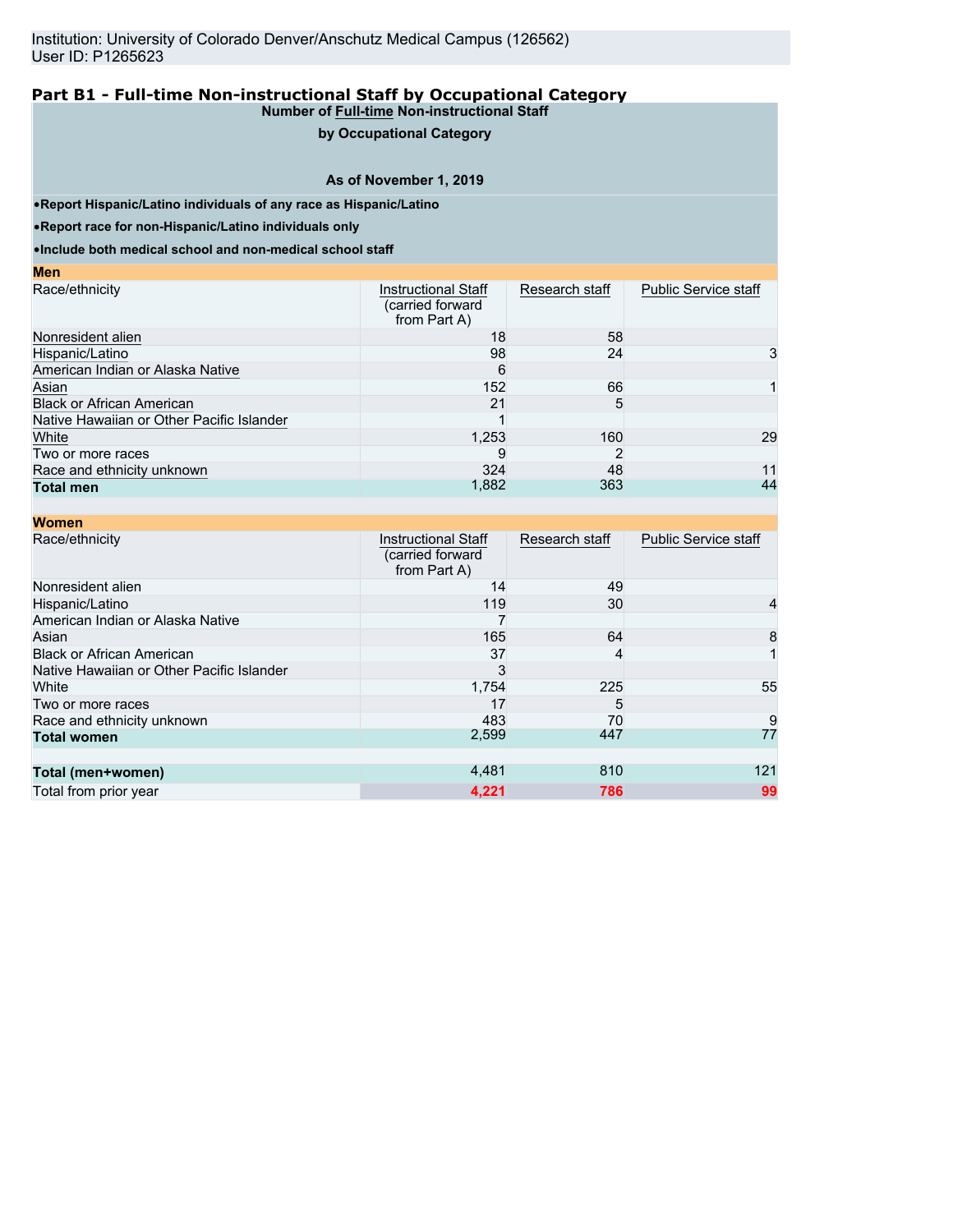#### **by Occupational Category**

## **As of November 1, 2019**

•**Report Hispanic/Latino individuals of any race as Hispanic/Latino**

•**Report race for non-Hispanic/Latino individuals only**

•**Include both medical school and non-medical school staff**

#### **Men**

| Race/ethnicity                                      | Archivists, Curators,<br>and Museum<br>Technicians<br>25-4010 | Librarians and<br><b>Media Collections</b><br><b>Specialists</b><br>25-4020 | Library<br>Technicians<br>25-4030 | Student and Academic Affairs and<br><b>Other Education Services Occupations</b><br>$25-2000 + 25-3000 + 25-9000$ |
|-----------------------------------------------------|---------------------------------------------------------------|-----------------------------------------------------------------------------|-----------------------------------|------------------------------------------------------------------------------------------------------------------|
| Nonresident alien                                   |                                                               |                                                                             |                                   |                                                                                                                  |
| Hispanic/Latino                                     |                                                               |                                                                             |                                   | 14                                                                                                               |
| American Indian or<br>Alaska Native                 |                                                               |                                                                             |                                   |                                                                                                                  |
| Asian                                               |                                                               |                                                                             |                                   | 2                                                                                                                |
| <b>Black or African</b><br>American                 |                                                               |                                                                             |                                   | 8                                                                                                                |
| Native Hawaiian or<br><b>Other Pacific Islander</b> |                                                               |                                                                             |                                   |                                                                                                                  |
| White                                               |                                                               | 10                                                                          |                                   | 32                                                                                                               |
| Two or more races                                   |                                                               |                                                                             |                                   |                                                                                                                  |
| Race and ethnicity<br>unknown                       |                                                               | $\overline{2}$                                                              | 3                                 | 6                                                                                                                |
| <b>Total men</b>                                    |                                                               | 13                                                                          | 5                                 | 64                                                                                                               |

| <b>Women</b>                                 |                                                               |                                                                             |                                   |                                                                                                                        |
|----------------------------------------------|---------------------------------------------------------------|-----------------------------------------------------------------------------|-----------------------------------|------------------------------------------------------------------------------------------------------------------------|
| Race/ethnicity                               | Archivists, Curators,<br>and Museum<br>Technicians<br>25-4010 | Librarians and<br><b>Media Collections</b><br><b>Specialists</b><br>25-4020 | Library<br>Technicians<br>25-4030 | Student and Academic Affairs and<br><b>Other Education Services Occupations</b><br>$25 - 2000 + 25 - 3000 + 25 - 9000$ |
| Nonresident alien                            |                                                               |                                                                             |                                   |                                                                                                                        |
| Hispanic/Latino                              |                                                               |                                                                             |                                   | 39                                                                                                                     |
| American Indian or<br>Alaska Native          |                                                               |                                                                             |                                   |                                                                                                                        |
| Asian                                        |                                                               | 3                                                                           | 4                                 | 17                                                                                                                     |
| <b>Black or African</b><br>American          |                                                               |                                                                             |                                   | 15                                                                                                                     |
| Native Hawaiian or<br>Other Pacific Islander |                                                               |                                                                             |                                   |                                                                                                                        |
| White                                        |                                                               | 20                                                                          |                                   | 166                                                                                                                    |
| Two or more races                            |                                                               |                                                                             |                                   | 8                                                                                                                      |
| Race and ethnicity<br>unknown                |                                                               | $\overline{2}$                                                              |                                   | 34                                                                                                                     |
| <b>Total women</b>                           | 0                                                             | 26                                                                          | 6                                 | 281                                                                                                                    |
| Total (men+women)                            | $\bigcirc$ 0                                                  | 39                                                                          | 11                                | 345                                                                                                                    |
| Total from prior year                        | 4                                                             | 37                                                                          | $12 \overline{ }$                 | 347                                                                                                                    |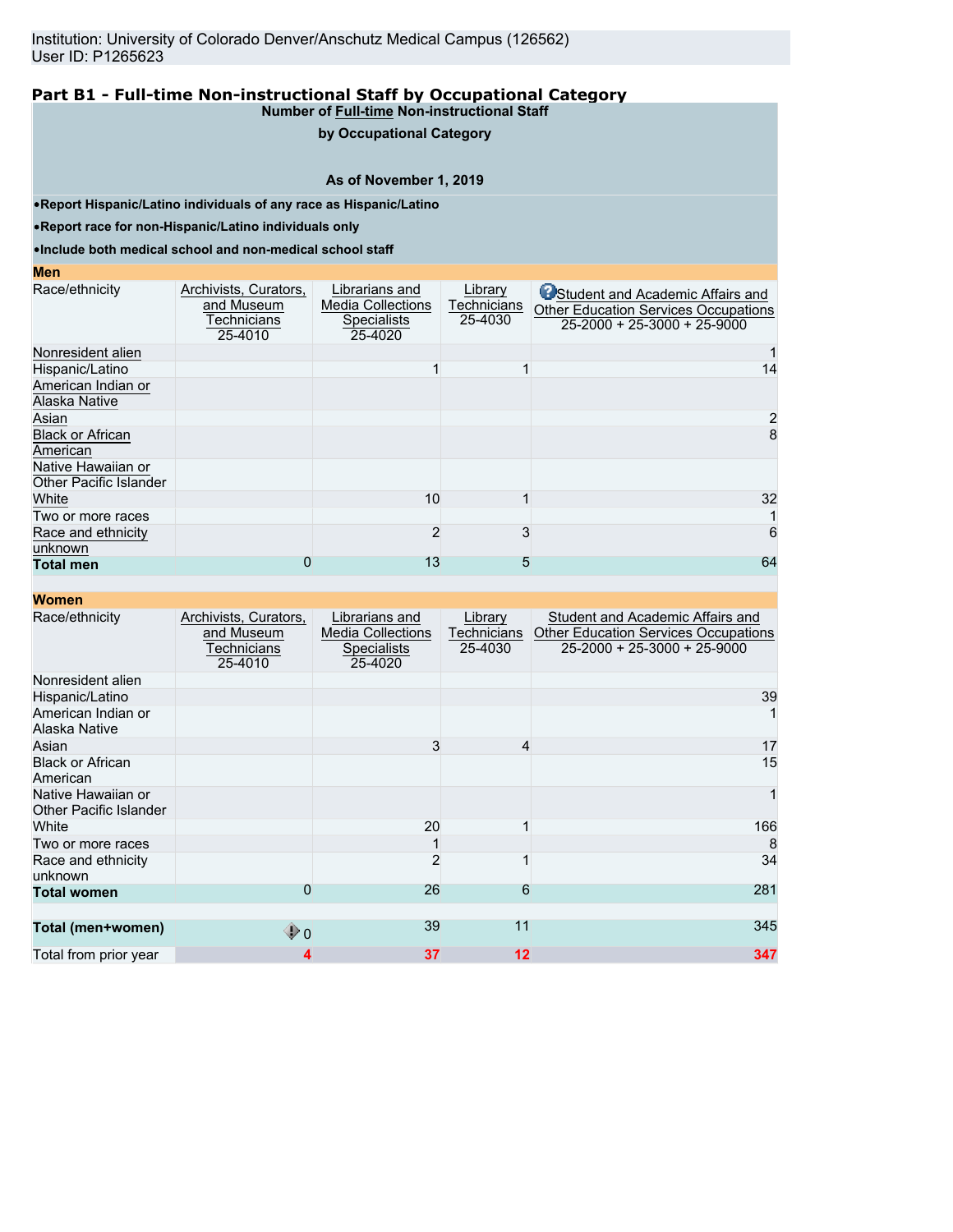# **by Occupational Category**

# **As of November 1, 2019**

•**Report Hispanic/Latino individuals of any race as Hispanic/Latino**

•**Report race for non-Hispanic/Latino individuals only**

•**Include both medical school and non-medical school staff**

#### **Men**

| Race/ethnicity                                  | Occupations<br>11-0000 | Management Business and<br>Financial<br>Operations<br>Occupations<br>13-0000 | Computer, Engineering,<br>and Science Occupations<br>$15-0000 + 17-0000 + 19-$<br>0000 | Community, Social Service,<br>Legal, Arts, Design,<br>Entertainment, Sports, and<br><b>Media Occupations</b><br>21-0000 + 23-0000 + 27-0000 | Healthcare<br>Practitioners<br>and Technical<br>Occupations<br>29-0000 |
|-------------------------------------------------|------------------------|------------------------------------------------------------------------------|----------------------------------------------------------------------------------------|---------------------------------------------------------------------------------------------------------------------------------------------|------------------------------------------------------------------------|
| Nonresident<br>alien                            |                        |                                                                              |                                                                                        |                                                                                                                                             |                                                                        |
| Hispanic/Latino                                 | 26                     | 18                                                                           | 52                                                                                     | 3                                                                                                                                           | 46                                                                     |
| American Indian<br>or Alaska Native             |                        |                                                                              |                                                                                        |                                                                                                                                             |                                                                        |
| Asian                                           | 21                     | 15                                                                           | 45                                                                                     | $\overline{2}$                                                                                                                              | 57                                                                     |
| <b>Black or African</b><br>American             | 18                     |                                                                              | 14                                                                                     | 4                                                                                                                                           | 15                                                                     |
| Native Hawaiian<br>or Other Pacific<br>Islander |                        |                                                                              | 2                                                                                      |                                                                                                                                             |                                                                        |
| White                                           | 254                    | 91                                                                           | 376                                                                                    | 17                                                                                                                                          | 203                                                                    |
| Two or more<br>races                            | 8                      |                                                                              |                                                                                        |                                                                                                                                             | 3                                                                      |
| Race and<br>ethnicity<br>unknown                | 25                     | 18                                                                           | 82                                                                                     | 3                                                                                                                                           | 328                                                                    |
| <b>Total men</b>                                | 352                    | 156                                                                          | 589                                                                                    | 30                                                                                                                                          | 656                                                                    |

**Women**

| Race/ethnicity                                  | Occupations<br>11-0000 | Management Business and<br>Financial<br>Operations<br>Occupations<br>13-0000 | Computer, Engineering,<br>and Science Occupations<br>$15-0000 + 17-0000 + 19$<br>0000 | Community, Social Service,<br>Legal, Arts, Design,<br>Entertainment, Sports, and<br><b>Media Occupations</b><br>21-0000 + 23-0000 + 27-0000 | Healthcare<br><b>Practitioners</b><br>and Technical<br>Occupations<br>29-0000 |
|-------------------------------------------------|------------------------|------------------------------------------------------------------------------|---------------------------------------------------------------------------------------|---------------------------------------------------------------------------------------------------------------------------------------------|-------------------------------------------------------------------------------|
| Nonresident<br>alien                            |                        |                                                                              | 21                                                                                    |                                                                                                                                             |                                                                               |
| Hispanic/Latino                                 | 62                     | 63                                                                           | 117                                                                                   | 18                                                                                                                                          | 73                                                                            |
| American Indian<br>or Alaska Native             | 3                      |                                                                              | 15                                                                                    |                                                                                                                                             | $\overline{c}$                                                                |
| Asian                                           | 34                     | 44                                                                           | 104                                                                                   | 3                                                                                                                                           | 61                                                                            |
| <b>Black or African</b><br>American             | 26                     | 36                                                                           | 22                                                                                    | 6                                                                                                                                           | 22                                                                            |
| Native Hawaiian<br>or Other Pacific<br>Islander |                        |                                                                              |                                                                                       |                                                                                                                                             | $\mathbf{1}$                                                                  |
| White                                           | 490                    | 350                                                                          | 690                                                                                   | 75                                                                                                                                          | 304                                                                           |
| Two or more<br>races                            | 12                     | 9                                                                            | 14                                                                                    |                                                                                                                                             | 3                                                                             |
| Race and<br>ethnicity<br>unknown                | 53                     | 70                                                                           | 148                                                                                   | 13                                                                                                                                          | 370                                                                           |
| <b>Total women</b>                              | 681                    | 574                                                                          | 1,131                                                                                 | 115                                                                                                                                         | 837                                                                           |
| <b>Total</b><br>(men+women)                     | 1,033                  | 730                                                                          | 1,720                                                                                 | 145                                                                                                                                         | 1,493                                                                         |
| Total from prior<br>year                        | 957                    | 715                                                                          | 1,611                                                                                 | 137                                                                                                                                         | 1,460                                                                         |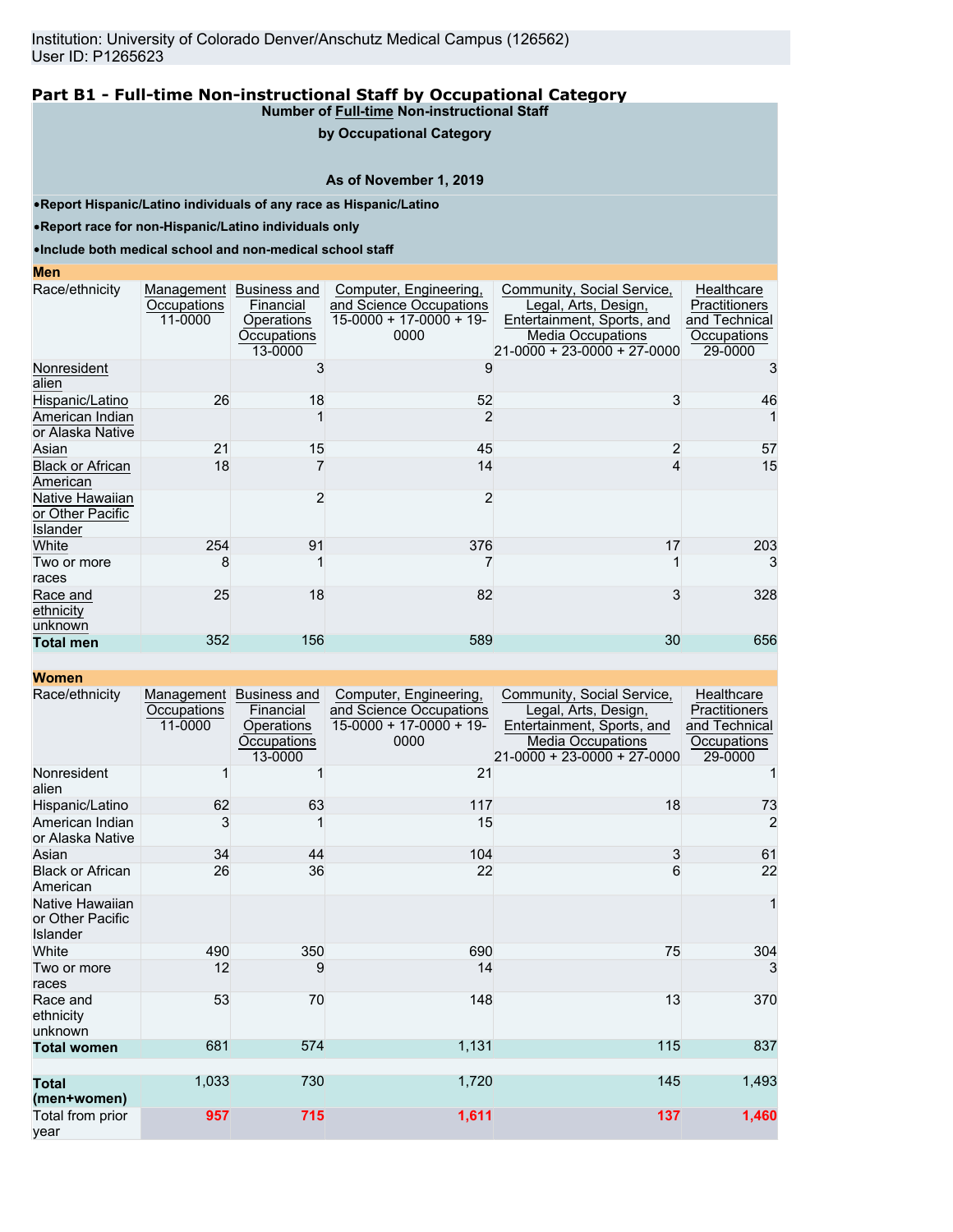**by Occupational Category**

#### **As of November 1, 2019**

•**Report Hispanic/Latino individuals of any race as Hispanic/Latino**

•**Report race for non-Hispanic/Latino individuals only**

•**Include both medical school and non-medical school staff**

#### **Men** Race/ethnicity Service Occupations  $31-0000 + 33-0000 + 35-0000 + 37-0000$ + 39-0000 Sales and Related Occupations Support 41-0000 Office and Administrative Construction, and **Occupations** 43-0000 Natural Resources, **Maintenance Occupations** 45-0000 + 47-0000 + 49- Occupations 0000 Production, Transportation, and Material Moving  $51-0000 + 53$ 0000 Grand Total (All fulltime staff) Nonresident alien 92 Hispanic/Latino 20 20 14 23 9 352 **American** Indian or Alaska Native  $2$  and  $2$  and  $2$  and  $2$  and  $2$  and  $2$  and  $2$  and  $2$  and  $2$  and  $2$  and  $2$  and  $2$  and  $2$  and  $2$  and  $2$  and  $2$  and  $2$  and  $2$  and  $2$  and  $2$  and  $2$  and  $2$  and  $2$  and  $2$  and  $2$  and  $2$  and  $2$  and  $2$  a 12 Asian the contract of  $\sim$  3  $\sim$  3  $\sim$  3  $\sim$  3 370 Black or **African** American 11 3 9 1 116 Native Hawaiian or Other Pacific Islander  $\sim$  2 and 2 7 White 32 30 80 19 2,587 Two or more races 1 1 34 Race and **ethnicity** unknown 10 5 8 2 875 **Total men** 74 0 60 126 31 4,445

| <b>Women</b>                                                     |                                                                                     |                                                        |                                      |                                                                                                                                     |                                                                                    |                                                |
|------------------------------------------------------------------|-------------------------------------------------------------------------------------|--------------------------------------------------------|--------------------------------------|-------------------------------------------------------------------------------------------------------------------------------------|------------------------------------------------------------------------------------|------------------------------------------------|
| Race/ethnicity                                                   | <b>Service Occupations</b><br>$31-0000 + 33-0000 + 35-0000 + 37-0000$<br>$+39-0000$ | Sales and<br>Related<br>Occupations Support<br>41-0000 | Office and<br>Occupations<br>43-0000 | Natural Resources,<br>Administrative Construction, and<br>Maintenance<br>Occupations<br>45-0000 + 47-0000 + 49- Occupations<br>0000 | Production,<br>Transportation,<br>and Material<br>Moving<br>$51-0000 + 53$<br>0000 | Grand<br>Total<br>(All full-<br>time<br>staff) |
| Nonresident<br>alien                                             |                                                                                     |                                                        |                                      |                                                                                                                                     |                                                                                    | 87                                             |
| Hispanic/Latino                                                  | 31                                                                                  |                                                        | 104                                  |                                                                                                                                     |                                                                                    | 662<br>$\overline{2}$                          |
| American<br>Indian or<br>Alaska Native                           | $\overline{2}$                                                                      |                                                        | 4                                    |                                                                                                                                     |                                                                                    | 35                                             |
| Asian                                                            | 4                                                                                   |                                                        | 11                                   |                                                                                                                                     |                                                                                    | 523                                            |
| Black or<br>African<br>American                                  |                                                                                     |                                                        | 44                                   |                                                                                                                                     | 3                                                                                  | 225                                            |
| <b>Native</b><br>Hawaiian or<br><b>Other Pacific</b><br>Islander |                                                                                     |                                                        |                                      |                                                                                                                                     |                                                                                    | 7                                              |
| White                                                            | 46                                                                                  |                                                        | 189                                  | 3                                                                                                                                   | 1                                                                                  | 4,369                                          |
| Two or more<br>races                                             | $\overline{2}$                                                                      |                                                        |                                      |                                                                                                                                     |                                                                                    | 78                                             |
|                                                                  | 13                                                                                  |                                                        | 37                                   |                                                                                                                                     | 2                                                                                  | 1,306                                          |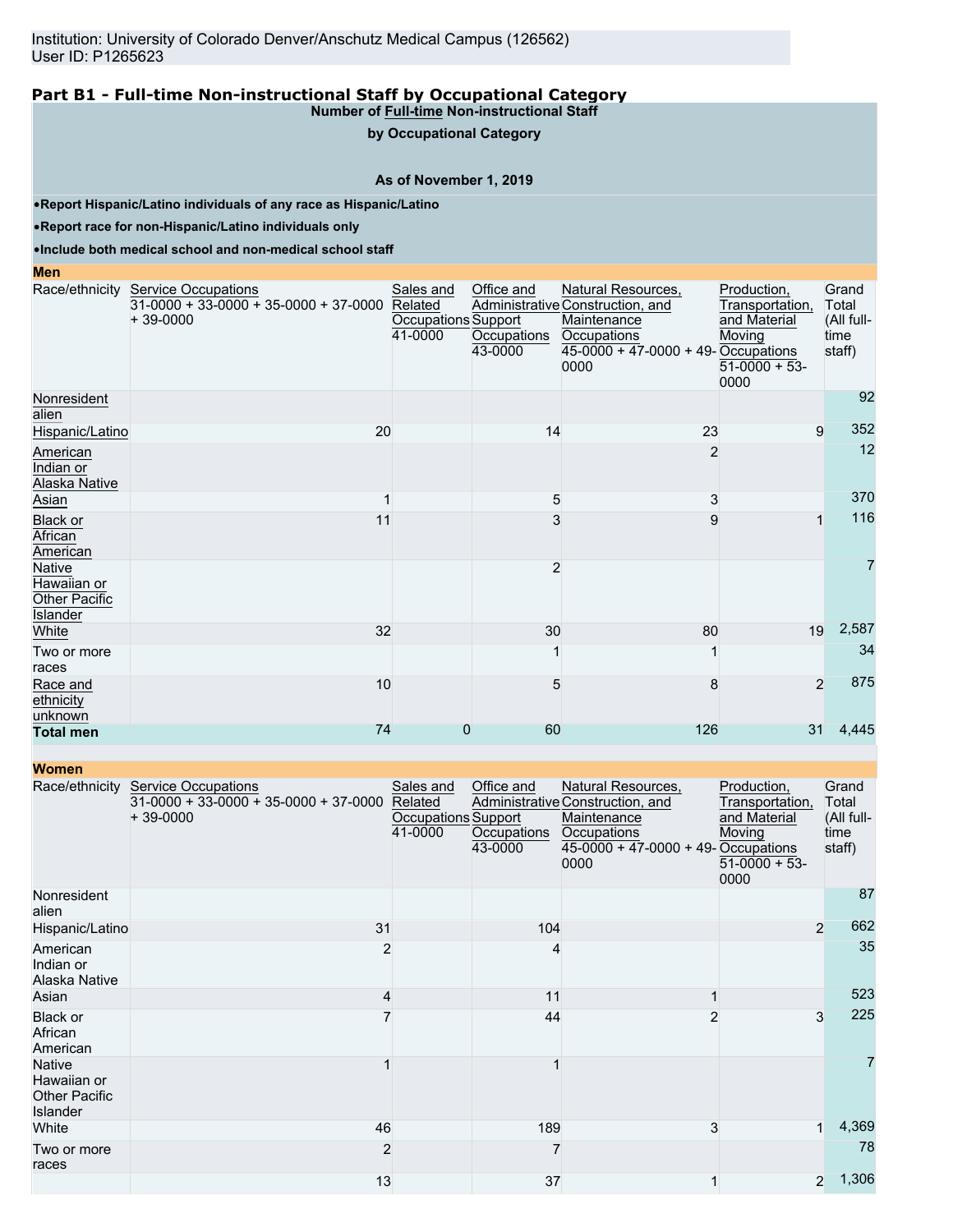| Race and<br>ethnicity<br>unknown |     |   |     |     |   |           |
|----------------------------------|-----|---|-----|-----|---|-----------|
| <b>Total women</b>               | 106 | 0 | 397 |     | 8 | 7,292     |
|                                  |     |   |     |     |   |           |
| <b>Total</b>                     | 180 | 0 | 457 | 133 |   | 39 11,737 |
| (men+women)                      |     |   |     |     |   |           |
| Total from prior                 | 178 |   | 444 | 120 |   | 45 11,173 |
| year                             |     |   |     |     |   |           |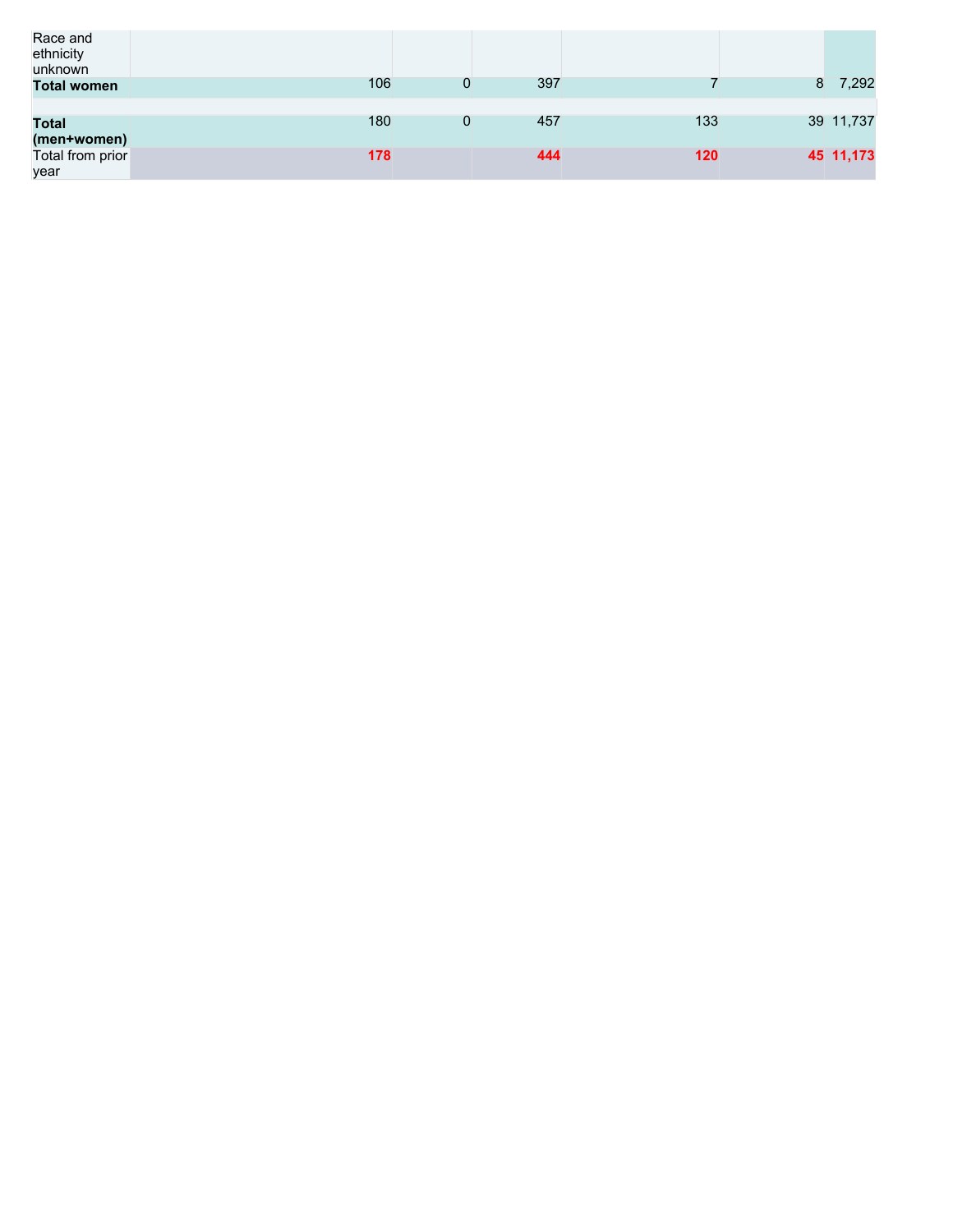# **Part B2 - Full-time Non-instructional Staff by Occupational Category and Tenure Status**

|                                                                                                                                               |         |       |                        |                            | Number of Full-time Non-instructional Staff           |                                                      |               |                |
|-----------------------------------------------------------------------------------------------------------------------------------------------|---------|-------|------------------------|----------------------------|-------------------------------------------------------|------------------------------------------------------|---------------|----------------|
|                                                                                                                                               |         |       | As of November 1, 2019 |                            |                                                       |                                                      |               |                |
|                                                                                                                                               |         |       |                        |                            |                                                       |                                                      |               |                |
| Non-medical school staff                                                                                                                      |         |       |                        |                            |                                                       |                                                      |               |                |
| Occupational category                                                                                                                         |         |       |                        | <b>With Faculty Status</b> |                                                       |                                                      | Without Total |                |
|                                                                                                                                               | Tenured | On    |                        |                            | Not on Tenure Track                                   |                                                      | Faculty       |                |
|                                                                                                                                               |         | Track |                        | contract                   | Tenure Multi-year Annual Less-than-annual<br>contract | Indefinite<br>duration<br>(continuing or<br>at-will) | <b>Status</b> |                |
| Research staff                                                                                                                                |         |       |                        |                            |                                                       | 168                                                  |               | 168            |
| <b>Public Service staff</b>                                                                                                                   |         |       |                        |                            |                                                       | 42                                                   |               | 42             |
| Archivists, Curators, and<br>Museum Technicians<br>25-4010                                                                                    |         |       |                        |                            |                                                       |                                                      |               | $\overline{0}$ |
| Librarians and Media Collections<br><b>Specialists</b><br>25-4020                                                                             | 1       | 11    |                        |                            |                                                       | 26                                                   | $\mathbf{1}$  | 39             |
| Library Technicians<br>25-4030                                                                                                                |         |       |                        |                            |                                                       |                                                      | 11            | $11$           |
| <b>O</b> Student and Academic Affairs<br>and Other Education Services<br>Occupations<br>$25 - 2000 + 25 - 3000 + 25 - 9000$                   |         |       |                        |                            |                                                       |                                                      | 230           | 230            |
| <b>Management Occupations</b><br>11-0000                                                                                                      | 36      | 10    |                        |                            |                                                       | 49                                                   | 608           | 703            |
| <b>Business and Financial</b><br><b>Operations Occupations</b><br>13-0000                                                                     |         |       |                        |                            |                                                       |                                                      | 340           | 340            |
| Computer, Engineering, and<br><b>Science Occupations</b><br>15-0000 + 17-0000 + 19-0000                                                       |         |       |                        |                            |                                                       |                                                      | 399           | 399            |
| Community, Social Service,<br>Legal, Arts, Design,<br>Entertainment, Sports, and<br><b>Media Occupations</b><br>$21-0000 + 23-0000 + 27-0000$ |         |       |                        |                            |                                                       |                                                      | 96            | 96             |
| Healthcare Practitioners and<br><b>Technical Occupations</b><br>29-0000                                                                       |         |       |                        |                            |                                                       |                                                      | 59            | 59             |
| Total                                                                                                                                         | 37      | 21    | $\overline{0}$         | $\mathbf 0$                | $\overline{0}$                                        | 285                                                  |               | 1,744 2,087    |
| Total from prior year                                                                                                                         | 37      | 21    |                        |                            |                                                       | 277                                                  |               | 1,690 2,025    |

# **Medical school staff**

| Occupational category                                                              |         | <b>With Faculty Status</b> |  |          |                                           |                 |               |             |  |
|------------------------------------------------------------------------------------|---------|----------------------------|--|----------|-------------------------------------------|-----------------|---------------|-------------|--|
|                                                                                    | Tenured | On                         |  |          | Not on Tenure Track                       |                 | Faculty       |             |  |
|                                                                                    |         |                            |  |          | Tenure Multi-year Annual Less-than-annual | Indefinite      | <b>Status</b> |             |  |
|                                                                                    |         | Track                      |  | contract | contract                                  | duration        |               |             |  |
|                                                                                    |         |                            |  |          |                                           | (continuing or  |               |             |  |
| Research staff                                                                     |         |                            |  |          |                                           | at-will)<br>642 |               | 642         |  |
| <b>Public Service staff</b>                                                        |         |                            |  |          |                                           | 79              |               | 79          |  |
| Archivists, Curators, and<br><b>Museum Technicians</b><br>25-4010                  |         |                            |  |          |                                           |                 |               | $\mathbf 0$ |  |
| Librarians and Media Collections<br><b>Specialists</b><br>25-4020                  |         |                            |  |          |                                           |                 |               | 0           |  |
| <b>Library Technicians</b><br>25-4030                                              |         |                            |  |          |                                           |                 |               | 0           |  |
| <b>Student and Academic Affairs</b><br>and Other Education Services<br>Occupations |         |                            |  |          |                                           |                 | 115           | 115         |  |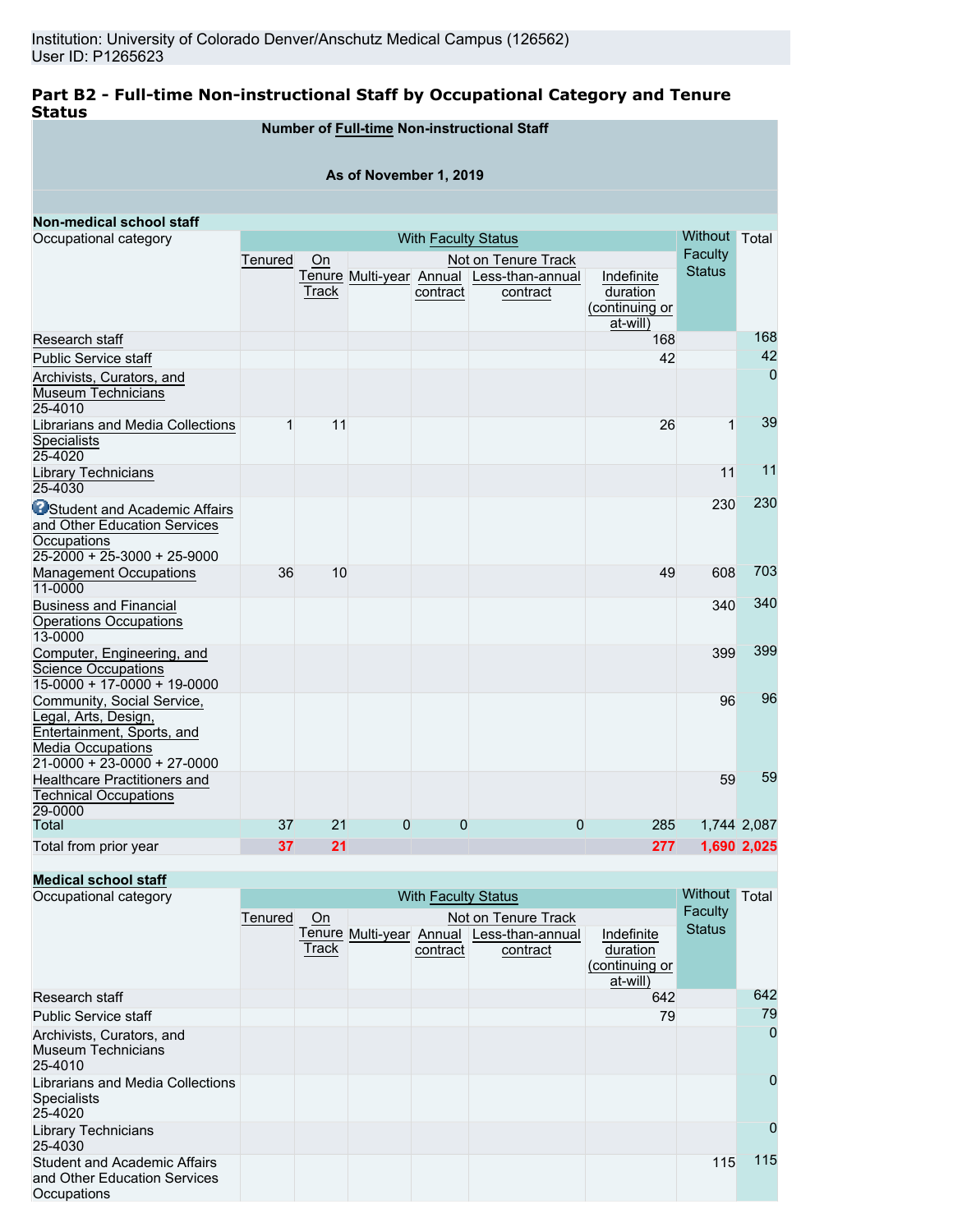| $25 - 2000 + 25 - 3000 + 25 - 9000$                                                                                                                 |   |   |   |   |   |     |     |             |
|-----------------------------------------------------------------------------------------------------------------------------------------------------|---|---|---|---|---|-----|-----|-------------|
| <b>Management Occupations</b><br>11-0000                                                                                                            | 6 | 9 |   |   |   |     | 314 | 330         |
| <b>Business and Financial</b><br><b>Operations Occupations</b><br>13-0000                                                                           |   |   |   |   |   |     | 390 | 390         |
| Computer, Engineering, and<br><b>Science Occupations</b><br>$15-0000 + 17-0000 + 19-0000$                                                           |   |   |   |   |   |     |     | 1,321 1,321 |
| Community, Social Service,<br>Legal, Arts, Design,<br>Entertainment, Sports, and<br><b>Media Occupations</b><br>$21 - 0000 + 23 - 0000 + 27 - 0000$ |   |   |   |   |   |     | 49  | 49          |
| <b>Healthcare Practitioners and</b><br><b>Technical Occupations</b><br>29-0000                                                                      |   |   |   |   |   |     |     | 1,434 1,434 |
| Total                                                                                                                                               | 6 | 9 | 0 | 0 | 0 | 722 |     | 3,623 4,360 |
| Total from prior year                                                                                                                               |   | 8 |   |   |   | 681 |     | 3.444 4.140 |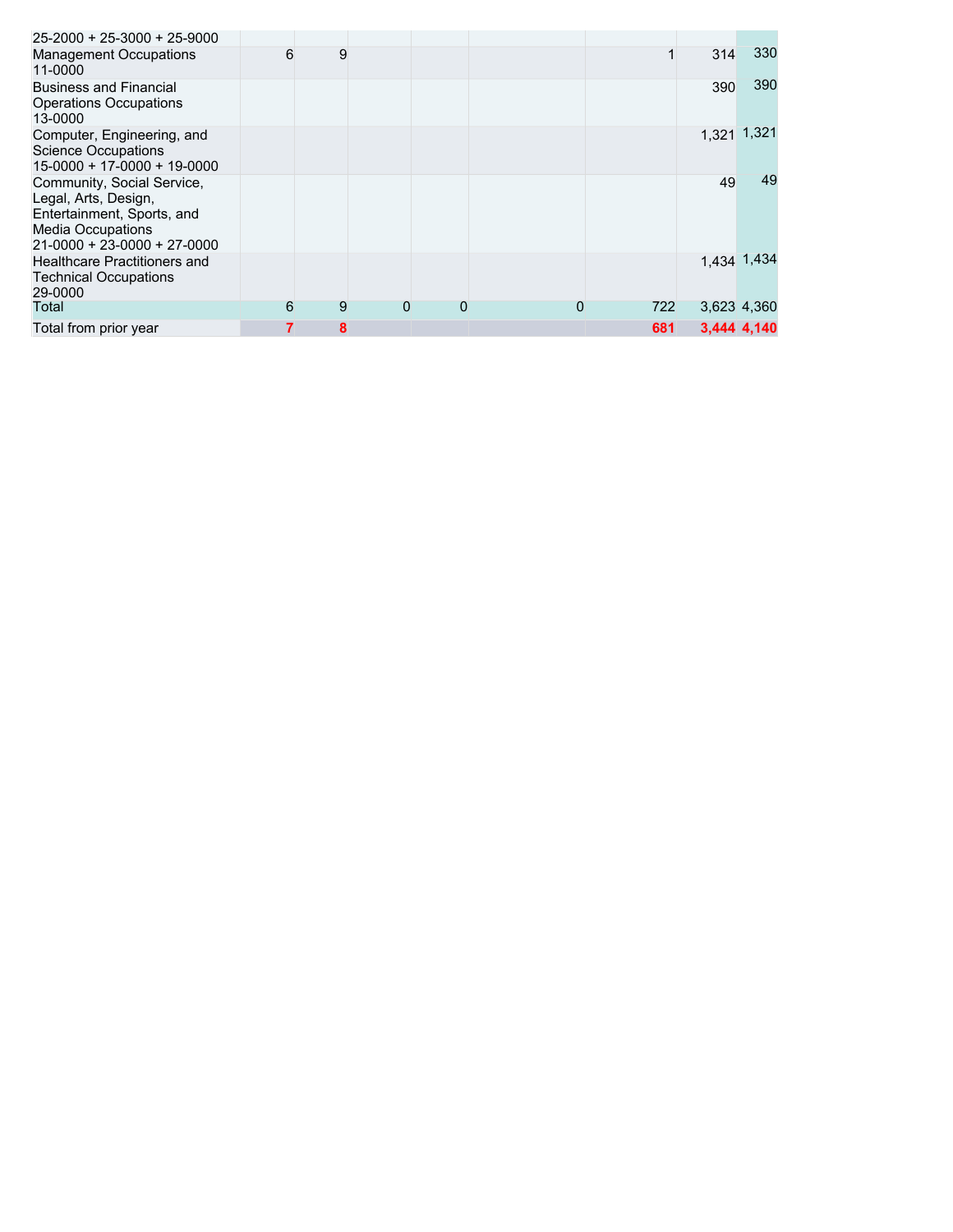#### **Part B2 - Full-time Non-instructional Staff by Medical School Status Number of Full-time Non-instructional Staff**

| As of November 1, 2019                                                                         |                                               |                             |                         |  |  |  |  |  |  |
|------------------------------------------------------------------------------------------------|-----------------------------------------------|-----------------------------|-------------------------|--|--|--|--|--|--|
|                                                                                                |                                               |                             |                         |  |  |  |  |  |  |
| Occupational category                                                                          | Total<br>(carried<br>forward<br>from Part B1) | Non-medical school<br>staff | Medical school<br>staff |  |  |  |  |  |  |
| <b>Service Occupations</b><br>$31-0000 + 33-0000 + 35-0000 + 37-0000 + 39-0000$                | 180                                           | 145                         | 35                      |  |  |  |  |  |  |
| Sales and Related Occupations<br>41-0000                                                       | O                                             |                             |                         |  |  |  |  |  |  |
| Office and Administrative Support Occupations<br>43-0000                                       | 457                                           | 258                         | 199                     |  |  |  |  |  |  |
| Natural Resources, Construction, and Maintenance<br>Occupations<br>45-0000 + 47-0000 + 49-0000 | 133                                           | 132                         |                         |  |  |  |  |  |  |
| Production, Transportation, and Material Moving Occupations<br>$51-0000 + 53-0000$             | 39                                            | 39                          |                         |  |  |  |  |  |  |
| Total                                                                                          |                                               | 574                         | 235                     |  |  |  |  |  |  |
| Total from prior year                                                                          |                                               | 573                         | 214                     |  |  |  |  |  |  |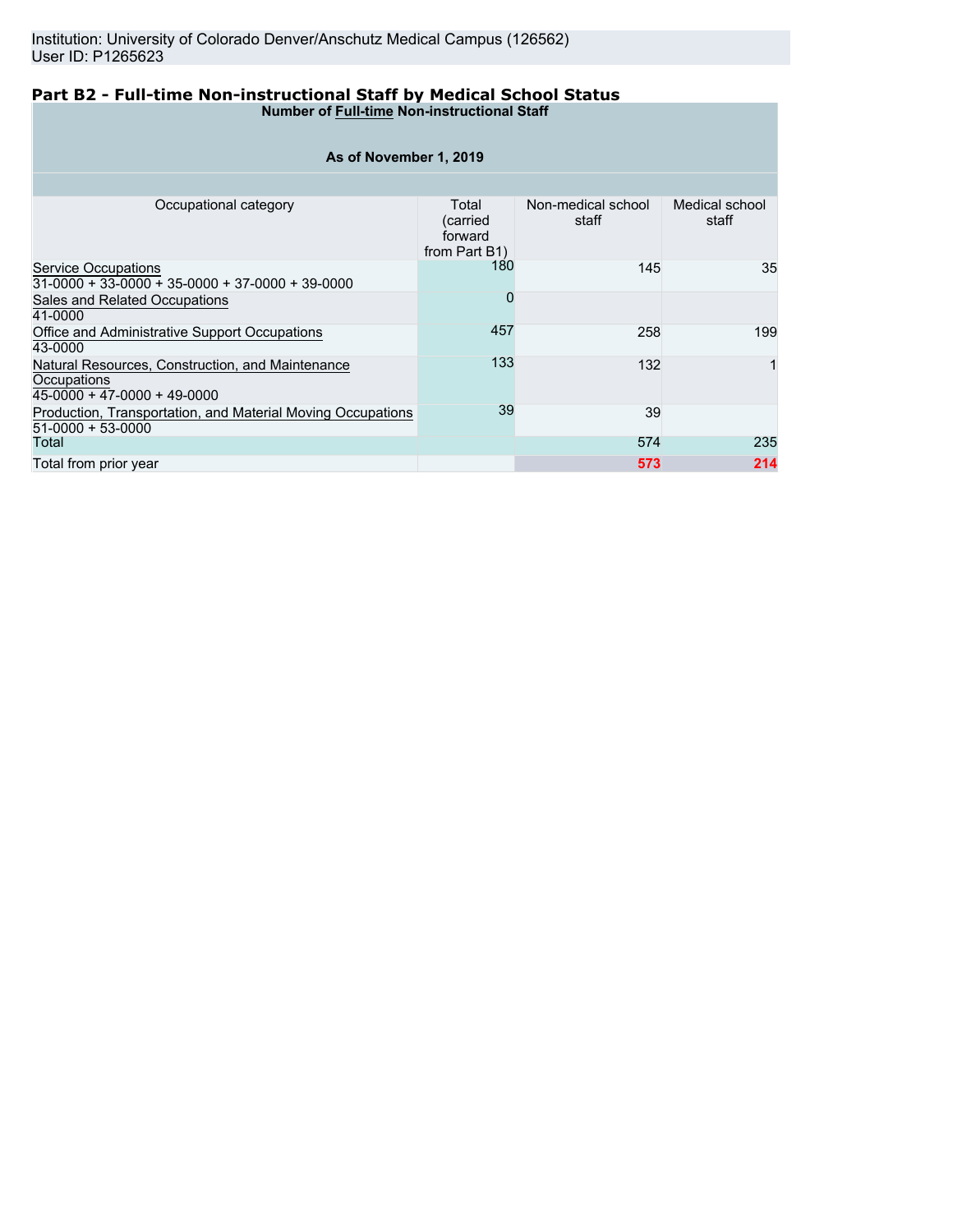# **Part C - Full-time Summary Non-medical school staff**

#### **Summary of Full-time Non-medical School Staff**

#### **As of November 1, 2019**

#### •**Data will not be generated on this screen until the relevant screens in the previous section have been completed.**

| Occupational category                                                                                 |              | Without Total |             |          |                                                      |                            |                |                |
|-------------------------------------------------------------------------------------------------------|--------------|---------------|-------------|----------|------------------------------------------------------|----------------------------|----------------|----------------|
|                                                                                                       | Tenured      | On            |             |          | Not on Tenure Track                                  |                            | Faculty        |                |
|                                                                                                       |              |               |             |          | Tenure Multi-year Annual Less-than-annual Indefinite |                            | <b>Status</b>  |                |
|                                                                                                       |              | Track         |             | contract | contract                                             | duration                   |                |                |
|                                                                                                       |              |               |             |          |                                                      | (continuing<br>or at-will) |                |                |
| Primarily Instruction                                                                                 | 0            | 0             | $\mathbf 0$ | 249      | $\mathbf{1}$                                         | 141                        | $\overline{0}$ | 391            |
| <b>Exclusively credit</b>                                                                             |              |               |             | 249      | $\mathbf{1}$                                         | 141                        |                | 391            |
| Exclusively not-for-credit                                                                            |              |               |             |          |                                                      |                            |                | 0              |
| Combined credit/not-for-credit                                                                        |              |               |             |          |                                                      |                            |                | 0              |
| Instruction/research/public service staff                                                             | 348          | 178           |             | 1        |                                                      | 24                         |                | 551            |
| Research staff                                                                                        |              |               |             |          |                                                      | 168                        |                | 168            |
| <b>Public Service staff</b>                                                                           |              |               |             |          |                                                      | 42                         |                | 42             |
|                                                                                                       |              |               |             |          |                                                      |                            |                | $\overline{0}$ |
| Archivists, Curators, and Museum<br>Technicians<br>25-4010                                            |              |               |             |          |                                                      |                            |                |                |
| Librarians and Media Collections                                                                      | $\mathbf{1}$ | 11            |             |          |                                                      | 26                         | $\mathbf{1}$   | 39             |
| Specialists<br>25-4020                                                                                |              |               |             |          |                                                      |                            |                |                |
| Library Technicians<br>25-4030                                                                        |              |               |             |          |                                                      |                            | 11             | 11             |
| Student and Academic Affairs and Other                                                                |              |               |             |          |                                                      |                            | 230            | 230            |
| <b>Education Services Occupations</b><br>25-2000 + 25-3000 + 25-9000                                  |              |               |             |          |                                                      |                            |                |                |
| <b>Management Occupations</b><br>11-0000                                                              | 36           | 10            |             |          |                                                      | 49                         | 608            | 703            |
| <b>Business and Financial Operations</b><br>Occupations                                               |              |               |             |          |                                                      |                            | 340            | 340            |
| 13-0000                                                                                               |              |               |             |          |                                                      |                            |                |                |
| Computer, Engineering, and Science<br>Occupations                                                     |              |               |             |          |                                                      |                            | 399            | 399            |
| 15-0000 + 17-0000 + 19-0000                                                                           |              |               |             |          |                                                      |                            |                |                |
| Community, Social Service, Legal, Arts,<br>Design, Entertainment, Sports, and Media<br>Occupations    |              |               |             |          |                                                      |                            | 96             | 96             |
| 21-0000 + 23-0000 + 27-0000                                                                           |              |               |             |          |                                                      |                            |                |                |
| <b>Healthcare Practitioners and Technical</b><br>Occupations                                          |              |               |             |          |                                                      |                            | 59             | 59             |
| 29-0000                                                                                               |              |               |             |          |                                                      |                            |                |                |
| <b>Service Occupations</b><br>$31-0000 + 33-0000 + 35-0000 + 37-0000$<br>$+39-0000$                   |              |               |             |          |                                                      |                            |                | 145            |
| Sales and Related Occupations<br>41-0000                                                              |              |               |             |          |                                                      |                            |                |                |
| Office and Administrative Support<br>Occupations<br>43-0000                                           |              |               |             |          |                                                      |                            |                | 258            |
| Natural Resources, Construction, and<br><b>Maintenance Occupations</b><br>45-0000 + 47-0000 + 49-0000 |              |               |             |          |                                                      |                            |                | 132            |
| Production, Transportation, and Material<br><b>Moving Occupations</b><br>$51-0000 + 53-0000$          |              |               |             |          |                                                      |                            |                | 39             |
| Total                                                                                                 |              |               |             |          |                                                      |                            |                | 3,603          |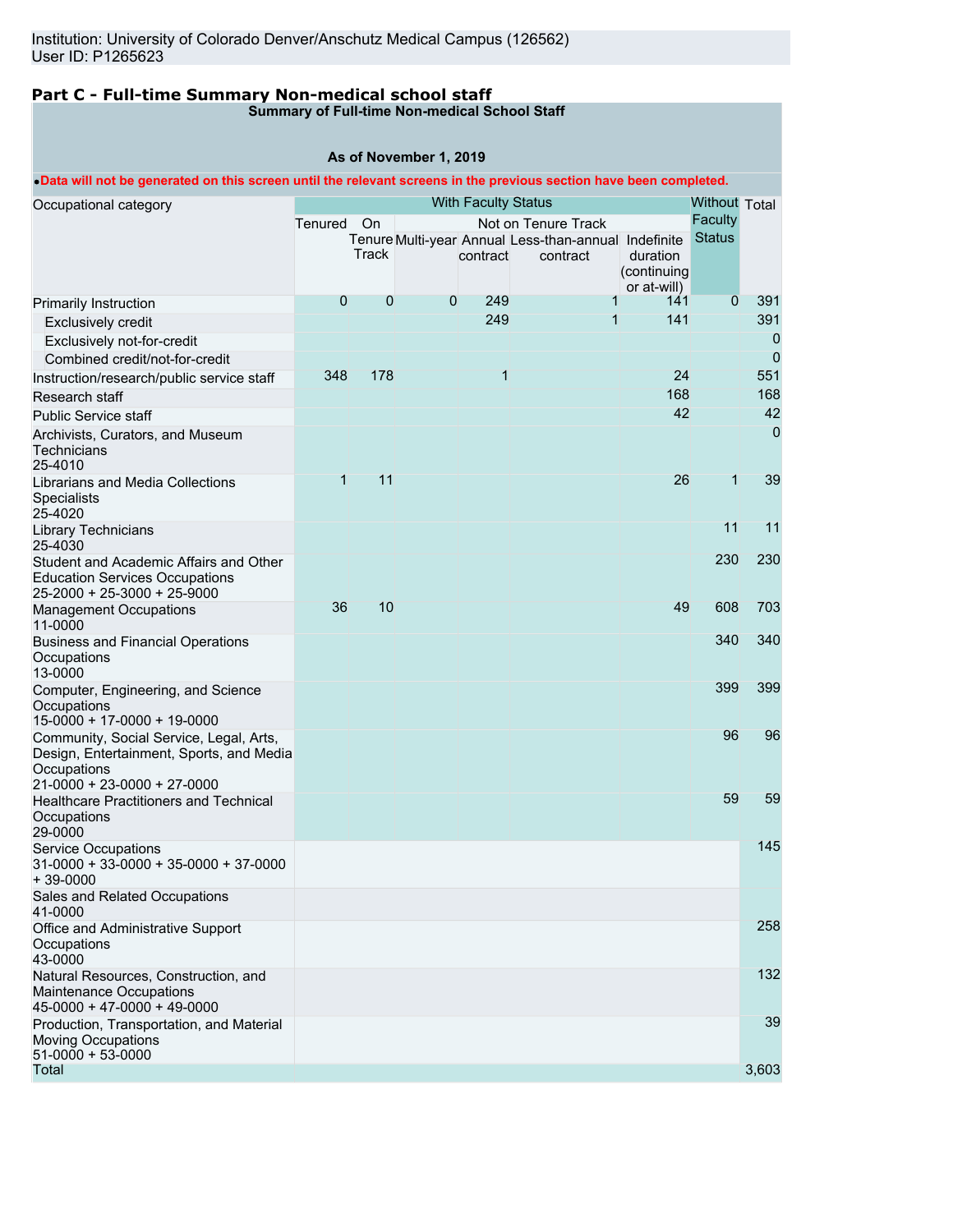# **Part C - Full-time Summary Medical school staff**

### **Summary of Full-time Medical School Staff**

#### **As of November 1, 2019**

#### •**Data will not be generated on this screen until the relevant screens in the previous section have been completed.**

| Occupational category                                                                            |                |           |             | <b>With Faculty Status</b> |                                                      |                         | <b>Without Total</b> |                |
|--------------------------------------------------------------------------------------------------|----------------|-----------|-------------|----------------------------|------------------------------------------------------|-------------------------|----------------------|----------------|
|                                                                                                  | Tenured On     |           |             |                            | Not on Tenure Track                                  |                         | <b>Faculty</b>       |                |
|                                                                                                  |                |           |             |                            | Tenure Multi-year Annual Less-than-annual Indefinite |                         | <b>Status</b>        |                |
|                                                                                                  |                | Track     |             | contract                   | contract                                             | duration<br>(continuing |                      |                |
|                                                                                                  |                |           |             |                            |                                                      | or at-will)             |                      |                |
| <b>Primarily Instruction</b>                                                                     | $\overline{0}$ | 0         | $\mathbf 0$ | $\mathbf{0}$               | 0                                                    | 1,453                   |                      | 0, 1, 453      |
| <b>Exclusively credit</b>                                                                        |                |           |             |                            |                                                      | 1,453                   |                      | 1,453          |
| Exclusively not-for-credit                                                                       |                |           |             |                            |                                                      |                         |                      | 0              |
| Combined credit/not-for-credit                                                                   |                |           |             |                            |                                                      |                         |                      | $\overline{0}$ |
| Instruction/research/public service staff                                                        |                | 255 1,825 |             |                            |                                                      | 6                       |                      | 2,086          |
| Research staff                                                                                   |                |           |             |                            |                                                      | 642                     |                      | 642            |
| <b>Public Service staff</b>                                                                      |                |           |             |                            |                                                      | 79                      |                      | 79             |
| Archivists, Curators, and Museum                                                                 |                |           |             |                            |                                                      |                         |                      | 0              |
| Technicians<br>25-4010                                                                           |                |           |             |                            |                                                      |                         |                      |                |
| Librarians and Media Collections                                                                 |                |           |             |                            |                                                      |                         |                      | 0              |
| <b>Specialists</b><br>25-4020                                                                    |                |           |             |                            |                                                      |                         |                      |                |
| <b>Library Technicians</b>                                                                       |                |           |             |                            |                                                      |                         |                      | 0              |
| 25-4030                                                                                          |                |           |             |                            |                                                      |                         |                      |                |
| Student and Academic Affairs and Other                                                           |                |           |             |                            |                                                      |                         | 115                  | 115            |
| <b>Education Services Occupations</b><br>25-2000 + 25-3000 + 25-9000                             |                |           |             |                            |                                                      |                         |                      |                |
| <b>Management Occupations</b><br>11-0000                                                         | $6\phantom{1}$ | 9         |             |                            |                                                      | $\mathbf{1}$            | 314                  | 330            |
| <b>Business and Financial Operations</b>                                                         |                |           |             |                            |                                                      |                         | 390                  | 390            |
| Occupations<br>13-0000                                                                           |                |           |             |                            |                                                      |                         |                      |                |
| Computer, Engineering, and Science<br>Occupations                                                |                |           |             |                            |                                                      |                         |                      | 1,321 1,321    |
| 15-0000 + 17-0000 + 19-0000                                                                      |                |           |             |                            |                                                      |                         |                      |                |
| Community, Social Service, Legal, Arts,<br>Design, Entertainment, Sports, and Media              |                |           |             |                            |                                                      |                         | 49                   | 49             |
| Occupations                                                                                      |                |           |             |                            |                                                      |                         |                      |                |
| 21-0000 + 23-0000 + 27-0000                                                                      |                |           |             |                            |                                                      |                         |                      | 1,434 1,434    |
| <b>Healthcare Practitioners and Technical</b><br>Occupations<br>29-0000                          |                |           |             |                            |                                                      |                         |                      |                |
| <b>Service Occupations</b>                                                                       |                |           |             |                            |                                                      |                         |                      | 35             |
| $31-0000 + 33-0000 + 35-0000 + 37-0000$<br>$+39-0000$                                            |                |           |             |                            |                                                      |                         |                      |                |
| Sales and Related Occupations<br>41-0000                                                         |                |           |             |                            |                                                      |                         |                      |                |
| Office and Administrative Support                                                                |                |           |             |                            |                                                      |                         |                      | 199            |
| Occupations<br>43-0000                                                                           |                |           |             |                            |                                                      |                         |                      |                |
| Natural Resources, Construction, and<br>Maintenance Occupations<br>$45-0000 + 47-0000 + 49-0000$ |                |           |             |                            |                                                      |                         |                      | 1              |
| Production, Transportation, and Material                                                         |                |           |             |                            |                                                      |                         |                      |                |
| <b>Moving Occupations</b><br>$51-0000 + 53-0000$                                                 |                |           |             |                            |                                                      |                         |                      |                |
| Total                                                                                            |                |           |             |                            |                                                      |                         |                      | 8,134          |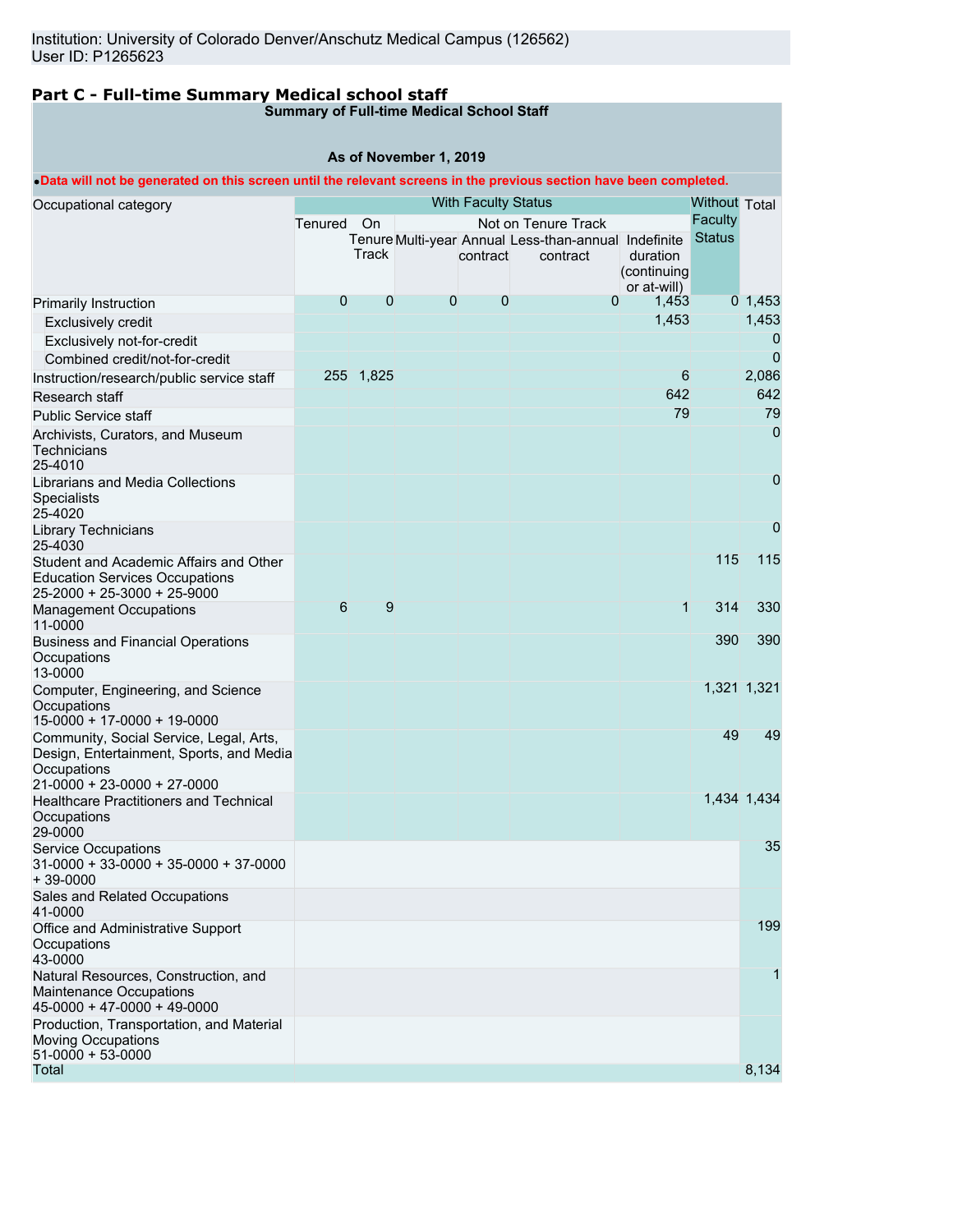## **Part G1 - Salaries Worksheet**

## **Number of Full-time Non-medical School Instructional Staff**

**For Calculation of Total Number of Months**

#### **Annual Salary, 2019-20**

•**Report the number of instructional staff based on the number of months to be worked**

•**Months reported should correspond with the number of months that staff worked (which may differ from the number of**

**months over which they are paid)**

•**Include ONLY full-time, non-medical school instructional staff**

•**Include instructional staff** *with* **faculty status and** *without* **faculty status**

•**Include instructional staff regardless of tenure status**

| Gender and academic                                                            |                                                   |              | Months worked  | Total | Total staff for salary |       |           |
|--------------------------------------------------------------------------------|---------------------------------------------------|--------------|----------------|-------|------------------------|-------|-----------|
| rank                                                                           | 12 months 11 months 10 months 9 months < 9 months |              |                |       |                        | staff | reporting |
| <b>Men</b>                                                                     |                                                   |              |                |       |                        |       |           |
| <b>Professors</b>                                                              | 42                                                | 0            |                | 70    | 1                      | 114   | 113       |
| Associate professors                                                           | 33                                                | 0            | 0              | 129   | 0                      | 162   | 162       |
| Assistant professors                                                           | 40                                                | 0            | 0              | 65    | 0                      | 105   | 105       |
| <b>Instructors</b>                                                             | 10                                                | 0            |                | 87    |                        | 99    | 98        |
| Lecturers                                                                      |                                                   |              |                |       |                        | 0     | 0         |
| No academic rank                                                               |                                                   |              |                |       |                        | 0     | 0         |
| <b>Total men</b>                                                               | 125                                               | 0            | $\overline{2}$ | 351   | $\overline{2}$         | 480   | 478       |
|                                                                                |                                                   |              |                |       |                        |       |           |
| <b>Women</b>                                                                   |                                                   |              |                |       |                        |       |           |
| <b>Professors</b>                                                              | 40                                                | $\mathbf{0}$ | $\mathbf 0$    | 37    | 0                      | 77    | 77        |
| Associate professors                                                           | 49                                                | 0            | 0              | 78    |                        | 128   | 127       |
| Assistant professors                                                           | 80                                                | 0            |                | 62    | 0                      | 143   | 143       |
| Instructors                                                                    | 40                                                | $\Omega$     | $\Omega$       | 74    | 0                      | 114   | 114       |
| Lecturers                                                                      |                                                   |              |                |       |                        | 0     | 0         |
| No academic rank                                                               |                                                   |              |                |       |                        | 0     | 0         |
| <b>Total women</b>                                                             | 209                                               | $\Omega$     |                | 251   | $\mathbf{1}$           | 462   | 461       |
|                                                                                |                                                   |              |                |       |                        |       |           |
| Total (men+women)                                                              | 334                                               | $\Omega$     | 3              | 602   | 3                      | 942   | 939       |
| Total (men+women) full-time non-medical school instructional staff from Part A |                                                   |              |                |       |                        | 942   |           |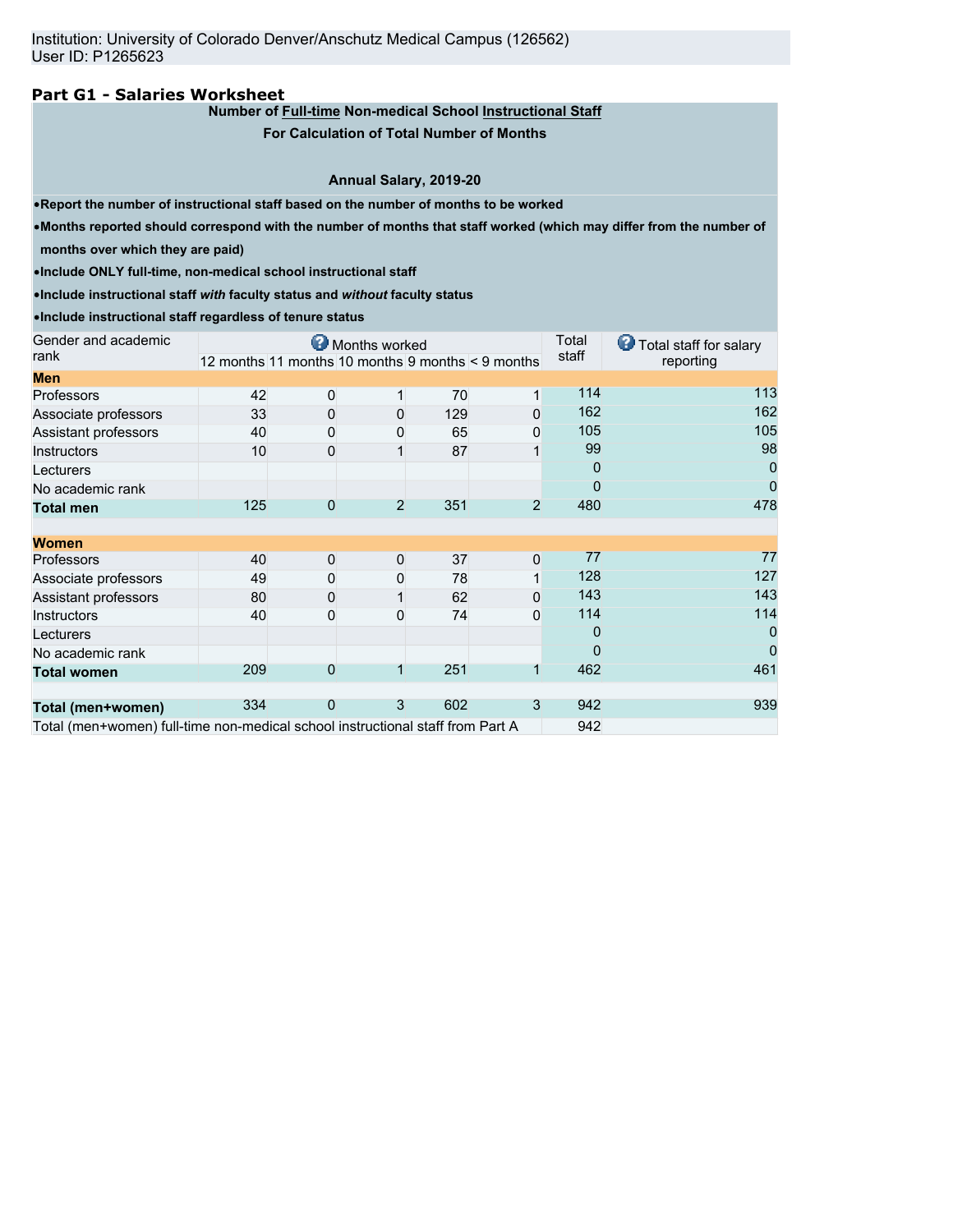# **Part G2 - Salary Outlays for Instructional Staff**

**Salary Outlays**

## **for Full-time Non-medical School Instructional Staff**

#### **Annual Salary Outlays, 2019-20**

•**Report the TOTAL ANNUAL salary outlays for the full-time Non-medical School instructional staff reported in the 12**

**months, 11 months, 10 months, and 9 months columns on the previous screen, Part G1 – Salaries Worksheet**

•**Using the TOTAL ANNUAL salary outlays data provided, the system will calculate the Equated 9 months by academic rank and gender.**

| Gender and academic  | Total staff for salary<br>reporting<br>(from Part G, screen 1) | Salary Outlays |                |              |            |                              |  |  |  |
|----------------------|----------------------------------------------------------------|----------------|----------------|--------------|------------|------------------------------|--|--|--|
| rank                 |                                                                | 12 months      | 11 months      | 10 months    | 9 months   | <b>B</b> Equated<br>9 months |  |  |  |
| <b>Men</b>           |                                                                |                |                |              |            |                              |  |  |  |
| <b>Professors</b>    | 113                                                            | 8,937,299      | 0              | 129,815      | 8,876,673  | 15,696,481                   |  |  |  |
| Associate professors | 162                                                            | 5,208,298      | 0              | 0            | 12,248,049 | 16, 154, 273                 |  |  |  |
| Assistant professors | 105                                                            | 5,314,858      | 0              | O            | 5,755,413  | 9,741,557                    |  |  |  |
| <b>Instructors</b>   | 98                                                             | 872,146        | 0              | 42,000       | 5,789,795  | 6,481,705                    |  |  |  |
| Lecturers            |                                                                |                |                |              |            |                              |  |  |  |
| No academic rank     |                                                                |                |                |              |            |                              |  |  |  |
| <b>Total men</b>     | 478                                                            | 20,332,601     | $\overline{0}$ | 171,815      | 32,669,930 | 48,074,014                   |  |  |  |
| <b>Women</b>         |                                                                |                |                |              |            |                              |  |  |  |
| <b>Professors</b>    | 77                                                             | 7,396,862      | 0              | $\mathbf{0}$ | 4,340,128  | 9,887,775                    |  |  |  |
| Associate professors | 127                                                            | 6,907,339      | 0              | 0            | 7,711,198  | 12,891,702                   |  |  |  |
| Assistant professors | 143                                                            | 9,093,545      | $\Omega$       | 75,000       | 5,296,272  | 12,183,931                   |  |  |  |
| <b>Instructors</b>   | 114                                                            | 3,754,933      | 0              | 0            | 4,648,588  | 7,464,788                    |  |  |  |
| Lecturers            | U                                                              |                |                |              |            |                              |  |  |  |
| No academic rank     |                                                                |                |                |              |            |                              |  |  |  |
| <b>Total women</b>   | 461                                                            | 27,152,679     | $\overline{0}$ | 75,000       | 21,996,186 | 42,428,195                   |  |  |  |
| Total (men + women)  | 939                                                            | 47,485,280     | $\overline{0}$ | 246,815      | 54,666,116 | 90,502,210                   |  |  |  |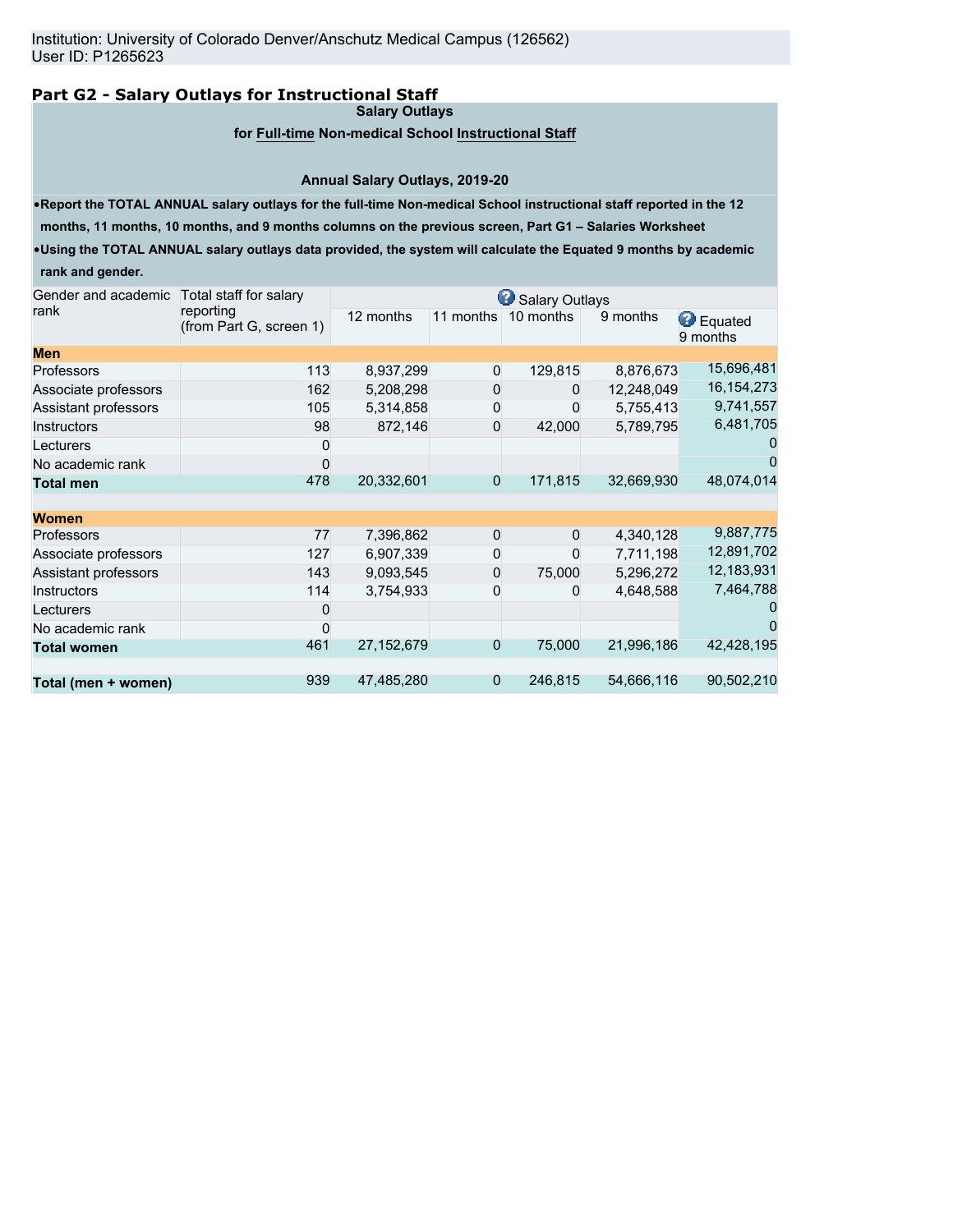#### **Part G3 - Average Salaries for Instructional Staff by Academic Rank Average Salary by academic rank**

## **for Full-time Non-medical School Instructional Staff**

| Annual Average Salaries, 2019-20 |                                  |                                        |  |         |         |                          |  |  |
|----------------------------------|----------------------------------|----------------------------------------|--|---------|---------|--------------------------|--|--|
| Gender and academic              | Total staff for salary reporting | <b>Annual Average Salaries</b>         |  |         |         |                          |  |  |
| rank                             | (from Part G, screen 1)          | 12 months 11 months 10 months 9 months |  |         |         | ⊌<br>Equated 9<br>months |  |  |
| <b>Men</b>                       |                                  |                                        |  |         |         |                          |  |  |
| Professors                       | 113                              | 212,793                                |  | 129,815 | 126,810 | 138,907                  |  |  |
| Associate professors             | 162                              | 157,827                                |  |         | 94,946  | 99,718                   |  |  |
| Assistant professors             | 105                              | 132,871                                |  |         | 88,545  | 92,777                   |  |  |
| <b>Instructors</b>               | 98                               | 87,215                                 |  | 42,000  | 66,549  | 66,140                   |  |  |
| Lecturers                        | 0                                |                                        |  |         |         |                          |  |  |
| No academic rank                 | 0                                |                                        |  |         |         |                          |  |  |
| <b>Total men</b>                 | 478                              | 162,661                                |  | 85,908  | 93,077  | 100,573                  |  |  |
| <b>Women</b>                     |                                  |                                        |  |         |         |                          |  |  |
| Professors                       | 77                               | 184,922                                |  |         | 117,301 | 128,413                  |  |  |
| Associate professors             | 127                              | 140,966                                |  |         | 98,862  | 101,509                  |  |  |
| Assistant professors             | 143                              | 113,669                                |  | 75,000  | 85,424  | 85,202                   |  |  |
| Instructors                      | 114                              | 93,873                                 |  |         | 62,819  | 65,481                   |  |  |
| Lecturers                        | 0                                |                                        |  |         |         |                          |  |  |
| No academic rank                 | $\mathbf 0$                      |                                        |  |         |         |                          |  |  |
| <b>Total women</b>               | 461                              | 129,917                                |  | 75,000  | 87,634  | 92,035                   |  |  |
|                                  |                                  |                                        |  |         |         |                          |  |  |
| Total (men+women)                | 939                              | 142,171                                |  | 82,272  | 90,808  | 96,381                   |  |  |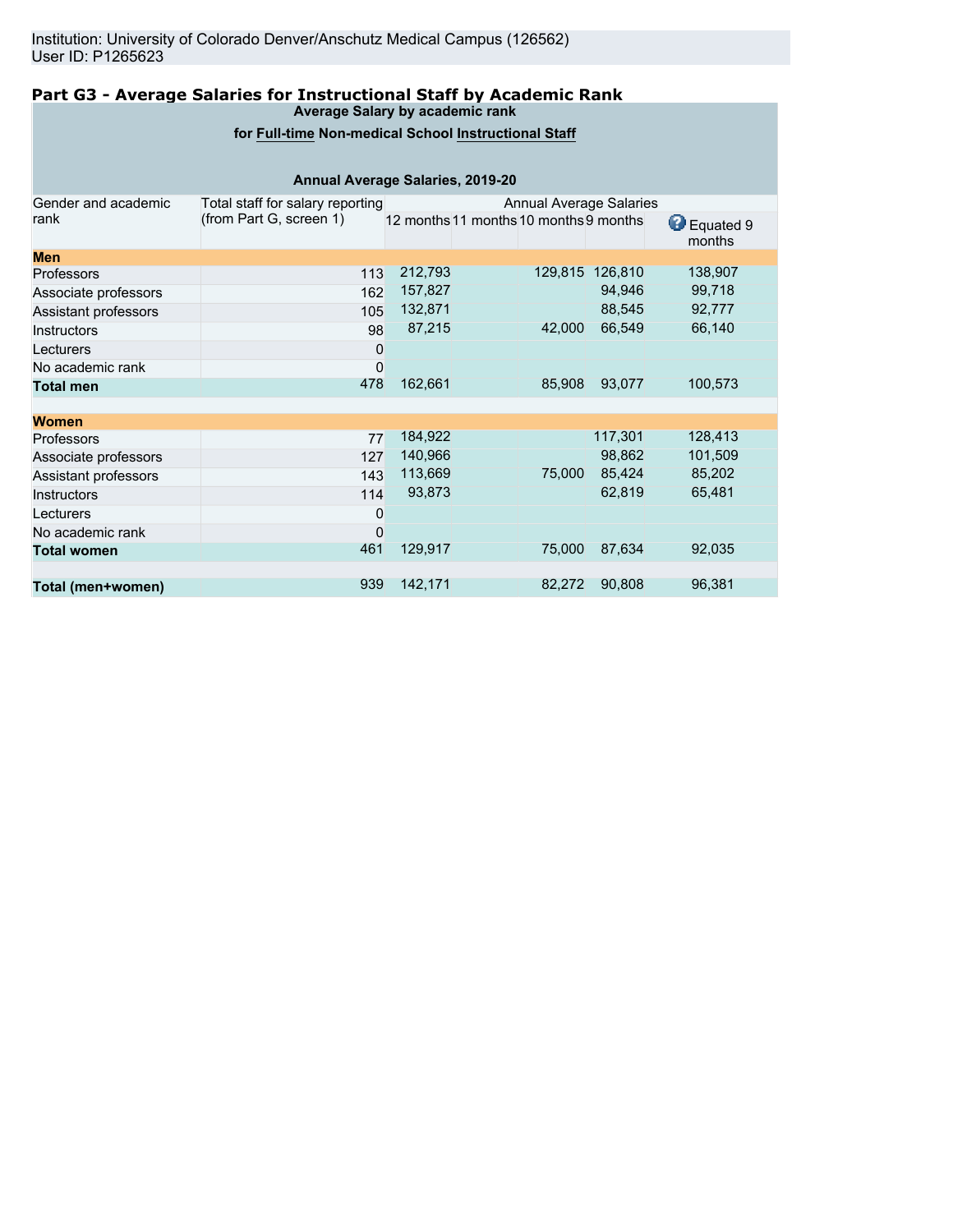# **Part G4 - Salary Outlays for Non-instructional Staff**

**Salary Outlays**

# **for Full-time Non-medical School Non-instructional Staff**

# **Annual Salary Outlays, 2019-20**

| Occupational category                                                                                                                  | <b>O</b> Number of<br>full-time staff<br>(carried forward from the Part B - FT,<br>non-instructional staff screens) | <b>C</b> Total annual<br>salary outlays |
|----------------------------------------------------------------------------------------------------------------------------------------|---------------------------------------------------------------------------------------------------------------------|-----------------------------------------|
| Research staff                                                                                                                         | 168                                                                                                                 | 12,662,016                              |
| <b>Public Service staff</b>                                                                                                            | 42                                                                                                                  | 3,824,087                               |
| Library and Student and Academic Affairs and Other Education<br><b>Services Occupations</b><br>$25-4000 + 25-2000 + 25-3000 + 25-9000$ | 280                                                                                                                 | 15,999,864                              |
| <b>Management Occupations</b><br>11-0000                                                                                               | 703                                                                                                                 | 76,908,044                              |
| <b>Business and Financial Operations Occupations</b><br>13-0000                                                                        | 340                                                                                                                 | 21.484.101                              |
| Computer, Engineering, and Science Occupations<br>$15-0000 + 17-0000 + 19-0000$                                                        | 399                                                                                                                 | 26,814,819                              |
| Community, Social Service, Legal, Arts, Design,<br>Entertainment, Sports, and Media Occupations<br>$21 - 0000 + 23 - 0000 + 27 - 0000$ | 96                                                                                                                  | 5,387,016                               |
| <b>Healthcare Practitioners and Technical Occupations</b><br>29-0000                                                                   | 59                                                                                                                  | 3,003,177                               |
| <b>Service Occupations</b><br>$31-0000 + 33-0000 + 35-0000 + 37-0000 + 39-0000$                                                        | 145                                                                                                                 | 6,748,853                               |
| Sales and Related Occupations<br>41-0000                                                                                               |                                                                                                                     |                                         |
| Office and Administrative Support Occupations<br>43-0000                                                                               | 258                                                                                                                 | 12,997,741                              |
| Natural Resources, Construction, and Maintenance<br>Occupations<br>$45-0000 + 47-0000 + 49-0000$                                       | 132                                                                                                                 | 7,528,501                               |
| Production, Transportation, and Material Moving Occupations<br>$51-0000 + 53-0000$                                                     | 39                                                                                                                  | 1,788,097                               |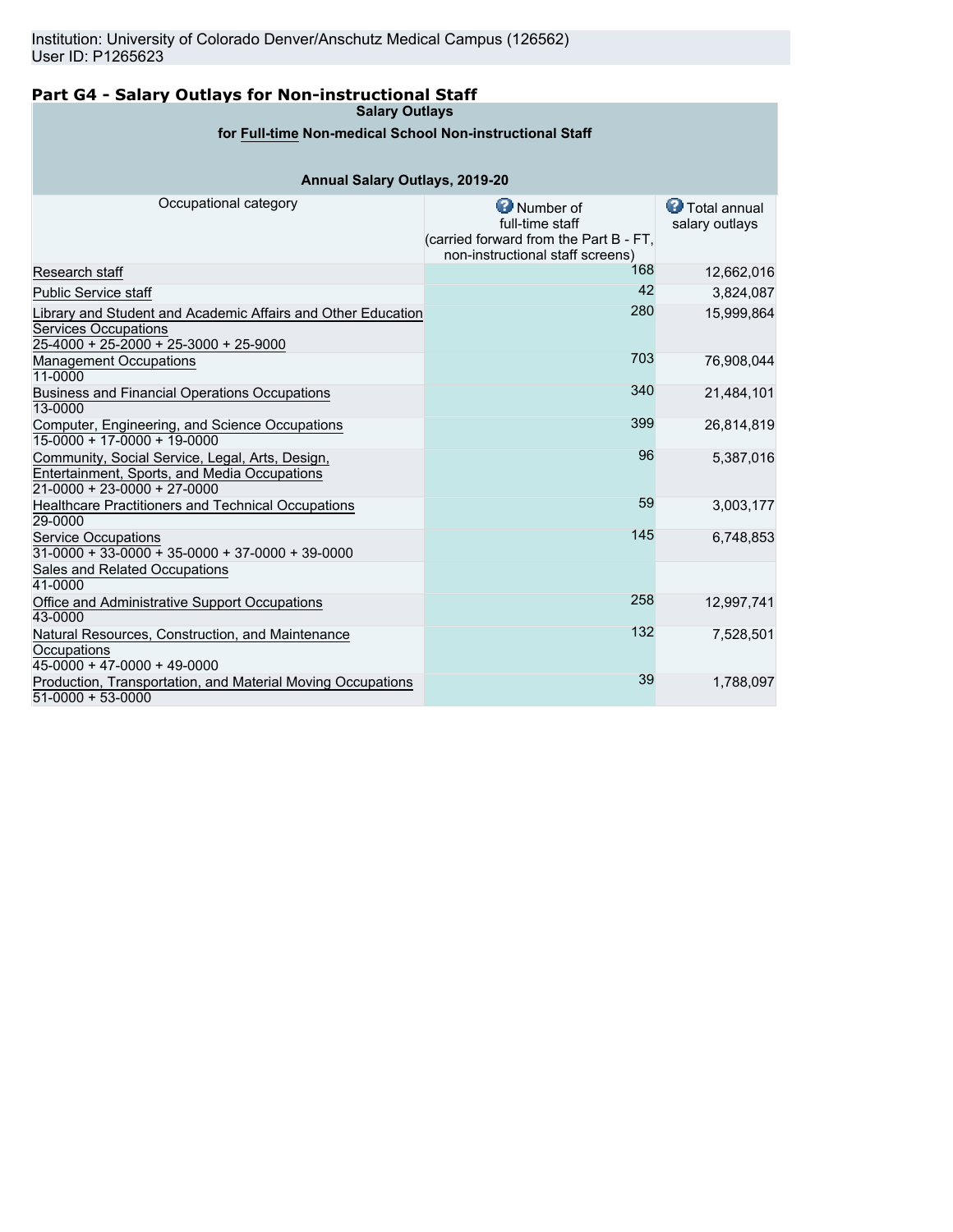# **Part D - Part-time Staff by Occupational Category**

**Number of Part-time Staff by Occupational Category**

#### **As of November 1, 2019**

•**Report Hispanic/Latino individuals of any race as Hispanic/Latino**

•**Report race for non-Hispanic/Latino individuals only**

•**Include both medical school and non-medical school staff**

| <b>Men</b>                                |                     |                |                             |
|-------------------------------------------|---------------------|----------------|-----------------------------|
| Race/ethnicity                            | Instructional staff | Research staff | <b>Public Service staff</b> |
| Nonresident alien                         |                     |                |                             |
| Hispanic/Latino                           | 17                  |                |                             |
| American Indian or Alaska Native          | 2                   |                |                             |
| Asian                                     | 21                  |                |                             |
| <b>Black or African American</b>          |                     |                |                             |
| Native Hawaiian or Other Pacific Islander |                     |                |                             |
| White                                     | 248                 | 13             |                             |
| Two or more races                         |                     |                |                             |
| Race and ethnicity unknown                | 68                  | 4              |                             |
| <b>Total men</b>                          | 372                 | 19             | 0                           |
|                                           |                     |                |                             |

| <b>Women</b>                              |                     |                |                             |
|-------------------------------------------|---------------------|----------------|-----------------------------|
| Race/ethnicity                            | Instructional staff | Research staff | <b>Public Service staff</b> |
| Nonresident alien                         |                     |                |                             |
| Hispanic/Latino                           | 21                  |                |                             |
| American Indian or Alaska Native          | 5                   |                |                             |
| Asian                                     | 25                  |                |                             |
| <b>Black or African American</b>          | 9                   |                |                             |
| Native Hawaiian or Other Pacific Islander |                     |                |                             |
| White                                     | 343                 | 2              |                             |
| Two or more races                         |                     |                |                             |
| Race and ethnicity unknown                | 91                  | 5              |                             |
| <b>Total women</b>                        | 497                 |                | 0                           |
|                                           |                     |                |                             |
| Total (men+women)                         | 869                 | 26             | 0                           |
| Total from prior year                     | 917                 | 18             |                             |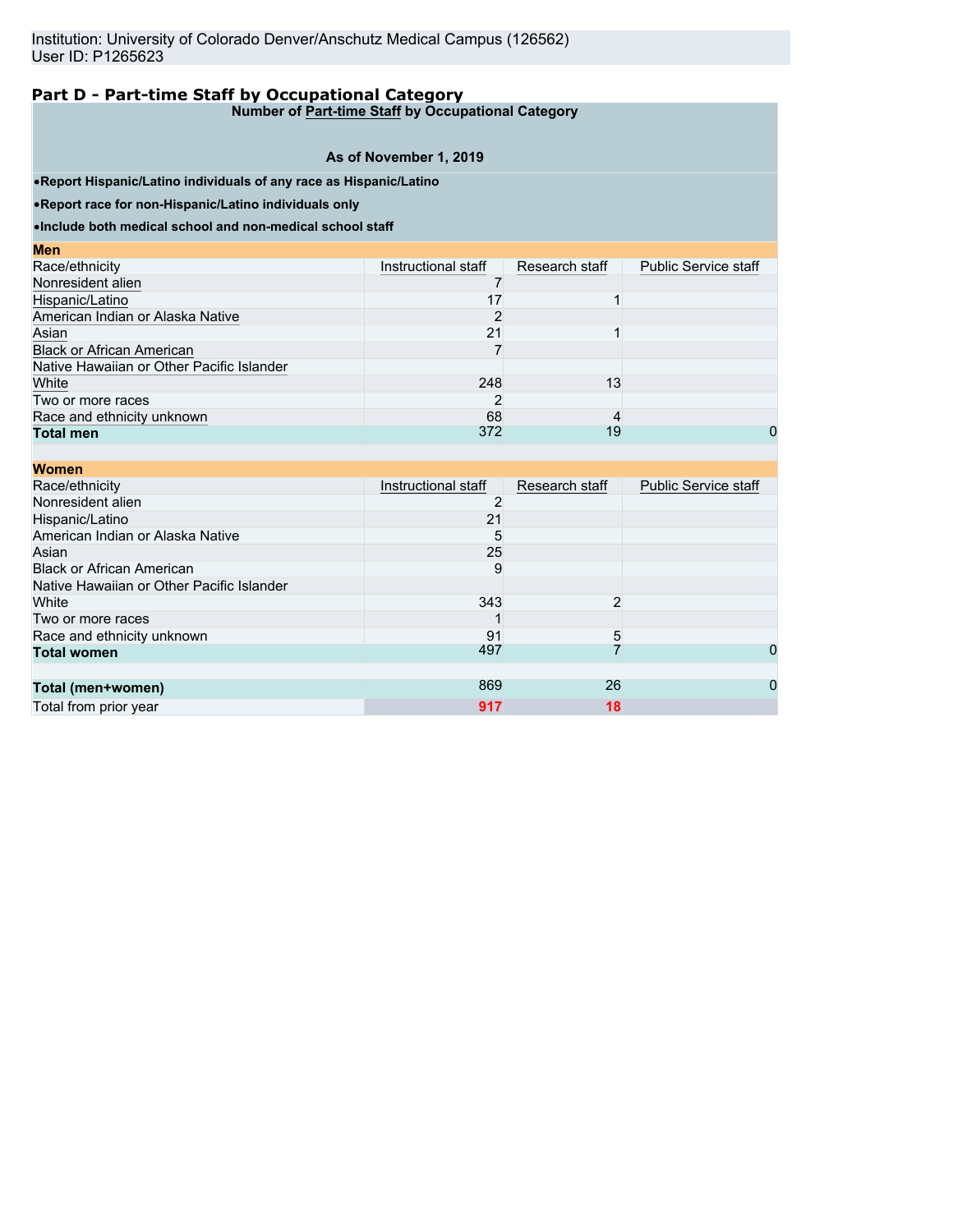#### **Part D - Part-time Staff by Occupational Category Number of Part-time Staff by Occupational Category**

**As of November 1, 2019**

•**Report Hispanic/Latino individuals of any race as Hispanic/Latino**

•**Report race for non-Hispanic/Latino individuals only**

•**Include both medical school and non-medical school staff**

**Men**

| <b>MEIL</b>                                                   |                                                                         |                                                                  |                                   |                                                                                                                           |                                                                                            |
|---------------------------------------------------------------|-------------------------------------------------------------------------|------------------------------------------------------------------|-----------------------------------|---------------------------------------------------------------------------------------------------------------------------|--------------------------------------------------------------------------------------------|
| Race/ethnicity                                                | Archivists,<br>Curators, and<br>Museum<br><b>Fechnicians</b><br>25-4010 | Librarians and<br>Media<br>Collections<br>Specialists<br>25-4020 | Library<br>Technicians<br>25-4030 | <b>Student and Academic Affairs</b><br>and Other Education Services<br>Occupations<br>$25 - 2000 + 25 - 3000 + 25 - 9000$ | Library and Student<br>and Academic Affairs<br>and Other Education<br>Services Occupations |
| Nonresident alien                                             |                                                                         |                                                                  |                                   |                                                                                                                           | 0                                                                                          |
| Hispanic/Latino                                               |                                                                         |                                                                  |                                   |                                                                                                                           |                                                                                            |
| American Indian or<br>Alaska Native                           |                                                                         |                                                                  |                                   |                                                                                                                           | 0                                                                                          |
| Asian                                                         |                                                                         |                                                                  |                                   |                                                                                                                           | 0                                                                                          |
| <b>Black or African</b><br>American                           |                                                                         |                                                                  |                                   |                                                                                                                           |                                                                                            |
| Native Hawaiian or<br><b>Other Pacific</b><br><b>Islander</b> |                                                                         |                                                                  |                                   |                                                                                                                           | 0                                                                                          |
| White                                                         |                                                                         |                                                                  |                                   |                                                                                                                           |                                                                                            |
| Two or more races                                             |                                                                         |                                                                  |                                   |                                                                                                                           | 0                                                                                          |
| Race and ethnicity<br>unknown                                 |                                                                         |                                                                  |                                   |                                                                                                                           | 0                                                                                          |
| <b>Total men</b>                                              |                                                                         |                                                                  |                                   |                                                                                                                           | 3                                                                                          |

| Women |  |
|-------|--|
|-------|--|

| <u>TUUHUH</u>                                                 |                                                                  |                                                                         |                                   |                                                                                                                     |                                                                                                   |
|---------------------------------------------------------------|------------------------------------------------------------------|-------------------------------------------------------------------------|-----------------------------------|---------------------------------------------------------------------------------------------------------------------|---------------------------------------------------------------------------------------------------|
| Race/ethnicity                                                | Archivists,<br>Curators, and<br>Museum<br>Technicians<br>25-4010 | Librarians and<br>Media<br>Collections<br><b>Specialists</b><br>25-4020 | Library<br>Technicians<br>25-4030 | <b>Student and Academic Affairs</b><br>and Other Education Services<br>Occupations<br>$25-2000 + 25-3000 + 25-9000$ | Library and Student<br>and Academic Affairs<br>and Other Education<br><b>Services Occupations</b> |
| Nonresident alien                                             |                                                                  |                                                                         |                                   |                                                                                                                     |                                                                                                   |
| Hispanic/Latino                                               |                                                                  |                                                                         |                                   |                                                                                                                     |                                                                                                   |
| American Indian or<br>Alaska Native                           |                                                                  |                                                                         |                                   |                                                                                                                     |                                                                                                   |
| Asian                                                         |                                                                  |                                                                         |                                   |                                                                                                                     | $\mathbf{I}$                                                                                      |
| <b>Black or African</b><br>American                           |                                                                  |                                                                         |                                   |                                                                                                                     |                                                                                                   |
| Native Hawaiian or<br><b>Other Pacific</b><br><b>Islander</b> |                                                                  |                                                                         |                                   |                                                                                                                     | 0                                                                                                 |
| White                                                         |                                                                  |                                                                         |                                   | 2                                                                                                                   |                                                                                                   |
| Two or more races                                             |                                                                  |                                                                         |                                   |                                                                                                                     | $\mathbf{O}$                                                                                      |
| Race and ethnicity<br>unknown                                 |                                                                  |                                                                         |                                   |                                                                                                                     | 0                                                                                                 |
| <b>Total women</b>                                            | 0                                                                | $\Omega$                                                                | 0                                 | $\overline{2}$                                                                                                      | 2                                                                                                 |
|                                                               |                                                                  |                                                                         |                                   |                                                                                                                     |                                                                                                   |
| <b>Total</b><br>(men+women)                                   |                                                                  | $\mathbf{0}$                                                            | $\overline{0}$                    | 4                                                                                                                   | 5                                                                                                 |
| Total from prior<br>vear                                      |                                                                  |                                                                         |                                   | 10                                                                                                                  | 10                                                                                                |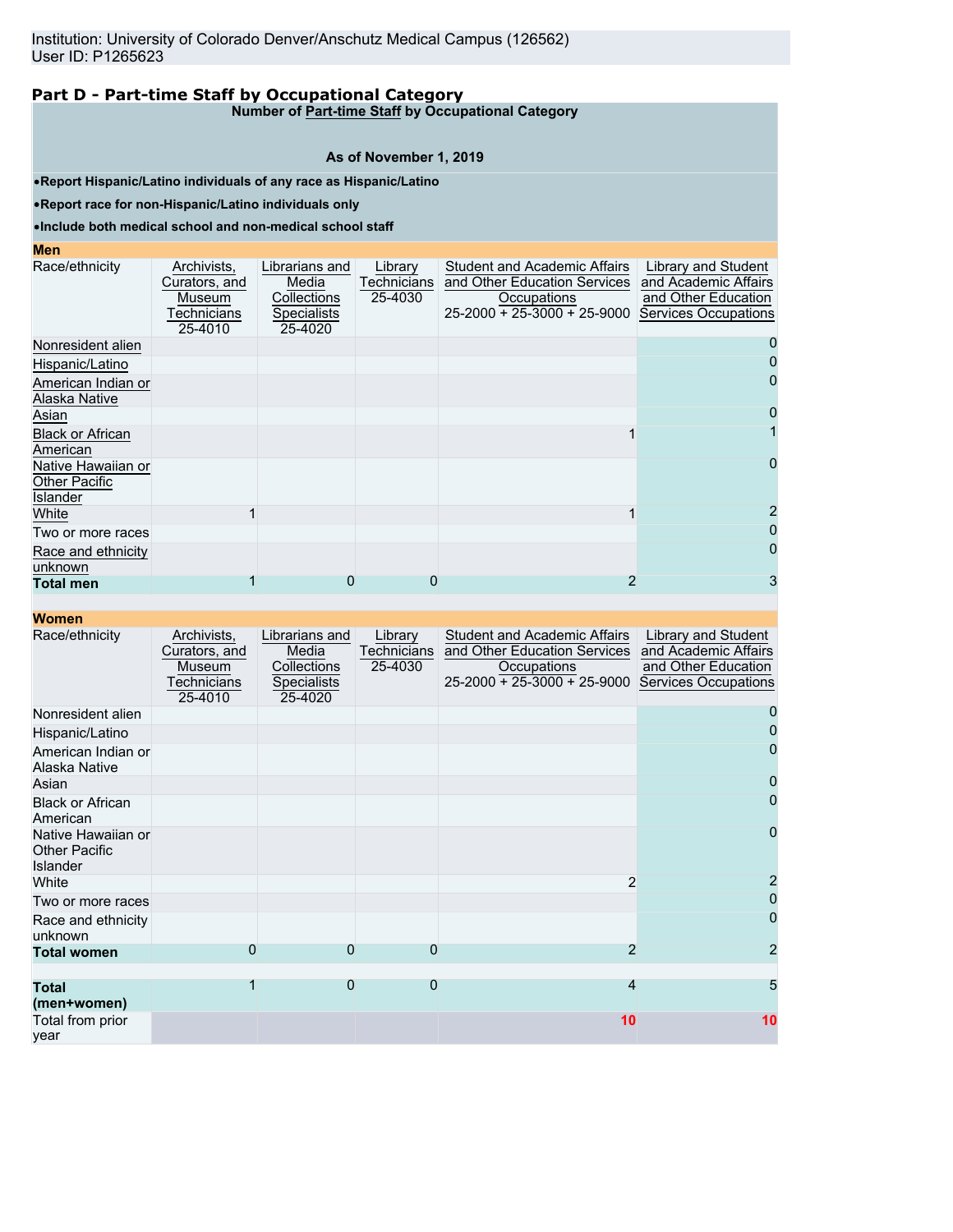# **Part D - Part-time Staff by Occupational Category**

**Number of Part-time Staff**

## **As of November 1, 2019**

•**Report Hispanic/Latino individuals of any race as Hispanic/Latino**

•**Report race for non-Hispanic/Latino individuals only**

## •**Include both medical school and non-medical school staff**

#### **Men**

| men.                                            |                        |                                                                              |                                                                                        |                                                                                                                                             |                                                                               |
|-------------------------------------------------|------------------------|------------------------------------------------------------------------------|----------------------------------------------------------------------------------------|---------------------------------------------------------------------------------------------------------------------------------------------|-------------------------------------------------------------------------------|
| Race/ethnicity                                  | Occupations<br>11-0000 | Management Business and<br>Financial<br>Operations<br>Occupations<br>13-0000 | Computer, Engineering,<br>and Science Occupations<br>$15-0000 + 17-0000 + 19-$<br>0000 | Community, Social Service,<br>Legal, Arts, Design,<br>Entertainment, Sports, and<br><b>Media Occupations</b><br>21-0000 + 23-0000 + 27-0000 | Healthcare<br><b>Practitioners</b><br>and Technical<br>Occupations<br>29-0000 |
| Nonresident<br>alien                            |                        |                                                                              |                                                                                        |                                                                                                                                             |                                                                               |
| Hispanic/Latino                                 |                        | $\overline{2}$                                                               |                                                                                        | 3                                                                                                                                           |                                                                               |
| American Indian<br>or Alaska Native             |                        |                                                                              |                                                                                        |                                                                                                                                             |                                                                               |
| Asian                                           |                        |                                                                              |                                                                                        |                                                                                                                                             |                                                                               |
| <b>Black or African</b><br>American             |                        |                                                                              |                                                                                        | 3                                                                                                                                           |                                                                               |
| Native Hawaiian<br>or Other Pacific<br>Islander |                        |                                                                              |                                                                                        |                                                                                                                                             |                                                                               |
| White                                           | 3                      | 13                                                                           | 14                                                                                     | 3                                                                                                                                           | 1                                                                             |
| Two or more<br>races                            |                        |                                                                              |                                                                                        |                                                                                                                                             |                                                                               |
| Race and<br>ethnicity<br>unknown                |                        |                                                                              | $\overline{2}$                                                                         | $\overline{2}$                                                                                                                              | 5                                                                             |
| <b>Total men</b>                                | 4                      | 16                                                                           | 17                                                                                     | 11                                                                                                                                          | 6                                                                             |
|                                                 |                        |                                                                              |                                                                                        |                                                                                                                                             |                                                                               |

#### **Women**

| Race/ethnicity                                         | Occupations<br>11-0000 | Management Business and<br>Financial<br>Operations<br>Occupations<br>13-0000 | Computer, Engineering,<br>and Science Occupations<br>$15-0000 + 17-0000 + 19$<br>0000 | Community, Social Service,<br>Legal, Arts, Design,<br>Entertainment, Sports, and<br><b>Media Occupations</b><br>21-0000 + 23-0000 + 27-0000 | Healthcare<br>Practitioners<br>and Technical<br>Occupations<br>29-0000 |
|--------------------------------------------------------|------------------------|------------------------------------------------------------------------------|---------------------------------------------------------------------------------------|---------------------------------------------------------------------------------------------------------------------------------------------|------------------------------------------------------------------------|
| Nonresident<br>alien                                   |                        |                                                                              |                                                                                       |                                                                                                                                             |                                                                        |
| Hispanic/Latino                                        |                        | $\overline{2}$                                                               | 3                                                                                     |                                                                                                                                             | $\overline{a}$                                                         |
| American Indian<br>or Alaska Native                    |                        |                                                                              |                                                                                       |                                                                                                                                             |                                                                        |
| Asian                                                  |                        | $\overline{c}$                                                               | $\mathbf{3}$                                                                          |                                                                                                                                             |                                                                        |
| <b>Black or African</b><br>American                    |                        | $\overline{2}$                                                               |                                                                                       | $\overline{2}$                                                                                                                              |                                                                        |
| Native Hawaiian<br>or Other Pacific<br><b>Islander</b> |                        |                                                                              |                                                                                       |                                                                                                                                             |                                                                        |
| White                                                  | 6                      | 28                                                                           | 29                                                                                    | 4                                                                                                                                           | 21                                                                     |
| Two or more<br>races                                   |                        |                                                                              | $\overline{2}$                                                                        |                                                                                                                                             |                                                                        |
| Race and<br>ethnicity<br>unknown                       |                        |                                                                              | 11                                                                                    |                                                                                                                                             | 10                                                                     |
| <b>Total women</b>                                     | 6                      | 34                                                                           | 49                                                                                    |                                                                                                                                             | 34                                                                     |
|                                                        | 10                     | 50                                                                           | 66                                                                                    | 18                                                                                                                                          |                                                                        |
| <b>Total</b><br>(men+women)                            |                        |                                                                              |                                                                                       |                                                                                                                                             | $\bigcirc$ 40                                                          |
| Total from prior<br>vear                               | 13                     | 44                                                                           | 50                                                                                    | 17                                                                                                                                          | 7                                                                      |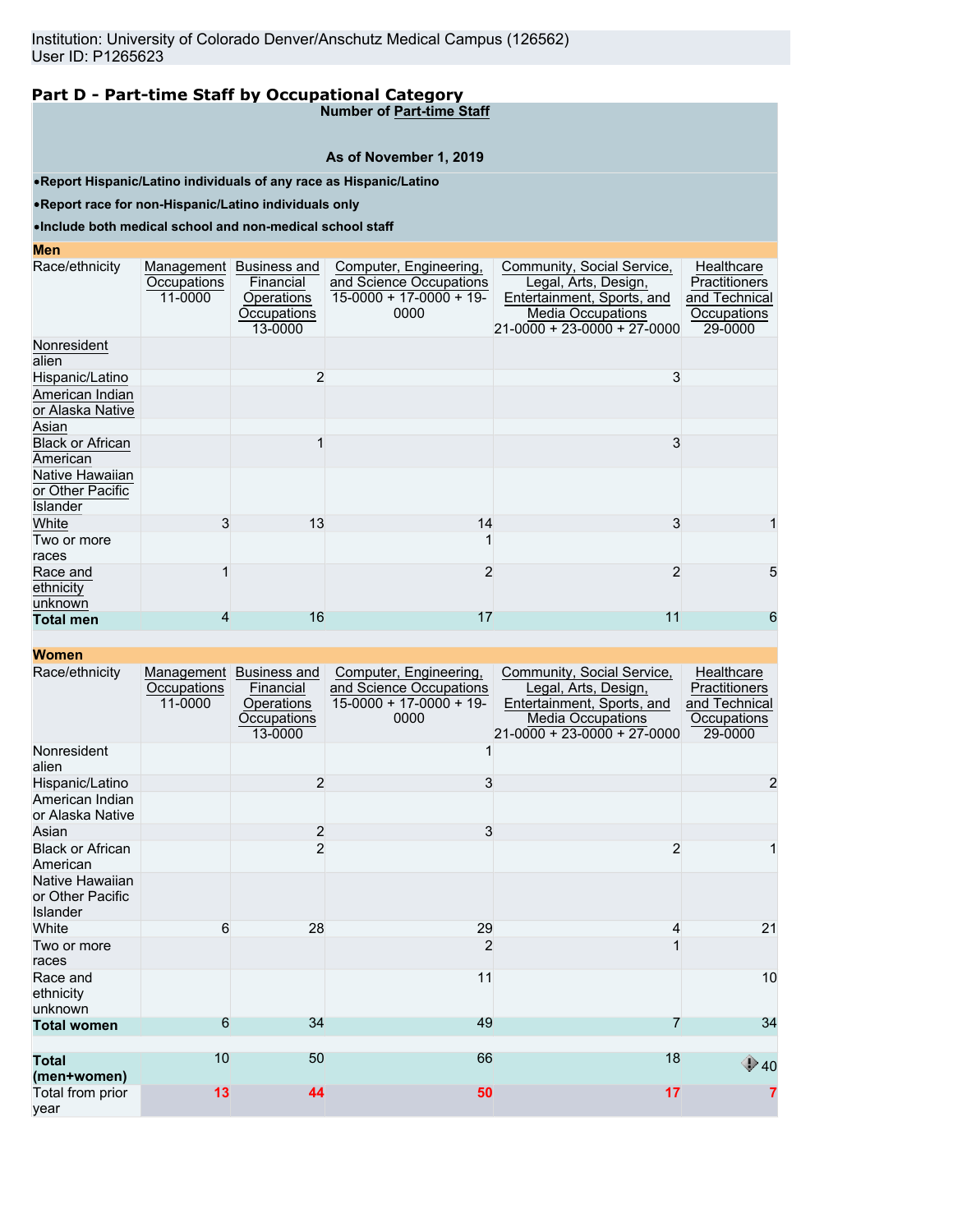# **Part D - Part-time Staff by Occupational Category**

**Number of Part-time Staff**

## **As of November 1, 2019**

•**Report Hispanic/Latino individuals of any race as Hispanic/Latino**

•**Report race for non-Hispanic/Latino individuals only**

## •**Include both medical school and non-medical school staff**

**Men**

|                                                    | Race/ethnicity Service Occupations<br>$31-0000 + 33-0000 + 35-0000 + 37-0000$<br>$+39-0000$ | Sales and<br>Related<br>Occupations Support<br>41-0000 | Office and<br>Occupations<br>43-0000 | Natural Resources,<br>Administrative Construction, and<br>Maintenance<br>Occupations<br>$45 - 0000 + 47 - 0000 + 49 - Occupations$<br>0000 | Production,<br>Transportation,<br>and Material<br>Moving<br>$51-0000 + 53$<br>0000 | Grand<br>Total<br>(All part-<br>time<br>staff) |
|----------------------------------------------------|---------------------------------------------------------------------------------------------|--------------------------------------------------------|--------------------------------------|--------------------------------------------------------------------------------------------------------------------------------------------|------------------------------------------------------------------------------------|------------------------------------------------|
| Nonresident<br>alien                               |                                                                                             |                                                        |                                      |                                                                                                                                            |                                                                                    | 7                                              |
| Hispanic/Latino                                    | 5                                                                                           |                                                        |                                      | $\overline{2}$                                                                                                                             |                                                                                    | 30                                             |
| American<br>Indian or<br>Alaska Native             |                                                                                             |                                                        |                                      |                                                                                                                                            |                                                                                    | $\overline{2}$                                 |
| Asian                                              | 2                                                                                           |                                                        |                                      |                                                                                                                                            |                                                                                    | 24                                             |
| <b>Black or</b><br>African<br>American             | 3                                                                                           |                                                        |                                      |                                                                                                                                            |                                                                                    | 15                                             |
| Native<br>Hawaiian or<br>Other Pacific<br>Islander |                                                                                             |                                                        |                                      |                                                                                                                                            |                                                                                    | $\overline{0}$                                 |
| White                                              | 13                                                                                          |                                                        |                                      |                                                                                                                                            |                                                                                    | 311                                            |
| Two or more<br>races                               |                                                                                             |                                                        |                                      |                                                                                                                                            |                                                                                    | 3                                              |
| Race and<br>ethnicity<br>unknown                   | 9                                                                                           |                                                        |                                      |                                                                                                                                            |                                                                                    | 92                                             |
| <b>Total men</b>                                   | 32                                                                                          | $\mathbf 0$                                            | 3                                    |                                                                                                                                            | $\mathbf 0$                                                                        | 484                                            |

**Women**

|                                                                  | Race/ethnicity Service Occupations<br>$31-0000 + 33-0000 + 35-0000 + 37-0000$<br>$+39-0000$ | Sales and<br>Related<br>Occupations Support<br>41-0000 | Office and<br>Occupations<br>43-0000 | Natural Resources,<br>Administrative Construction, and<br>Maintenance<br>Occupations<br>$45-0000 + 47-0000 + 49$ - Occupations<br>0000 | Production,<br>Transportation,<br>and Material<br>Moving<br>$51-0000 + 53$<br>0000 | Grand<br>Total<br>(All part-<br>time<br>staff) |
|------------------------------------------------------------------|---------------------------------------------------------------------------------------------|--------------------------------------------------------|--------------------------------------|----------------------------------------------------------------------------------------------------------------------------------------|------------------------------------------------------------------------------------|------------------------------------------------|
| Nonresident<br>alien                                             |                                                                                             |                                                        |                                      |                                                                                                                                        |                                                                                    | 3                                              |
| Hispanic/Latino                                                  | 5                                                                                           |                                                        | $\overline{c}$                       |                                                                                                                                        |                                                                                    | 35                                             |
| American<br>Indian or<br>Alaska Native                           |                                                                                             |                                                        |                                      |                                                                                                                                        |                                                                                    | 6                                              |
| Asian                                                            |                                                                                             |                                                        |                                      |                                                                                                                                        |                                                                                    | 32                                             |
| Black or<br>African<br>American                                  | 3                                                                                           |                                                        |                                      |                                                                                                                                        |                                                                                    | 17                                             |
| <b>Native</b><br>Hawaiian or<br><b>Other Pacific</b><br>Islander |                                                                                             |                                                        |                                      |                                                                                                                                        |                                                                                    | $\overline{0}$                                 |
| White                                                            | 24                                                                                          |                                                        | 8                                    |                                                                                                                                        |                                                                                    | 467                                            |
| Two or more<br>races                                             |                                                                                             |                                                        |                                      |                                                                                                                                        |                                                                                    | 4                                              |
| Race and<br>ethnicity<br>unknown                                 | 17                                                                                          |                                                        | 3                                    |                                                                                                                                        |                                                                                    | 137                                            |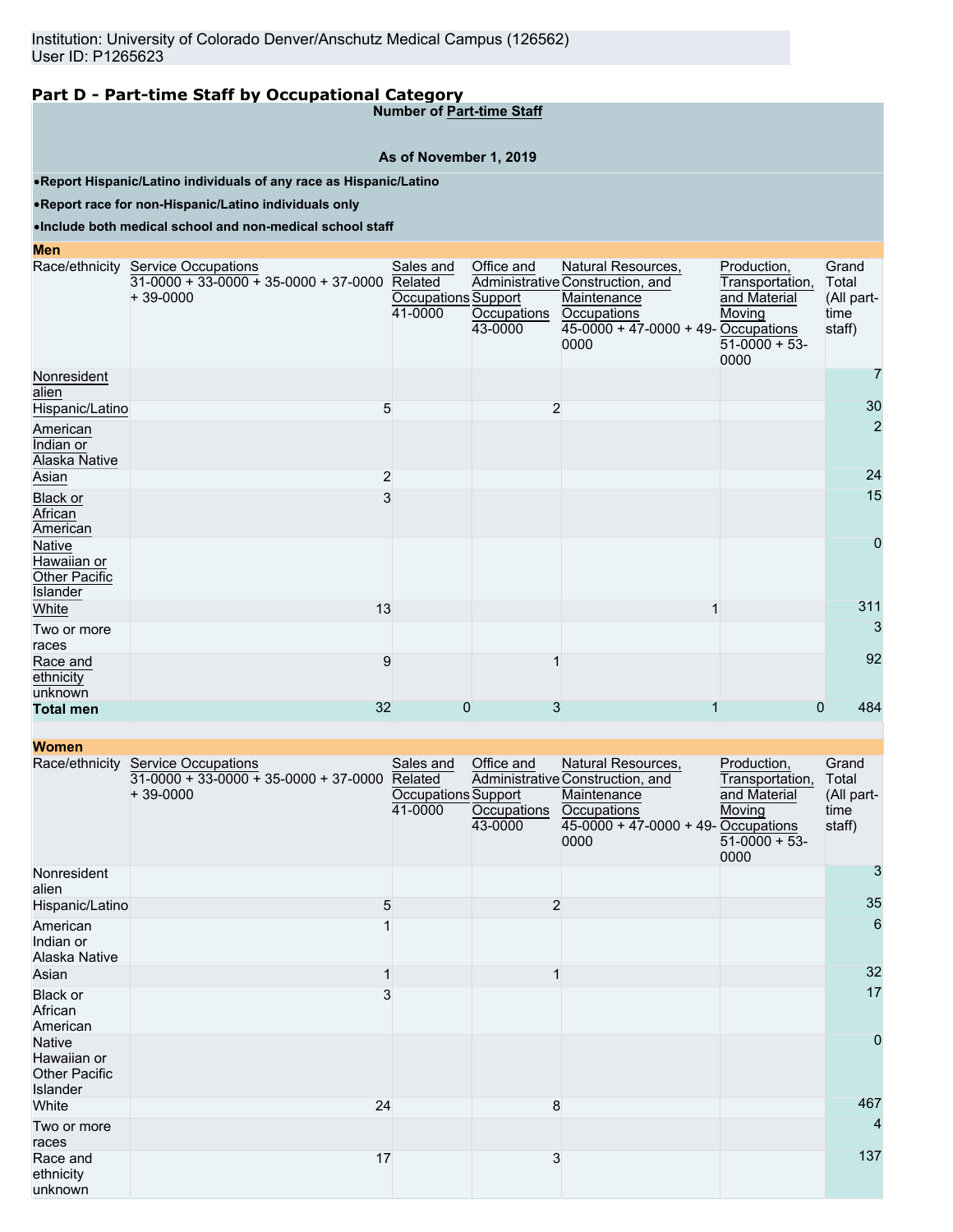| <b>Total women</b>          | 51 | 14 |    | 701   |
|-----------------------------|----|----|----|-------|
| <b>Total</b><br>(men+women) | 83 |    | Ψo | ,185  |
| Total from prior<br>year    |    | ۱ŏ |    | 1,172 |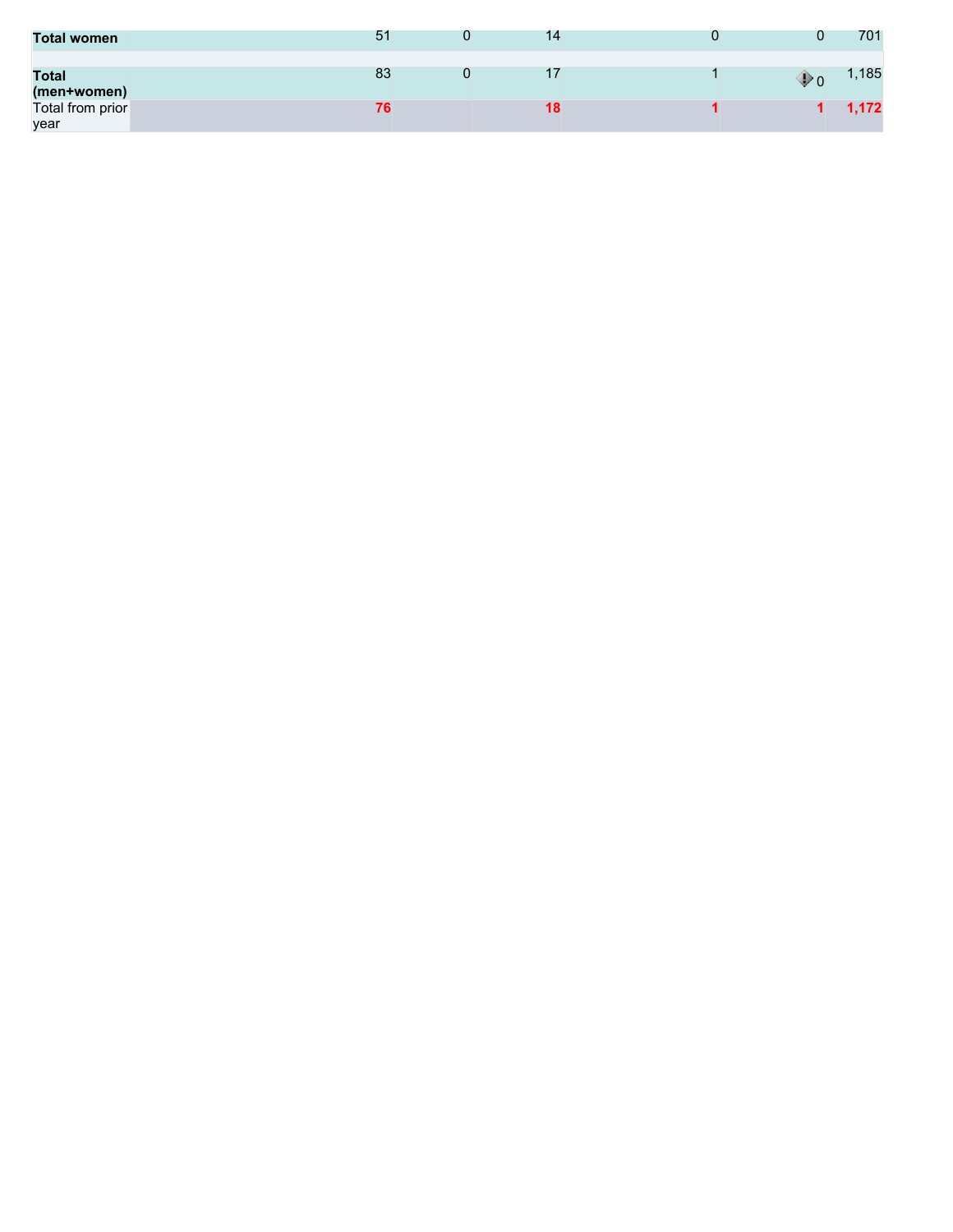## **Part D - Graduate assistants**

#### **Number of Graduate Assistants**

#### **As of November 1, 2019**

#### •**Report Hispanic/Latino individuals of any race as Hispanic/Latino**

#### •**Report race for non-Hispanic/Latino individuals only**

| Teaching<br>25-9044 | Research | Other<br>11-0000, 13-0000, 15-0000,<br>17-0000, 19-0000, 21-0000,<br>23-0000, 27-0000, 25-4000,<br>25-4010, 25-4020, 25-4030,<br>25-2000, 25-3000, 25-9000,<br>29-0000 | Total                |
|---------------------|----------|------------------------------------------------------------------------------------------------------------------------------------------------------------------------|----------------------|
| 19                  | 18       |                                                                                                                                                                        | 47                   |
|                     |          |                                                                                                                                                                        | 14                   |
|                     |          |                                                                                                                                                                        |                      |
|                     | 14       |                                                                                                                                                                        | 27<br>5              |
| 6                   |          |                                                                                                                                                                        | 10                   |
|                     |          |                                                                                                                                                                        |                      |
| 68                  | 130      |                                                                                                                                                                        | 222                  |
| $\overline{2}$      |          |                                                                                                                                                                        |                      |
| 24                  | 20       |                                                                                                                                                                        | 56                   |
|                     | 199      |                                                                                                                                                                        | 385                  |
|                     |          | 5<br>8<br>133                                                                                                                                                          | 10<br>24<br>12<br>53 |

| <b>Women</b>                              |                     |          |                                                                                                                                                                        |                |
|-------------------------------------------|---------------------|----------|------------------------------------------------------------------------------------------------------------------------------------------------------------------------|----------------|
| Race/ethnicity                            | Teaching<br>25-9044 | Research | Other<br>11-0000, 13-0000, 15-0000,<br>17-0000, 19-0000, 21-0000,<br>23-0000, 27-0000, 25-4000,<br>25-4010, 25-4020, 25-4030,<br>25-2000, 25-3000, 25-9000,<br>29-0000 | Total          |
| Nonresident alien                         | 19                  | 28       | 17                                                                                                                                                                     | 64             |
| Hispanic/Latino                           | 11                  | 21       |                                                                                                                                                                        | 38<br>6        |
| American Indian or Alaska Native          |                     |          |                                                                                                                                                                        | $\overline{2}$ |
| Asian                                     | 12                  | 20       |                                                                                                                                                                        | 37<br>5        |
| <b>Black or African American</b>          | $\mathfrak{p}$      | 3        |                                                                                                                                                                        | 10<br>5        |
| Native Hawaiian or Other Pacific Islander |                     |          |                                                                                                                                                                        | 0              |
| White                                     | 109                 | 175      | 43                                                                                                                                                                     | 327            |
| Two or more races                         | $\mathcal{P}$       | 3        |                                                                                                                                                                        | 6              |
| Race and ethnicity unknown                | 44                  | 44       | 15                                                                                                                                                                     | 103            |
| <b>Total women</b>                        | 199                 | 295      | 93                                                                                                                                                                     | 587            |
| Total (men+women)                         | 332                 | 494      | 146                                                                                                                                                                    | 972            |
| Total from prior year                     | 322                 | 472      | 172                                                                                                                                                                    | 966            |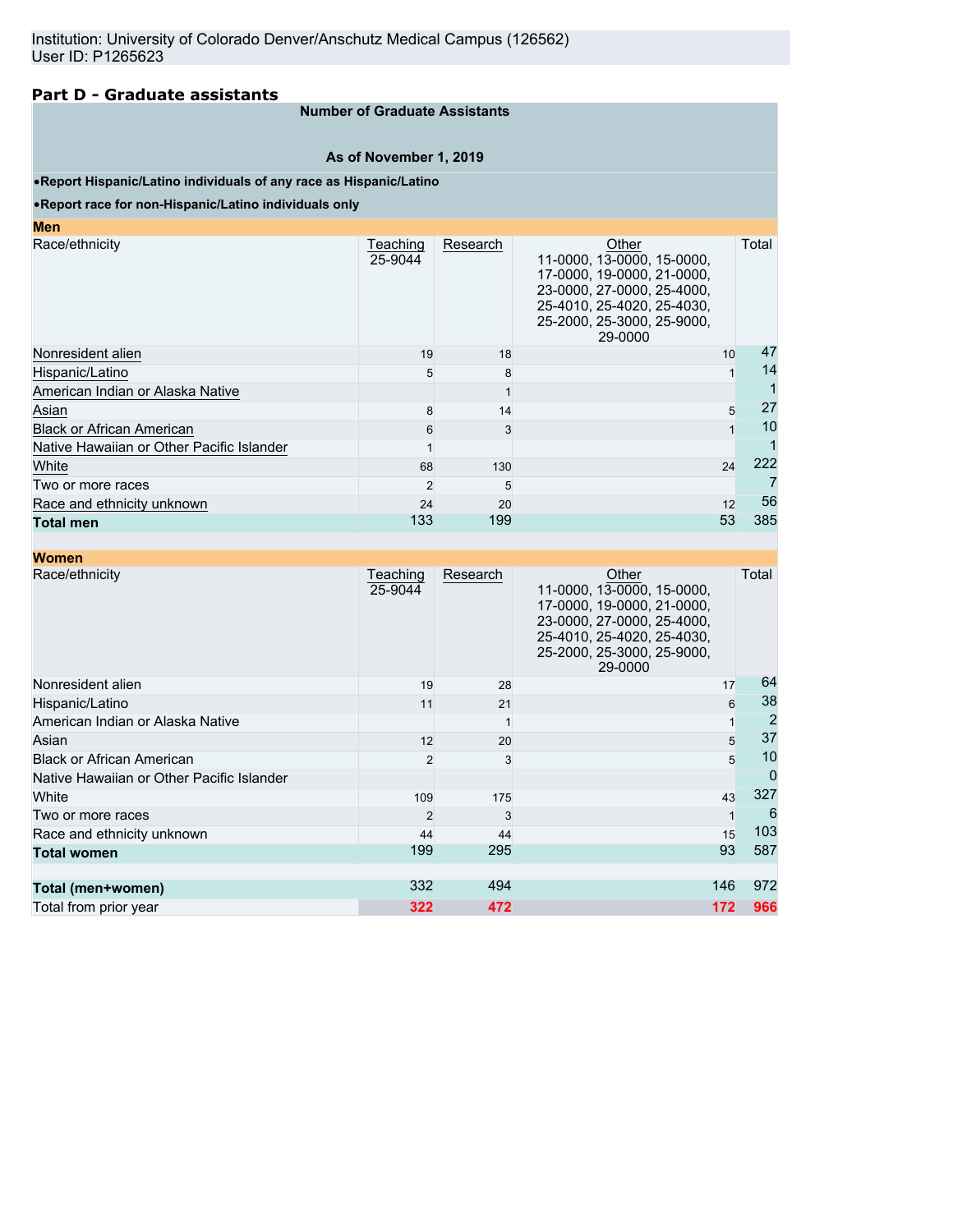#### **Part E - Part-time Staff by Occupational Category and Tenure Status Number of Part-time Staff**

#### **As of November 1, 2019**

| Non-medical school staff                                                                                                                 |                |                |                |                            |                                                       |                                                      |                      |                |
|------------------------------------------------------------------------------------------------------------------------------------------|----------------|----------------|----------------|----------------------------|-------------------------------------------------------|------------------------------------------------------|----------------------|----------------|
| Occupational category                                                                                                                    |                |                |                | <b>With Faculty Status</b> |                                                       |                                                      | <b>Without Total</b> |                |
|                                                                                                                                          | Tenured        | On             |                |                            | Not on Tenure Track                                   |                                                      | <b>Faculty</b>       |                |
|                                                                                                                                          |                | Track          |                | contract                   | Tenure Multi-year Annual Less-than-annual<br>contract | Indefinite<br>duration<br>(continuing<br>or at-will) | <b>Status</b>        |                |
| <b>Primarily Instruction</b>                                                                                                             | $\overline{0}$ | $\overline{0}$ | $\overline{0}$ | 5                          | 444                                                   | 92                                                   | $\overline{0}$       | 541            |
| <b>B</b> Exclusively<br>credit                                                                                                           |                |                |                |                            |                                                       |                                                      |                      | $\mathbf 0$    |
| Exclusively not-<br>for-credit                                                                                                           |                |                |                |                            |                                                       |                                                      |                      | $\overline{0}$ |
| Combined<br>credit/not-for-credit                                                                                                        |                |                |                | 5                          | 444                                                   | 92                                                   |                      | 541            |
| Instruction/research/public service staff                                                                                                | $\mathbf{1}$   | 3              |                |                            |                                                       | 58                                                   |                      | 62             |
| Research staff                                                                                                                           |                |                |                |                            |                                                       | 19                                                   |                      | 19             |
| Public Service staff                                                                                                                     |                |                |                |                            |                                                       |                                                      |                      | $\overline{0}$ |
| Archivists, Curators, and Museum<br>Technicians<br>25-4010                                                                               |                |                |                |                            |                                                       |                                                      | 1                    | 1              |
| Librarians and Media Collections<br>Specialists<br>25-4020                                                                               |                |                |                |                            |                                                       |                                                      |                      | $\mathbf{0}$   |
| Library Technicians<br>25-4030                                                                                                           |                |                |                |                            |                                                       |                                                      |                      | $\mathbf 0$    |
| <b>O</b> Student and Academic Affairs and<br>Other Education Services Occupations<br>$25-2000 + 25-3000 + 25-9000$                       |                |                |                |                            |                                                       |                                                      | $\overline{2}$       | $\overline{2}$ |
| <b>Management Occupations</b><br>11-0000                                                                                                 |                |                |                |                            |                                                       | 3                                                    | 6                    | 9              |
| <b>Business and Financial Operations</b><br>Occupations<br>13-0000                                                                       |                |                |                |                            |                                                       |                                                      | 30                   | 30             |
| Computer, Engineering, and Science<br>Occupations<br>$15-0000 + 17-0000 + 19-0000$                                                       |                |                |                |                            |                                                       |                                                      | 10                   | 10             |
| Community, Social Service, Legal, Arts,<br>Design, Entertainment, Sports, and<br><b>Media Occupations</b><br>21-0000 + 23-0000 + 27-0000 |                |                |                |                            |                                                       |                                                      | 4                    | 4              |
| <b>Healthcare Practitioners and Technical</b><br>Occupations<br>29-0000                                                                  |                |                |                |                            |                                                       |                                                      | 1                    |                |
| Total                                                                                                                                    | 1              | 3              | 0              | 5                          | 444                                                   | 172                                                  | 54                   | 679            |
| Total from prior year                                                                                                                    | 1              | $\overline{2}$ |                | 5                          | 453                                                   | 223                                                  |                      | 61 745         |

# **Medical school staff**

| Occupational category                     |         | <b>With Faculty Status</b> |   |          |                                                       |                                                      |               |     |
|-------------------------------------------|---------|----------------------------|---|----------|-------------------------------------------------------|------------------------------------------------------|---------------|-----|
|                                           | Tenured | On.                        |   |          | Not on Tenure Track                                   |                                                      | Faculty       |     |
|                                           |         | Track                      |   | contract | Tenure Multi-year Annual Less-than-annual<br>contract | Indefinite<br>duration<br>(continuing<br>or at-will) | <b>Status</b> |     |
| <b>Primarily Instruction</b>              | 0       | 0                          | 0 | 0        | 0                                                     | $12 \overline{ }$                                    | O             | 12  |
| <b>Exclusively credit</b>                 |         |                            |   |          |                                                       |                                                      |               | 0   |
| Exclusively not-for-<br>credit            |         |                            |   |          |                                                       |                                                      |               | 0   |
| Combined<br>credit/not-for-credit         |         |                            |   |          |                                                       | 12                                                   |               | 12  |
| Instruction/research/public service staff |         | 36                         |   |          |                                                       | 218                                                  |               | 254 |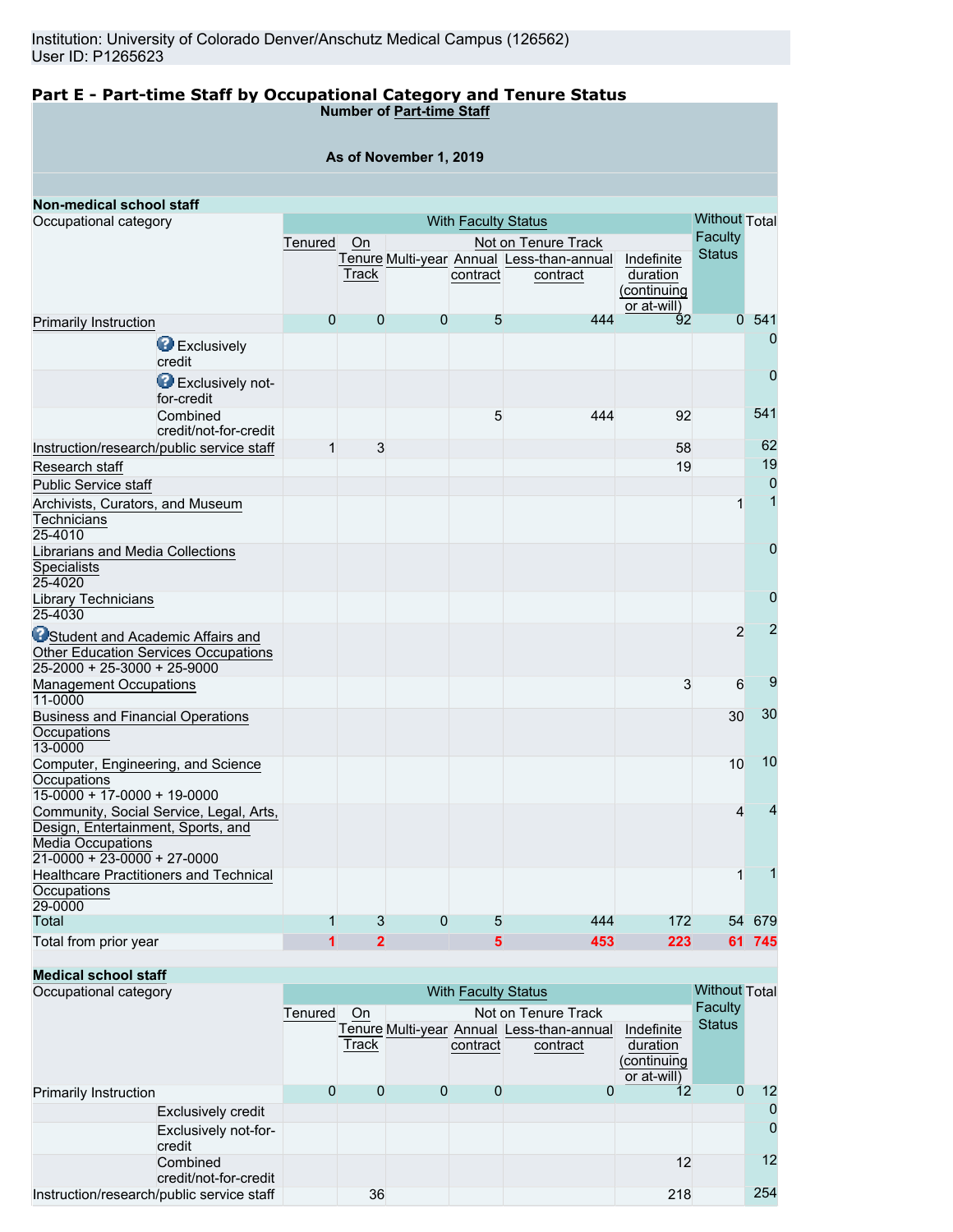| Research staff                                                                                                                           |                   |    |   |   |              | 7   |                | 7              |
|------------------------------------------------------------------------------------------------------------------------------------------|-------------------|----|---|---|--------------|-----|----------------|----------------|
| <b>Public Service staff</b>                                                                                                              |                   |    |   |   |              |     |                | $\overline{0}$ |
| Archivists, Curators, and Museum<br>Technicians<br>25-4010                                                                               |                   |    |   |   |              |     |                | 0              |
| Librarians and Media Collections<br><b>Specialists</b><br>25-4020                                                                        |                   |    |   |   |              |     |                | 0              |
| Library Technicians<br>25-4030                                                                                                           |                   |    |   |   |              |     |                | 0              |
| Student and Academic Affairs and<br><b>Other Education Services Occupations</b><br>$25 - 2000 + 25 - 3000 + 25 - 9000$                   |                   |    |   |   |              |     | $\overline{2}$ | $\overline{2}$ |
| <b>Management Occupations</b><br>11-0000                                                                                                 |                   |    |   |   |              |     |                |                |
| <b>Business and Financial Operations</b><br>Occupations<br>13-0000                                                                       |                   |    |   |   |              |     | 20             | 20             |
| Computer, Engineering, and Science<br>Occupations<br>$15-0000 + 17-0000 + 19-0000$                                                       |                   |    |   |   |              |     | 56             | 56             |
| Community, Social Service, Legal, Arts,<br>Design, Entertainment, Sports, and<br><b>Media Occupations</b><br>21-0000 + 23-0000 + 27-0000 |                   |    |   |   |              |     | 14             | 14             |
| <b>Healthcare Practitioners and Technical</b><br>Occupations<br>29-0000                                                                  |                   |    |   |   |              |     | 39             | 39             |
| Total                                                                                                                                    | $\mathbf{\Phi}$ 0 | 36 | 0 | 0 | $\bigcirc$ 0 | 237 | $\bigcirc$ 132 | 405            |
| Total from prior year                                                                                                                    |                   | 30 |   | 0 |              | 225 |                | 74 331         |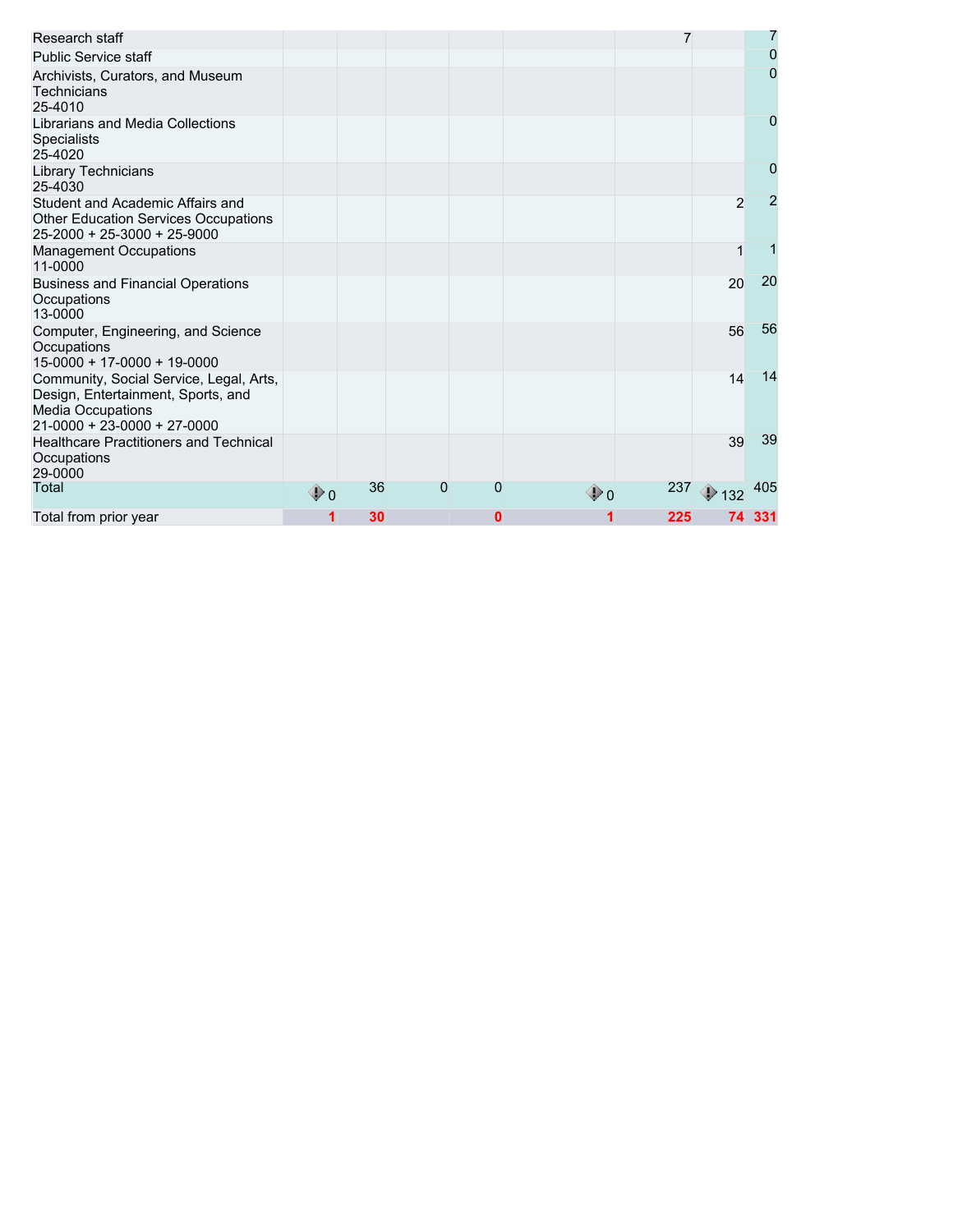# **Part E - Part-time Staff by Medical School Status**

**Number of Part-time Staff**

| As of November 1, 2019                                                                                                                                                 |                                           |                             |                         |  |  |  |  |  |  |  |
|------------------------------------------------------------------------------------------------------------------------------------------------------------------------|-------------------------------------------|-----------------------------|-------------------------|--|--|--|--|--|--|--|
|                                                                                                                                                                        |                                           |                             |                         |  |  |  |  |  |  |  |
| Occupational category                                                                                                                                                  | Total<br>(carried forward<br>from Part D) | Non-medical<br>school staff | Medical<br>school staff |  |  |  |  |  |  |  |
| <b>Service Occupations</b><br>$31-0000 + 33-0000 + 35-0000 + 37-0000 + 39-0000$                                                                                        | 83                                        | 36                          | 47                      |  |  |  |  |  |  |  |
| Sales and Related Occupations<br>41-0000                                                                                                                               | 0                                         |                             |                         |  |  |  |  |  |  |  |
| Office and Administrative Support Occupations<br>43-0000                                                                                                               | 17                                        | 6                           | 11                      |  |  |  |  |  |  |  |
| Natural Resources, Construction, and Maintenance Occupations<br>45-0000 + 47-0000 + 49-0000                                                                            |                                           | 1                           |                         |  |  |  |  |  |  |  |
| Production, Transportation, and Material Moving Occupations<br>51-0000 + 53-0000                                                                                       | $\overline{0}$                            |                             |                         |  |  |  |  |  |  |  |
| Total                                                                                                                                                                  |                                           | 43                          | 58                      |  |  |  |  |  |  |  |
| PY Total                                                                                                                                                               |                                           | 35                          | 61                      |  |  |  |  |  |  |  |
| <b>Graduate Assistants</b>                                                                                                                                             |                                           |                             |                         |  |  |  |  |  |  |  |
| Teaching<br>25-9044                                                                                                                                                    | 332                                       | 332                         |                         |  |  |  |  |  |  |  |
| Research                                                                                                                                                               | 494                                       | 317                         | 177                     |  |  |  |  |  |  |  |
| Other<br>11-0000, 13-0000, 15-0000,<br>17-0000, 19-0000, 21-0000,<br>23-0000, 27-0000, 25-4000,<br>25-4010, 25-4020, 25-4030,<br>25-2000, 25-3000, 25-9000,<br>29-0000 | 146                                       | 146                         |                         |  |  |  |  |  |  |  |
| Total                                                                                                                                                                  | 972                                       | 795                         | 177                     |  |  |  |  |  |  |  |
| <b>PY Graduate Assistants</b>                                                                                                                                          |                                           | 782                         | 184                     |  |  |  |  |  |  |  |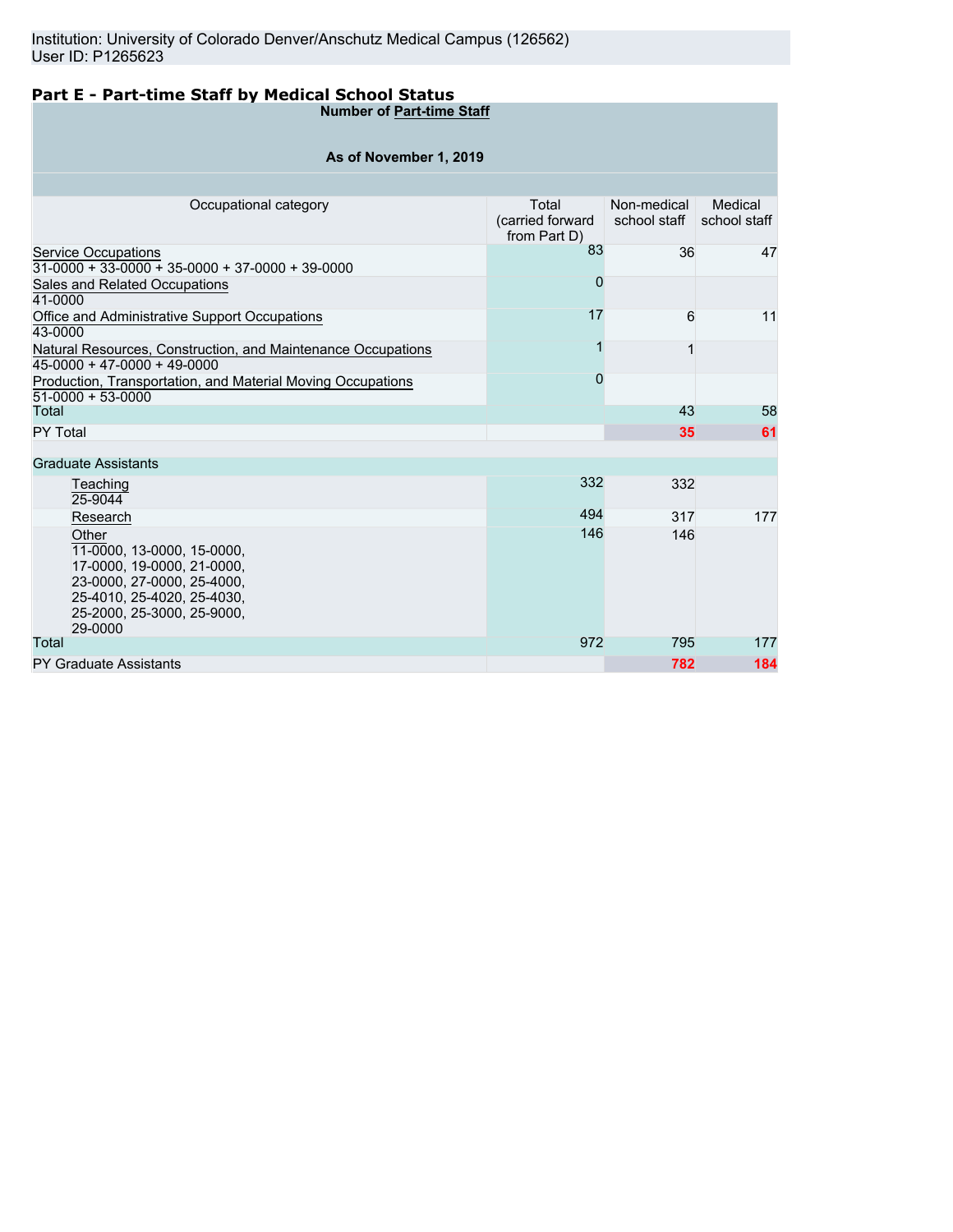# **Part F - Part-time Summary Non-medical school staff**

**Summary of Part-time Non-medical School Staff**

|                                                                                                                   |              |             | As of November 1, 2019 |                            |                                                       |                                                      |                |                |
|-------------------------------------------------------------------------------------------------------------------|--------------|-------------|------------------------|----------------------------|-------------------------------------------------------|------------------------------------------------------|----------------|----------------|
|                                                                                                                   |              |             |                        | <b>With Faculty Status</b> |                                                       |                                                      | Without        | Total          |
| Occupational category                                                                                             | Tenured      | On          |                        |                            | Not on Tenure Track                                   |                                                      | <b>Faculty</b> |                |
|                                                                                                                   |              | Track       |                        | contract                   | Tenure Multi-year Annual Less-than-annual<br>contract | Indefinite<br>duration<br>(continuing or<br>at-will) | <b>Status</b>  |                |
| Primarily Instruction                                                                                             | 0            | $\mathbf 0$ | $\mathbf 0$            | 5                          | 444                                                   | 92                                                   | $\overline{0}$ | 541            |
| <b>Exclusively credit</b>                                                                                         |              |             |                        |                            |                                                       |                                                      |                | 0              |
| Exclusively not-for-credit                                                                                        |              |             |                        |                            |                                                       |                                                      |                | $\mathbf 0$    |
| Combined credit/not-for-credit                                                                                    |              |             |                        | 5                          | 444                                                   | 92                                                   |                | 541            |
| Instruction/research/public<br>service staff<br>Research staff                                                    | $\mathbf{1}$ | 3           |                        |                            |                                                       | 58<br>19                                             |                | 62<br>19       |
| <b>Public Service staff</b>                                                                                       |              |             |                        |                            |                                                       |                                                      |                | $\overline{0}$ |
| Archivists, Curators, and Museum<br>Technicians<br>25-4010                                                        |              |             |                        |                            |                                                       |                                                      | $\mathbf{1}$   | $\mathbf{1}$   |
| Librarians and Media Collections<br><b>Specialists</b><br>25-4020                                                 |              |             |                        |                            |                                                       |                                                      |                | $\mathbf 0$    |
| Library Technicians<br>25-4030                                                                                    |              |             |                        |                            |                                                       |                                                      |                | $\overline{0}$ |
| <b>Student and Academic Affairs</b><br>and Other Education Services<br>Occupations<br>25-2000 + 25-3000 + 25-9000 |              |             |                        |                            |                                                       |                                                      | $\overline{2}$ | $\overline{2}$ |
| <b>Management Occupations</b><br>11-0000                                                                          |              |             |                        |                            |                                                       | 3                                                    | 6              | 9              |
| <b>Business and Financial</b><br>Operations Occupations<br>13-0000                                                |              |             |                        |                            |                                                       |                                                      | 30             | 30             |
| Computer, Engineering, and<br><b>Science Occupations</b><br>15-0000 + 17-0000 + 19-0000                           |              |             |                        |                            |                                                       |                                                      | 10             | 10             |
| Community, Social Service,<br>Legal, Arts, Design,<br>Entertainment, Sports, and Media<br>Occupations             |              |             |                        |                            |                                                       |                                                      | $\overline{4}$ | 4              |
| 21-0000 + 23-0000 + 27-0000<br>Healthcare Practitioners and<br><b>Technical Occupations</b><br>29-0000            |              |             |                        |                            |                                                       |                                                      | $\mathbf{1}$   | 1              |
| <b>Service Occupations</b><br>31-0000 + 33-0000 + 35-0000 +<br>37-0000 + 39-0000                                  |              |             |                        |                            |                                                       |                                                      |                | 36             |
| Sales and Related Occupations<br>41-0000                                                                          |              |             |                        |                            |                                                       |                                                      |                |                |
| Office and Administrative Support<br>Occupations<br>43-0000                                                       |              |             |                        |                            |                                                       |                                                      |                | 6              |
| Natural Resources, Construction,<br>and Maintenance Occupations<br>45-0000 + 47-0000 + 49-0000                    |              |             |                        |                            |                                                       |                                                      |                | 1              |
| Production, Transportation, and<br><b>Material Moving Occupations</b><br>51-0000 + 53-0000                        |              |             |                        |                            |                                                       |                                                      |                |                |
| <b>Graduate Assistants</b><br>Teaching                                                                            |              |             |                        |                            |                                                       |                                                      |                | 795<br>332     |
| 25-9044                                                                                                           |              |             |                        |                            |                                                       |                                                      |                |                |
| Research                                                                                                          |              |             |                        |                            |                                                       |                                                      |                | 317<br>146     |
| Other                                                                                                             |              |             |                        |                            |                                                       |                                                      |                |                |

11-0000, 13-0000, 15-0000,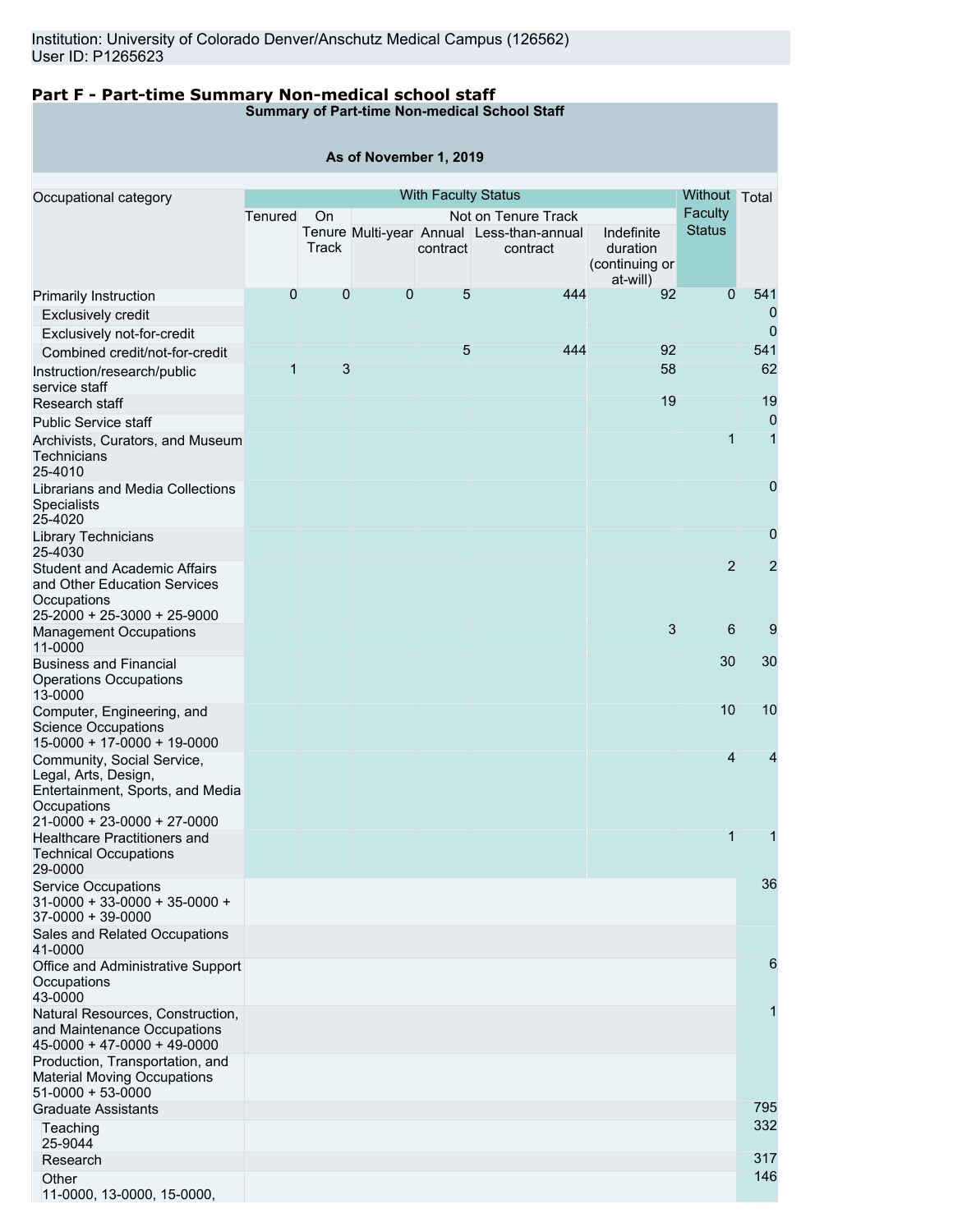| $\vert$ 17-0000, 19-0000, 21-0000, |       |  |
|------------------------------------|-------|--|
| 23-0000, 27-0000, 25-4000,         |       |  |
| 25-4010, 25-4020, 25-4030,         |       |  |
| 25-2000, 25-3000, 25-9000,         |       |  |
| 29-0000                            |       |  |
| Total                              | 1.517 |  |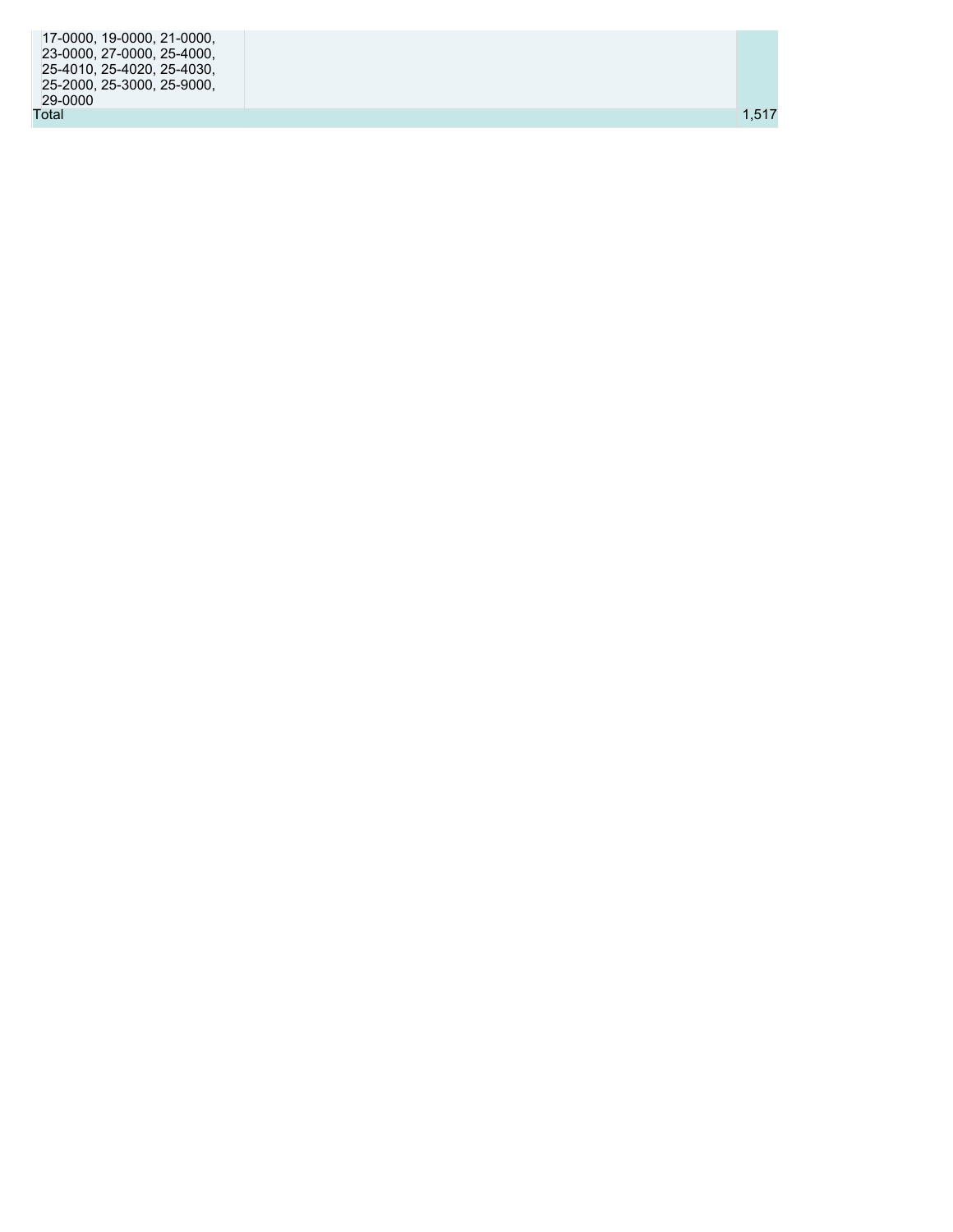## **Part F - Part-time Summary Medical school staff**

**Summary of Part-time Medical School Staff**

#### **As of November 1, 2019**

| Occupational category                                                          | <b>With Faculty Status</b> |             |             |              |                                                      |                         |                | <b>Without Total</b> |
|--------------------------------------------------------------------------------|----------------------------|-------------|-------------|--------------|------------------------------------------------------|-------------------------|----------------|----------------------|
|                                                                                | Tenured                    | On          |             |              | Not on Tenure Track                                  |                         | Faculty        |                      |
|                                                                                |                            |             |             |              | Tenure Multi-year Annual Less-than-annual Indefinite |                         | <b>Status</b>  |                      |
|                                                                                |                            | Track       |             | contract     | contract                                             | duration<br>(continuing |                |                      |
|                                                                                |                            |             |             |              |                                                      | or at-will)             |                |                      |
| Primarily Instruction                                                          | $\overline{0}$             | $\mathbf 0$ | $\mathbf 0$ | $\mathbf{0}$ | $\mathbf 0$                                          | 12                      | $\overline{0}$ | 12                   |
| <b>Exclusively credit</b>                                                      |                            |             |             |              |                                                      |                         |                | $\overline{0}$       |
| Exclusively not-for-credit                                                     |                            |             |             |              |                                                      |                         |                | $\mathbf{0}$         |
| Combined credit/not-for-credit                                                 |                            |             |             |              |                                                      | 12                      |                | 12                   |
| Instruction/research/public service staff                                      |                            | 36          |             |              |                                                      | 218                     |                | 254                  |
| Research staff                                                                 |                            |             |             |              |                                                      | $\overline{7}$          |                | $\overline{7}$       |
| <b>Public Service staff</b>                                                    |                            |             |             |              |                                                      |                         |                | $\overline{0}$       |
| Archivists, Curators, and Museum                                               |                            |             |             |              |                                                      |                         |                | $\mathbf 0$          |
| Technicians                                                                    |                            |             |             |              |                                                      |                         |                |                      |
| 25-2000 + 25-3000 + 25-9000<br>Librarians and Media Collections                |                            |             |             |              |                                                      |                         |                | $\mathbf 0$          |
| Specialists                                                                    |                            |             |             |              |                                                      |                         |                |                      |
| 25-4020                                                                        |                            |             |             |              |                                                      |                         |                |                      |
| Library Technicians                                                            |                            |             |             |              |                                                      |                         |                | 0                    |
| 25-4030                                                                        |                            |             |             |              |                                                      |                         |                |                      |
| Student and Academic Affairs and Other                                         |                            |             |             |              |                                                      |                         | $\overline{2}$ | $\overline{2}$       |
| <b>Education Services Occupations</b><br>25-2000 + 25-3000 + 25-9000           |                            |             |             |              |                                                      |                         |                |                      |
| <b>Management Occupations</b>                                                  |                            |             |             |              |                                                      |                         | $\overline{1}$ | 1                    |
| 11-0000                                                                        |                            |             |             |              |                                                      |                         |                |                      |
| <b>Business and Financial Operations</b>                                       |                            |             |             |              |                                                      |                         | 20             | 20                   |
| Occupations                                                                    |                            |             |             |              |                                                      |                         |                |                      |
| 13-0000                                                                        |                            |             |             |              |                                                      |                         | 56             | 56                   |
| Computer, Engineering, and Science<br>Occupations                              |                            |             |             |              |                                                      |                         |                |                      |
| 15-0000 + 17-0000 + 19-0000                                                    |                            |             |             |              |                                                      |                         |                |                      |
| Community, Social Service, Legal, Arts,                                        |                            |             |             |              |                                                      |                         | 14             | 14                   |
| Design, Entertainment, Sports, and Media                                       |                            |             |             |              |                                                      |                         |                |                      |
| Occupations                                                                    |                            |             |             |              |                                                      |                         |                |                      |
| $21-0000 + 23-0000 + 27-0000$<br><b>Healthcare Practitioners and Technical</b> |                            |             |             |              |                                                      |                         | 39             | 39                   |
| Occupations                                                                    |                            |             |             |              |                                                      |                         |                |                      |
| 29-0000                                                                        |                            |             |             |              |                                                      |                         |                |                      |
| <b>Service Occupations</b>                                                     |                            |             |             |              |                                                      |                         |                | 47                   |
| $31-0000 + 33-0000 + 35-0000 + 37-0000$                                        |                            |             |             |              |                                                      |                         |                |                      |
| $+39-0000$<br>Sales and Related Occupations                                    |                            |             |             |              |                                                      |                         |                |                      |
| 41-0000                                                                        |                            |             |             |              |                                                      |                         |                |                      |
| Office and Administrative Support                                              |                            |             |             |              |                                                      |                         |                | 11                   |
| Occupations                                                                    |                            |             |             |              |                                                      |                         |                |                      |
| 43-0000                                                                        |                            |             |             |              |                                                      |                         |                |                      |
| Natural Resources, Construction, and<br>Maintenance Occupations                |                            |             |             |              |                                                      |                         |                |                      |
| $45-0000 + 47-0000 + 49-0000$                                                  |                            |             |             |              |                                                      |                         |                |                      |
| Production, Transportation, and Material                                       |                            |             |             |              |                                                      |                         |                |                      |
| <b>Moving Occupations</b>                                                      |                            |             |             |              |                                                      |                         |                |                      |
| $51-0000 + 53-0000$                                                            |                            |             |             |              |                                                      |                         |                |                      |
| <b>Graduate Assistants</b>                                                     |                            |             |             |              |                                                      |                         |                | 177                  |
| Teaching<br>25-9044                                                            |                            |             |             |              |                                                      |                         |                |                      |
| Research                                                                       |                            |             |             |              |                                                      |                         |                | 177                  |
| Other                                                                          |                            |             |             |              |                                                      |                         |                |                      |
| 11-0000, 13-0000, 15-0000,                                                     |                            |             |             |              |                                                      |                         |                |                      |
| 17-0000, 19-0000, 21-0000,                                                     |                            |             |             |              |                                                      |                         |                |                      |
| 23-0000, 27-0000, 25-4000,                                                     |                            |             |             |              |                                                      |                         |                |                      |
| 25-4010, 25-4020, 25-4030,                                                     |                            |             |             |              |                                                      |                         |                |                      |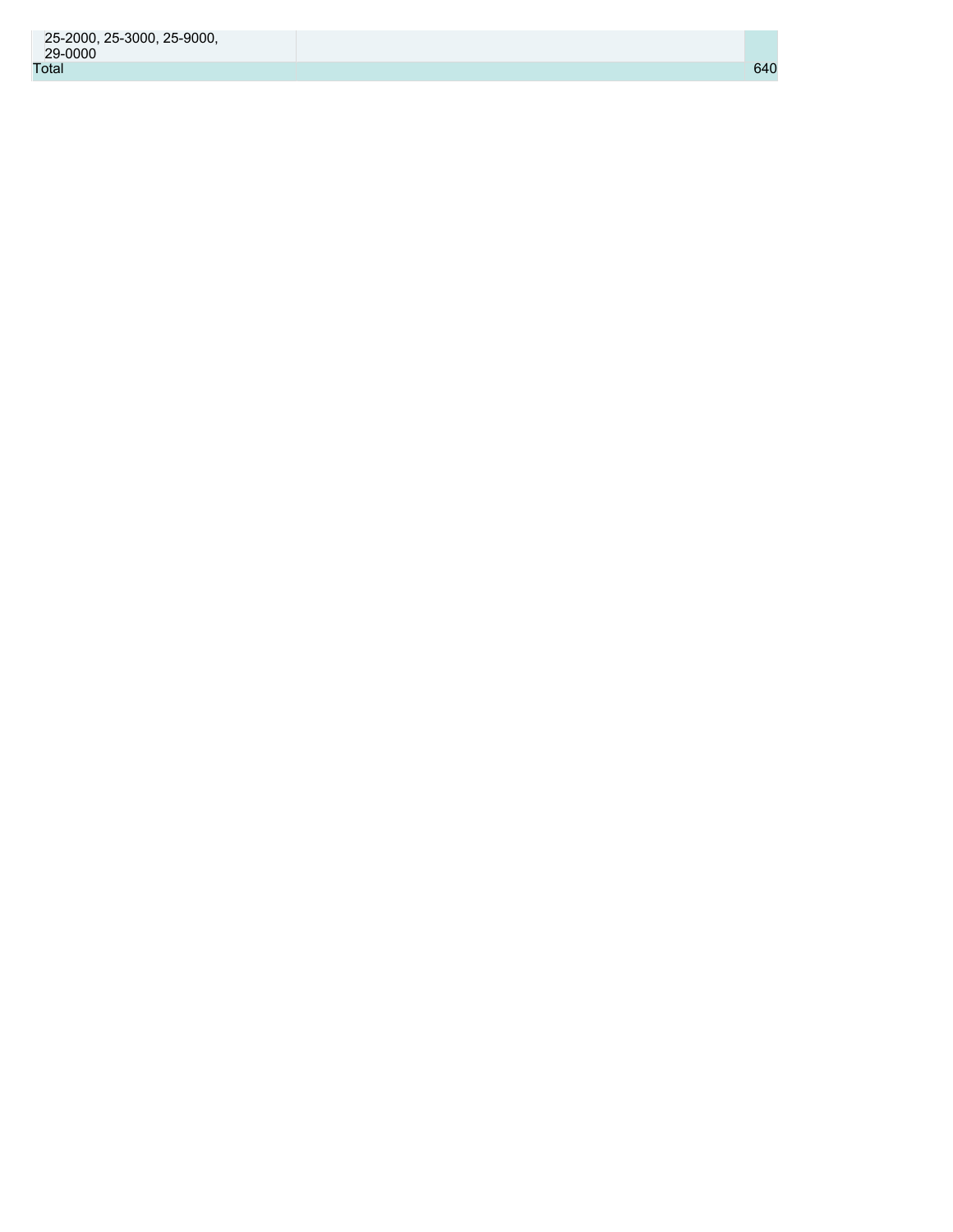#### **Part H - New Hires, Full-time Instructional Staff by Tenure Status Number of Newly Hired Full-time Permanent Instructional Staff**

**(Hired full-time between November 1, 2018 - October 31, 2019)**

•**Report Hispanic/Latino individuals of any race as Hispanic/Latino**

•**Report race for non-Hispanic/Latino individuals only**

•**Include Primarily Instruction and Instruction Combined with Research and Public Service**

•**Include both medical school and non-medical school staff**

| Men                                          |         |                 |            |                     |                              |                                           |               |                |
|----------------------------------------------|---------|-----------------|------------|---------------------|------------------------------|-------------------------------------------|---------------|----------------|
| Race/ethnicity                               |         | <b>Without</b>  | Total      |                     |                              |                                           |               |                |
|                                              | Tenured | On              |            | Not on Tenure Track | Faculty                      |                                           |               |                |
|                                              |         | Tenure<br>Track | Multi-year | Annual<br>contract  | Less-than-annual<br>contract | Indefinite duration<br>(continuing or at- | <b>Status</b> |                |
|                                              |         |                 |            |                     |                              | will)                                     |               |                |
| Nonresident alien                            |         | 4               |            |                     |                              |                                           |               | 5              |
| Hispanic/Latino                              |         | 8               |            |                     |                              |                                           |               | 12             |
| American Indian or<br>Alaska Native          |         |                 |            |                     |                              |                                           |               | $\overline{0}$ |
| Asian                                        |         | 5               |            |                     |                              | 2                                         |               | 8              |
| <b>Black or African</b><br>American          |         |                 |            |                     |                              |                                           |               | 5              |
| Native Hawaiian or<br>Other Pacific Islander |         |                 |            |                     |                              |                                           |               | $\overline{0}$ |
| White                                        | 5       | 42              |            | $\overline{2}$      |                              | 31                                        |               | 80             |
| Two or more races                            |         |                 |            |                     |                              |                                           |               |                |
| Race and ethnicity<br>unknown                |         | 24              |            | 3                   |                              | 24                                        |               | 51             |
| <b>Total men</b>                             | 5       | 87              | 0          | 6                   | 0                            | 64                                        | 0             | 162            |

| <b>Women</b>                                 |         |                            |                |                    |                              |                                           | <b>Without</b> |                     |  |
|----------------------------------------------|---------|----------------------------|----------------|--------------------|------------------------------|-------------------------------------------|----------------|---------------------|--|
| Race/ethnicity                               |         | <b>With Faculty Status</b> |                |                    |                              |                                           |                |                     |  |
|                                              | Tenured | On                         |                |                    | Not on Tenure Track          |                                           | <b>Faculty</b> |                     |  |
|                                              |         | Tenure<br>Track            | Multi-year     | Annual<br>contract | Less-than-annual<br>contract | Indefinite duration<br>(continuing or at- | <b>Status</b>  |                     |  |
|                                              |         |                            |                |                    |                              | will)                                     |                |                     |  |
| Nonresident alien                            |         | $\overline{2}$             |                |                    |                              |                                           |                | 3                   |  |
| Hispanic/Latino                              |         | 6                          |                |                    |                              | 5                                         |                | 12                  |  |
| American Indian or<br>Alaska Native          |         |                            |                |                    |                              |                                           |                | $\overline{1}$      |  |
| Asian                                        |         | 15                         |                |                    |                              | 9                                         |                | 24                  |  |
| <b>Black or African</b><br>American          |         | $\overline{2}$             |                |                    |                              | 3                                         |                | 5                   |  |
| Native Hawaiian or<br>Other Pacific Islander |         |                            |                |                    |                              |                                           |                | 0                   |  |
| White                                        |         | 49                         |                | 7                  |                              | 126                                       |                | 182                 |  |
| Two or more races                            |         |                            |                |                    |                              | 2                                         |                | 3                   |  |
| Race and ethnicity<br>unknown                | 1       | 19                         |                | 2                  |                              | 78                                        |                | 100                 |  |
| <b>Total women</b>                           |         | 95                         | $\overline{0}$ | 10                 | $\Omega$                     | 224                                       | $\Omega$       | 330                 |  |
|                                              |         |                            |                |                    |                              |                                           |                |                     |  |
| Total (men+women)                            | 6       | 182                        | 0              | 16                 | 0                            | 288                                       |                | $0 \rightarrow 492$ |  |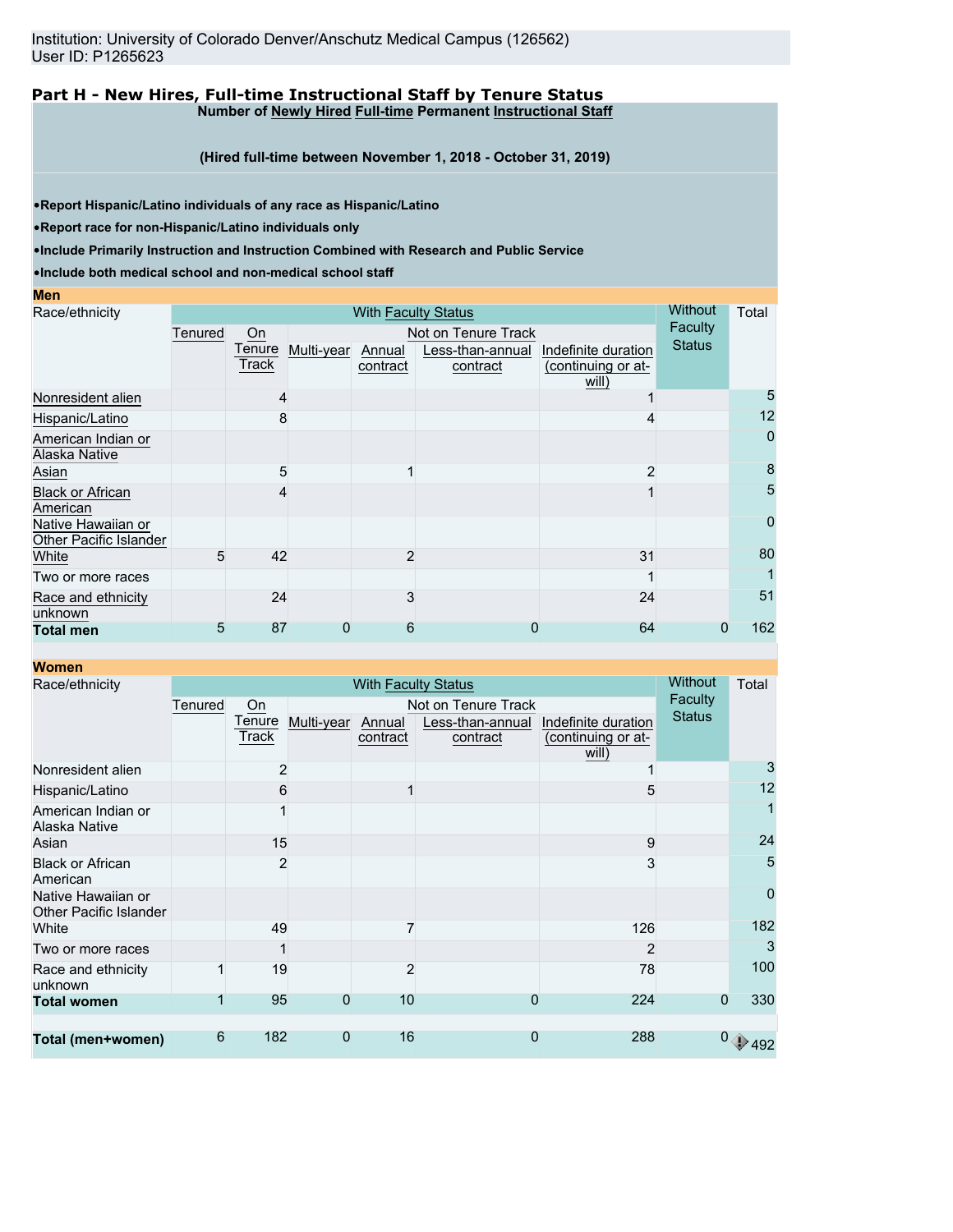#### **Part H - New Hires, Full-time Staff by Occupational Category Number of Newly Hired Full-time Staff**

**(Hired full-time between November 1, 2018 - October 31, 2019)**

•**Report Hispanic/Latino individuals of any race as Hispanic/Latino**

•**Report race for non-Hispanic/Latino individuals only**

•**Include both medical school and non-medical school staff**

#### **Men**

**Women**

| Race/ethnicity                               | Instructional<br>Staff<br>(from Part H,<br>screen 1) | Research<br>staff | Public<br>Service<br>staff | Library and Student and Academic Affairs and Other<br><b>Education Services Occupations</b><br>25-4000 + 25-2000 + 25-3000 + 25-9000 |
|----------------------------------------------|------------------------------------------------------|-------------------|----------------------------|--------------------------------------------------------------------------------------------------------------------------------------|
| Nonresident alien                            | 5                                                    | 18                |                            |                                                                                                                                      |
| Hispanic/Latino                              | 12                                                   | 9                 |                            | 3                                                                                                                                    |
| American Indian or<br>Alaska Native          |                                                      |                   |                            |                                                                                                                                      |
| Asian                                        | 8                                                    | 6                 |                            |                                                                                                                                      |
| <b>Black or African</b><br>American          | 5                                                    |                   |                            |                                                                                                                                      |
| Native Hawaiian or Other<br>Pacific Islander |                                                      |                   |                            |                                                                                                                                      |
| White                                        | 80                                                   | 27                | 5                          | 7                                                                                                                                    |
| Two or more races                            |                                                      |                   |                            |                                                                                                                                      |
| Race and ethnicity<br>unknown                | 51                                                   | 18                |                            |                                                                                                                                      |
| <b>Total men</b>                             | 162                                                  | 82                | 5                          | 13                                                                                                                                   |

| Race/ethnicity                               | Instructional<br>Staff<br>(from Part H,<br>screen 1) | Research<br>staff | Public<br>Service<br>staff | Library and Student and Academic Affairs and Other<br><b>Education Services Occupations</b><br>25-4000 + 25-2000 + 25-3000 + 25-9000 |
|----------------------------------------------|------------------------------------------------------|-------------------|----------------------------|--------------------------------------------------------------------------------------------------------------------------------------|
| Nonresident alien                            | 3                                                    | 14                |                            |                                                                                                                                      |
| Hispanic/Latino                              | 12                                                   | 9                 |                            | 5                                                                                                                                    |
| American Indian or<br>Alaska Native          |                                                      |                   |                            |                                                                                                                                      |
| Asian                                        | 24                                                   | 5                 |                            |                                                                                                                                      |
| <b>Black or African</b><br>American          | 5                                                    |                   |                            |                                                                                                                                      |
| Native Hawaiian or Other<br>Pacific Islander | ი                                                    |                   |                            |                                                                                                                                      |
| White                                        | 182                                                  | 47                | 5                          | 29                                                                                                                                   |
| Two or more races                            | 3                                                    |                   |                            |                                                                                                                                      |
| Race and ethnicity<br>unknown                | 100                                                  | 29                |                            | 15                                                                                                                                   |
| <b>Total women</b>                           | 330                                                  | 105               | 8                          | 52                                                                                                                                   |
|                                              |                                                      |                   |                            |                                                                                                                                      |
| Total (men+women)                            | 492                                                  | 187               | 13                         | 65                                                                                                                                   |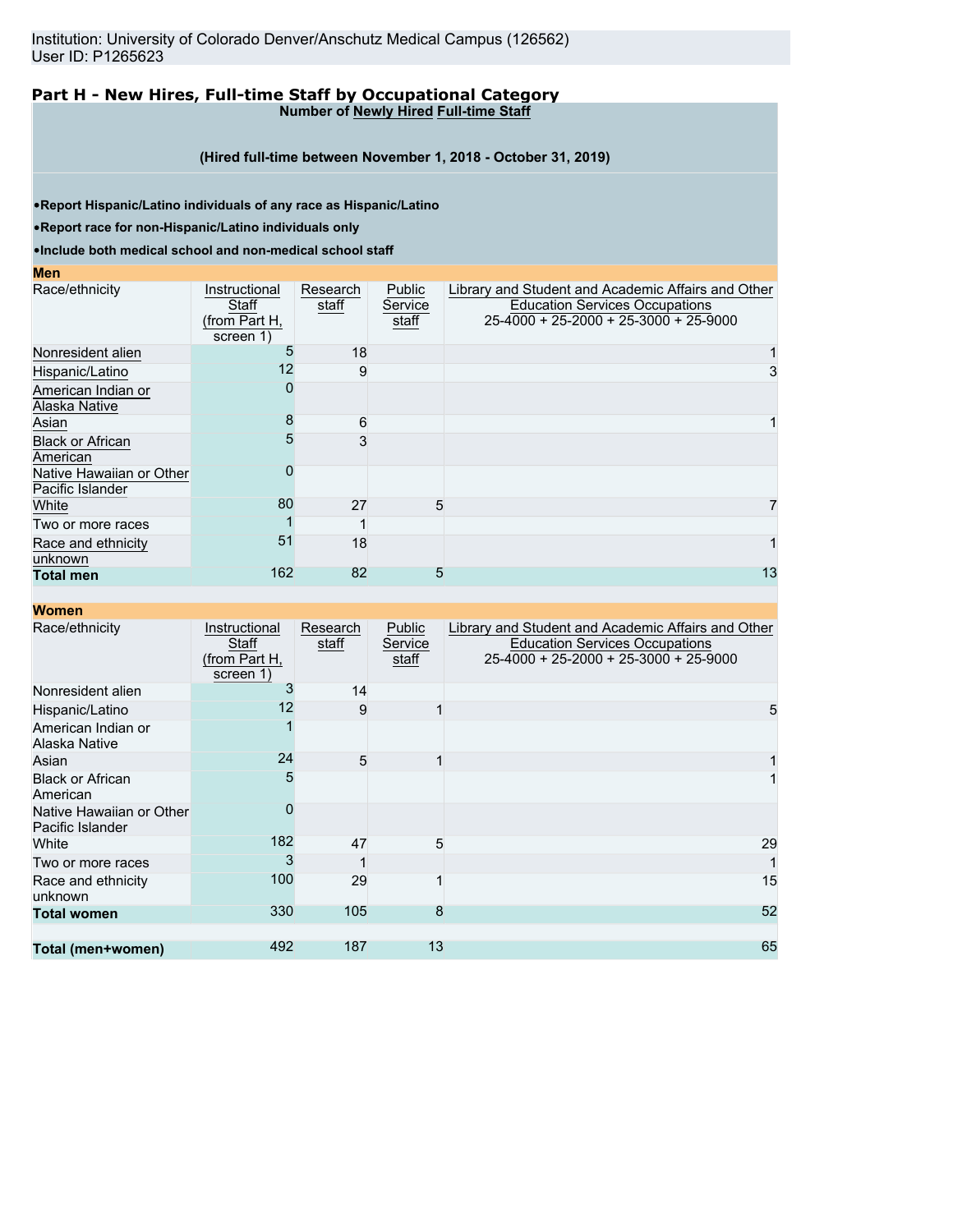#### **Part H - New Hires, Full-time Staff by Occupational Category Number of Newly Hired Full-time Staff**

#### **(Hired full-time between November 1, 2018 - October 31, 2019)**

•**Report Hispanic/Latino individuals of any race as Hispanic/Latino**

#### •**Report race for non-Hispanic/Latino individuals only**

# **Men**

| MGII                                            |                        |                                                                              |                                                                                        |                                                                                                                                      |                                                                        |
|-------------------------------------------------|------------------------|------------------------------------------------------------------------------|----------------------------------------------------------------------------------------|--------------------------------------------------------------------------------------------------------------------------------------|------------------------------------------------------------------------|
| Race/ethnicity                                  | Occupations<br>11-0000 | Management Business and<br>Financial<br>Operations<br>Occupations<br>13-0000 | Computer, Engineering,<br>and Science Occupations<br>$15-0000 + 17-0000 + 19-$<br>0000 | Community, Social Service,<br>Legal, Arts, Design,<br>Entertainment, Sports, and<br>Media Occupations<br>21-0000 + 23-0000 + 27-0000 | Healthcare<br>Practitioners<br>and Technical<br>Occupations<br>29-0000 |
| Nonresident<br>alien                            |                        |                                                                              | 4                                                                                      |                                                                                                                                      |                                                                        |
| Hispanic/Latino                                 | 2                      |                                                                              |                                                                                        |                                                                                                                                      | 18                                                                     |
| American Indian<br>or Alaska Native             |                        |                                                                              |                                                                                        |                                                                                                                                      |                                                                        |
| Asian                                           | 4                      | $\overline{2}$                                                               | 6                                                                                      |                                                                                                                                      | 41                                                                     |
| <b>Black or African</b><br>American             |                        |                                                                              |                                                                                        |                                                                                                                                      | 3                                                                      |
| Native Hawaiian<br>or Other Pacific<br>Islander |                        |                                                                              |                                                                                        |                                                                                                                                      |                                                                        |
| White                                           | 17                     | 13                                                                           | 72                                                                                     | 5                                                                                                                                    | 111                                                                    |
| Two or more<br>races                            |                        |                                                                              |                                                                                        |                                                                                                                                      |                                                                        |
| Race and<br>ethnicity<br>unknown                | 3                      | 5                                                                            | 29                                                                                     |                                                                                                                                      | 43                                                                     |
| <b>Total men</b>                                | 30                     | 25                                                                           | 124                                                                                    | 5                                                                                                                                    | 218                                                                    |
|                                                 |                        |                                                                              |                                                                                        |                                                                                                                                      |                                                                        |

#### **Women**

| Race/ethnicity                                         | Management<br>Occupations<br>11-0000 | Business and<br>Financial<br><b>Operations</b><br>Occupations<br>13-0000 | Computer, Engineering,<br>and Science Occupations<br>$15-0000 + 17-0000 + 19$<br>0000 | Community, Social Service,<br>Legal, Arts, Design,<br>Entertainment, Sports, and<br>Media Occupations<br>$21 - 0000 + 23 - 0000 + 27 - 0000$ | Healthcare<br><b>Practitioners</b><br>and Technical<br>Occupations<br>29-0000 |
|--------------------------------------------------------|--------------------------------------|--------------------------------------------------------------------------|---------------------------------------------------------------------------------------|----------------------------------------------------------------------------------------------------------------------------------------------|-------------------------------------------------------------------------------|
| Nonresident<br>alien                                   |                                      |                                                                          |                                                                                       |                                                                                                                                              |                                                                               |
| Hispanic/Latino                                        | 2                                    | 8                                                                        | 31                                                                                    | 4                                                                                                                                            | 25                                                                            |
| American Indian<br>or Alaska Native                    |                                      |                                                                          |                                                                                       |                                                                                                                                              |                                                                               |
| Asian                                                  |                                      | 6                                                                        | 17                                                                                    |                                                                                                                                              | 37                                                                            |
| <b>Black or African</b><br>American                    |                                      | 3                                                                        | 6                                                                                     |                                                                                                                                              | 8                                                                             |
| Native Hawaiian<br>or Other Pacific<br><b>Islander</b> |                                      |                                                                          |                                                                                       |                                                                                                                                              | 1                                                                             |
| White                                                  | 46                                   | 52                                                                       | 128                                                                                   | 27                                                                                                                                           | 133                                                                           |
| Two or more<br>races                                   |                                      |                                                                          | 5                                                                                     |                                                                                                                                              | $\overline{2}$                                                                |
| Race and<br>ethnicity<br>unknown                       | 14                                   | 17                                                                       | 43                                                                                    | 3                                                                                                                                            | 50                                                                            |
| <b>Total women</b>                                     | 65                                   | 87                                                                       | 238                                                                                   | 35                                                                                                                                           | 257                                                                           |
|                                                        |                                      |                                                                          |                                                                                       |                                                                                                                                              |                                                                               |
| <b>Total</b><br>(men+women)                            | 95                                   | 112                                                                      | 362                                                                                   | 40                                                                                                                                           | 475                                                                           |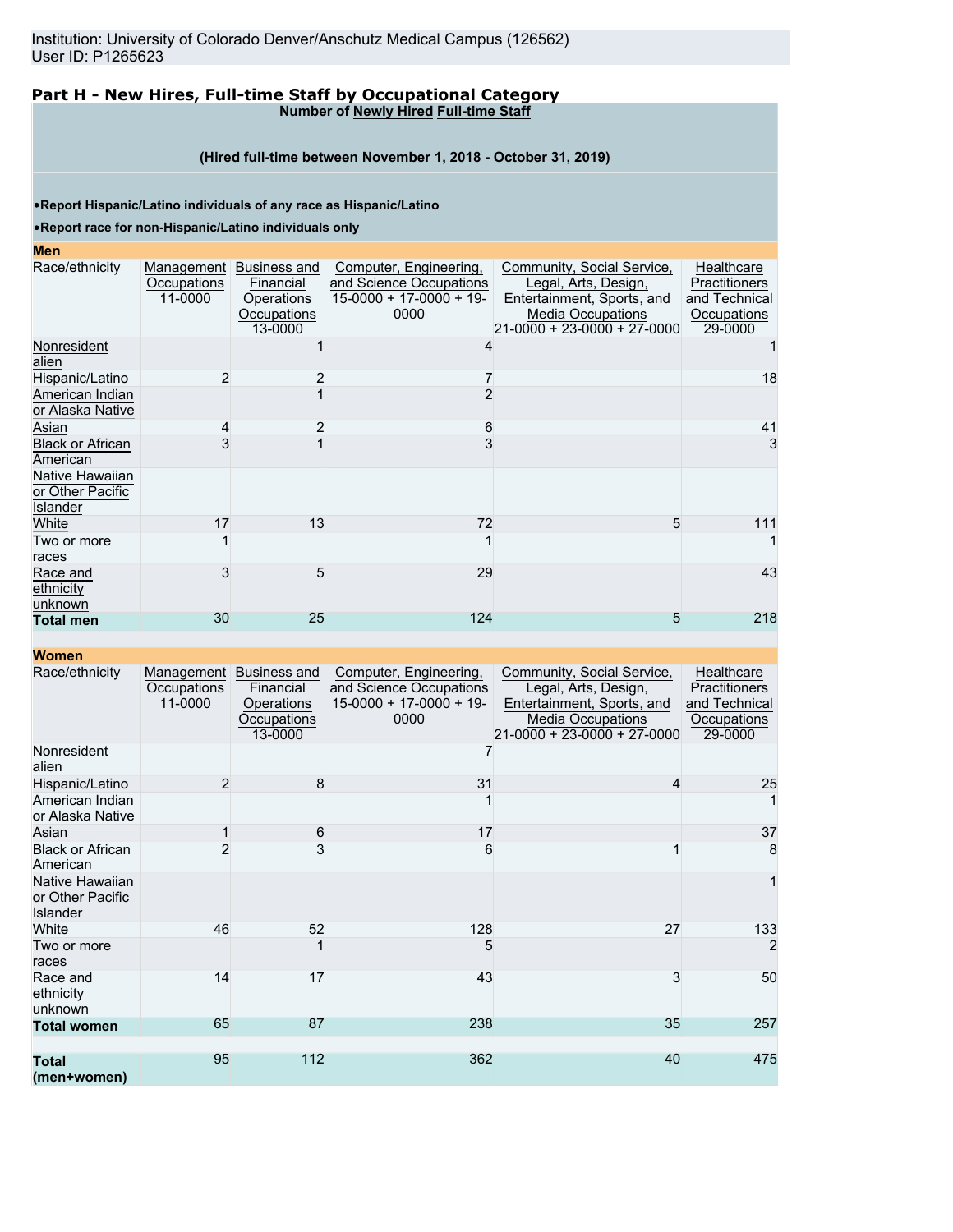#### **Part H - New Hires, Full-time Staff by Occupational Category Number of Newly Hired Full-time Staff**

#### **(Hired full-time between November 1, 2018 - October 31, 2019)**

•**Report Hispanic/Latino individuals of any race as Hispanic/Latino**

•**Report race for non-Hispanic/Latino individuals only**

•**Include both medical school and non-medical school staff**

#### **Men**

|                                                    | Race/ethnicity Service Occupations<br>$31-0000 + 33-0000 + 35-0000 + 37-0000$<br>$+39-0000$ | Sales and<br>Related<br>Occupations Support<br>41-0000 | Office and<br>Occupations<br>43-0000 | Natural Resources,<br>Administrative Construction, and<br>Maintenance<br>Occupations<br>$45-0000 + 47-0000 + 49$ -Occupations<br>0000 | Production,<br>Transportation,<br>and Material<br>Moving<br>$51-0000 + 53$ -<br>0000 | Grand<br><b>Total</b><br>(All full-<br>time<br>new<br>hires) |
|----------------------------------------------------|---------------------------------------------------------------------------------------------|--------------------------------------------------------|--------------------------------------|---------------------------------------------------------------------------------------------------------------------------------------|--------------------------------------------------------------------------------------|--------------------------------------------------------------|
| Nonresident<br>alien                               |                                                                                             |                                                        |                                      |                                                                                                                                       |                                                                                      | 30                                                           |
| Hispanic/Latino                                    | 3                                                                                           |                                                        | 2                                    |                                                                                                                                       |                                                                                      | 63                                                           |
| American<br>Indian or<br><b>Alaska Native</b>      |                                                                                             |                                                        |                                      |                                                                                                                                       |                                                                                      | 4                                                            |
| Asian                                              |                                                                                             |                                                        |                                      |                                                                                                                                       |                                                                                      | 69                                                           |
| <b>Black or</b><br>African<br>American             | 3                                                                                           |                                                        |                                      |                                                                                                                                       |                                                                                      | 22                                                           |
| Native<br>Hawaiian or<br>Other Pacific<br>Islander |                                                                                             |                                                        |                                      |                                                                                                                                       |                                                                                      | 0                                                            |
| White                                              | 5                                                                                           |                                                        | 10                                   | 10                                                                                                                                    | $\overline{2}$                                                                       | 364                                                          |
| Two or more<br>races                               |                                                                                             |                                                        |                                      |                                                                                                                                       |                                                                                      | 5                                                            |
| Race and<br>ethnicity<br>unknown                   |                                                                                             |                                                        |                                      |                                                                                                                                       |                                                                                      | 162                                                          |
| <b>Total men</b>                                   | 18                                                                                          | 0                                                      | 13                                   | 21                                                                                                                                    | 3                                                                                    | 719                                                          |

| <b>Women</b>                                                     |                                                                                             |                                                        |                                      |                                                                                                                                     |                                                                                    |                                                              |
|------------------------------------------------------------------|---------------------------------------------------------------------------------------------|--------------------------------------------------------|--------------------------------------|-------------------------------------------------------------------------------------------------------------------------------------|------------------------------------------------------------------------------------|--------------------------------------------------------------|
|                                                                  | Race/ethnicity Service Occupations<br>$31-0000 + 33-0000 + 35-0000 + 37-0000$<br>$+39-0000$ | Sales and<br>Related<br>Occupations Support<br>41-0000 | Office and<br>Occupations<br>43-0000 | Natural Resources,<br>Administrative Construction, and<br>Maintenance<br>Occupations<br>45-0000 + 47-0000 + 49- Occupations<br>0000 | Production,<br>Transportation,<br>and Material<br>Moving<br>$51-0000 + 53$<br>0000 | Grand<br><b>Total</b><br>(All full-<br>time<br>new<br>hires) |
| Nonresident<br>alien                                             |                                                                                             |                                                        |                                      |                                                                                                                                     |                                                                                    | 24                                                           |
| Hispanic/Latino                                                  | 9                                                                                           |                                                        | 26                                   |                                                                                                                                     |                                                                                    | 132                                                          |
| American<br>Indian or<br>Alaska Native                           |                                                                                             |                                                        |                                      |                                                                                                                                     |                                                                                    | $\overline{4}$                                               |
| Asian                                                            |                                                                                             |                                                        | $\overline{c}$                       |                                                                                                                                     |                                                                                    | 96                                                           |
| Black or<br>African<br>American                                  |                                                                                             |                                                        | 7                                    |                                                                                                                                     |                                                                                    | 33                                                           |
| <b>Native</b><br>Hawaiian or<br><b>Other Pacific</b><br>Islander |                                                                                             |                                                        |                                      |                                                                                                                                     |                                                                                    | $\overline{2}$                                               |
| White                                                            | 12                                                                                          |                                                        | 50                                   |                                                                                                                                     |                                                                                    | 711                                                          |
| Two or more<br>races                                             |                                                                                             |                                                        |                                      |                                                                                                                                     |                                                                                    | 15                                                           |
|                                                                  | 11                                                                                          |                                                        | 20                                   |                                                                                                                                     |                                                                                    | 304                                                          |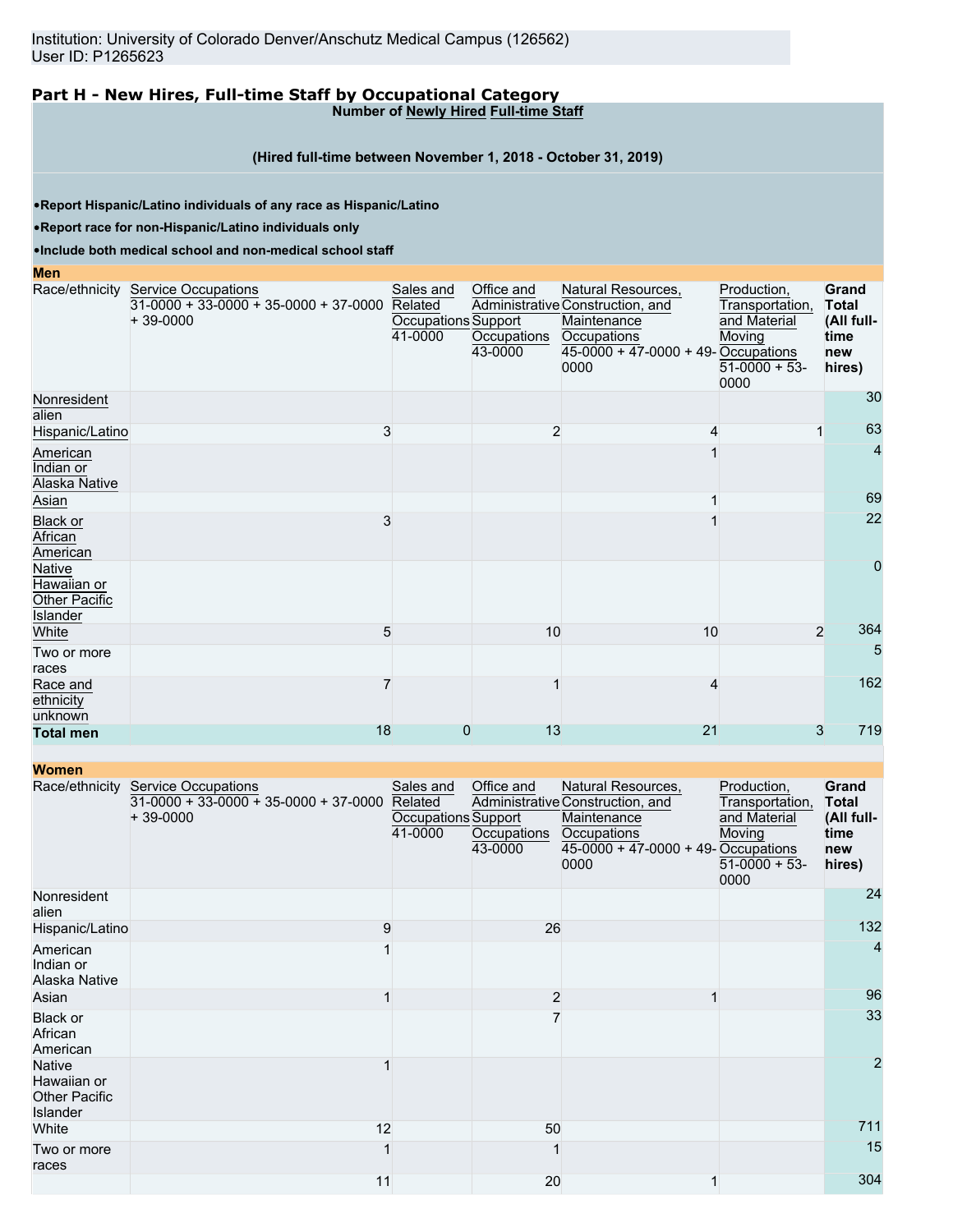| Race and<br>ethnicity<br>unknown |    |   |     |    |                       |
|----------------------------------|----|---|-----|----|-----------------------|
| <b>Total women</b>               | 36 |   | 106 |    | 1,321                 |
|                                  |    |   |     |    |                       |
| <b>Total</b><br>(men+women)      | 54 | U | 119 | 23 | $3 \rightarrow 2,040$ |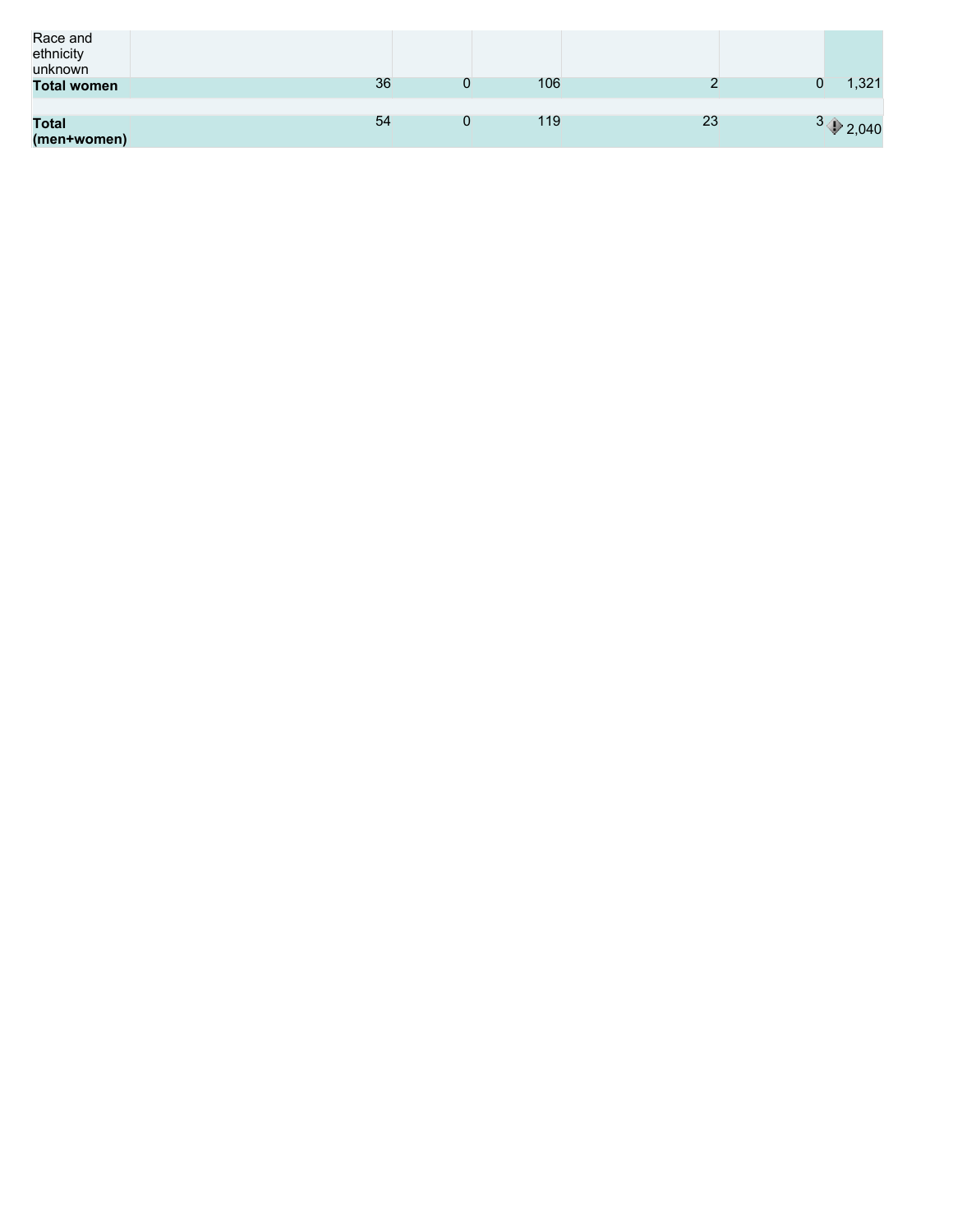Institution: University of Colorado Denver/Anschutz Medical Campus (126562) User ID: P1265623

## **Human Resources Survey Evaluation**

**Were any staff members difficult to categorize? If so, please explain in the box below.**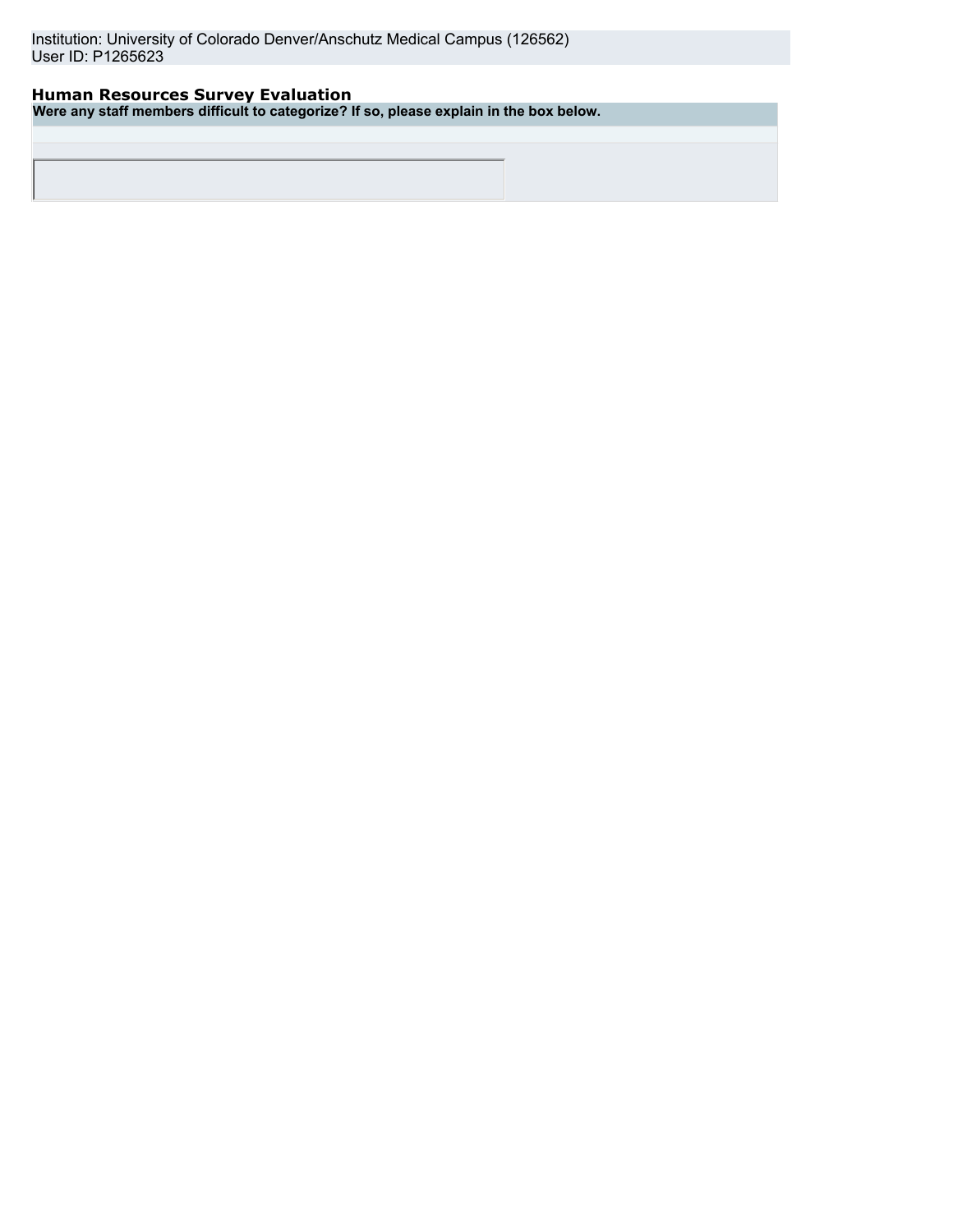## **Prepared by**

The name of the preparer is being collected so that we can follow up with the appropriate person in the event that there are questions concerning the data. The Keyholder will be copied on all email correspondence to other preparers. The time it took to prepare this component is being collected so that we can continue to improve our estimate of the reporting burden associated with IPEDS. Please include in your estimate the time it took for you to review instructions, query and search data sources, complete and review the component, and submit the data through the Data Collection System. Thank you for your assistance.

| This survey component was prepared by:                                                                                                     |                                           |  |                                                            |                      |            |                                            |  |  |
|--------------------------------------------------------------------------------------------------------------------------------------------|-------------------------------------------|--|------------------------------------------------------------|----------------------|------------|--------------------------------------------|--|--|
|                                                                                                                                            | Keyholder                                 |  | <b>SFA Contact</b>                                         |                      |            | <b>HR Contact</b>                          |  |  |
|                                                                                                                                            | <b>Finance Contact</b>                    |  | Academic Library Contact                                   |                      | െ          | Other                                      |  |  |
|                                                                                                                                            | Name: Nathan Schwab                       |  |                                                            |                      |            |                                            |  |  |
|                                                                                                                                            | Email: nathan.schwab@ucdenver.edu         |  |                                                            |                      |            |                                            |  |  |
|                                                                                                                                            |                                           |  |                                                            |                      |            |                                            |  |  |
| How many staff from your institution only were involved in the data collection and reporting process of this<br>survey component?          |                                           |  |                                                            |                      |            |                                            |  |  |
|                                                                                                                                            | 1.00 Number of Staff (including yourself) |  |                                                            |                      |            |                                            |  |  |
|                                                                                                                                            |                                           |  |                                                            |                      |            |                                            |  |  |
| How many hours did you and others from your institution only spend on each of the steps below when<br>responding to this survey component? |                                           |  |                                                            |                      |            |                                            |  |  |
| Exclude the hours spent collecting data for state and other reporting purposes.                                                            |                                           |  |                                                            |                      |            |                                            |  |  |
| <b>Staff member</b>                                                                                                                        | <b>Collecting Data</b><br><b>Needed</b>   |  | <b>Revising Data to Match</b><br><b>IPEDS Requirements</b> | <b>Entering Data</b> |            | <b>Revising and</b><br><b>Locking Data</b> |  |  |
| Your office                                                                                                                                | 20.00 hours                               |  | 5.00 hours                                                 |                      | 1.00 hours | 1.00 hours                                 |  |  |
| <b>Other offices</b>                                                                                                                       | hours                                     |  | hours                                                      |                      | hours      | hours                                      |  |  |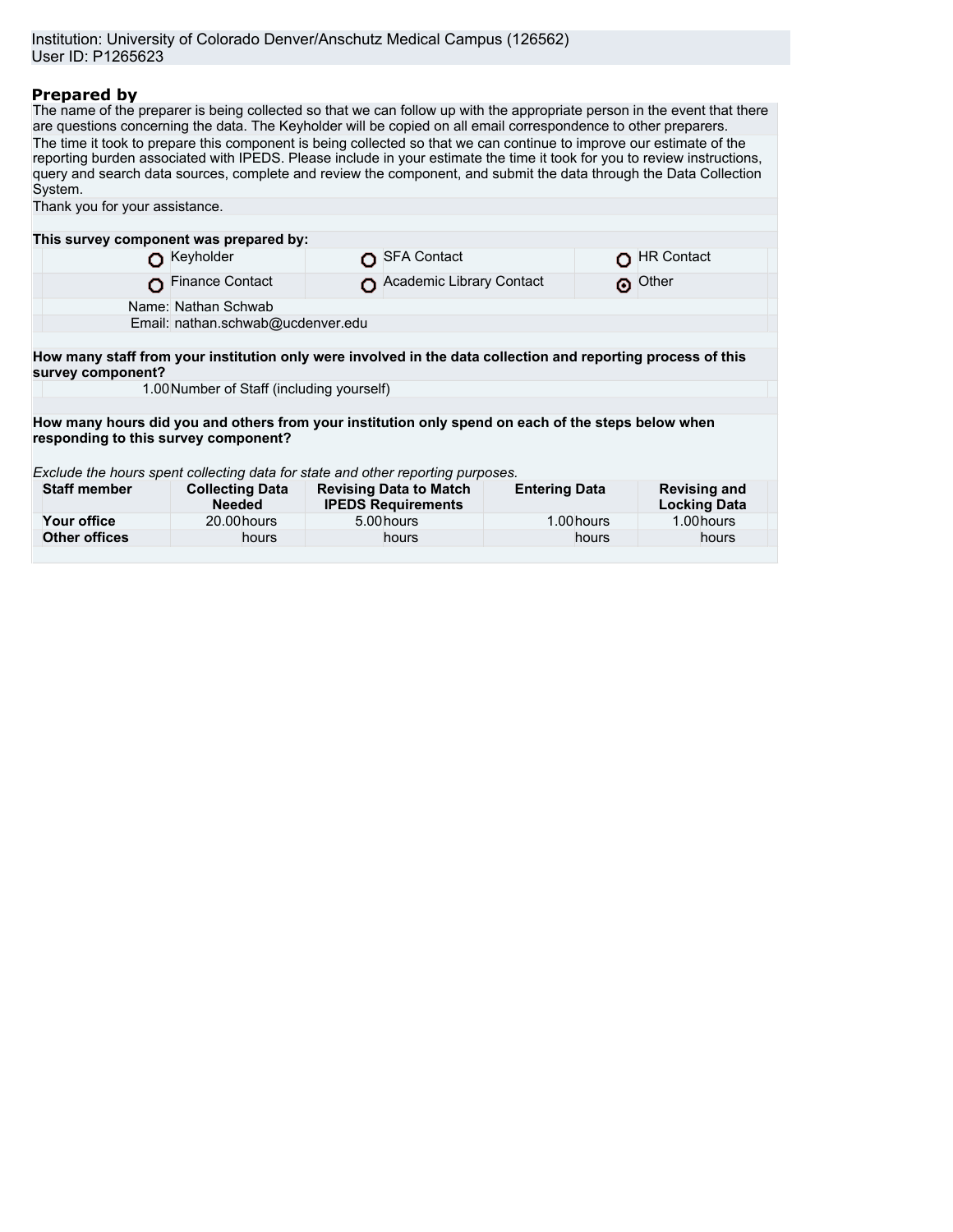**Summary**

## **Human Resources Component Summary**

IPEDS collects important information regarding your institution. All data reported in IPEDS survey components become available in the IPEDS Data Center and appear as aggregated data in various Department of Education reports. Additionally, some of the reported data appears specifically for your institution through the College Navigator website and is included in your institution's Data Feedback Report (DFR). The purpose of this summary is to provide you an opportunity to view some of the data that, when accepted through the IPEDS quality control process, will appear on the College Navigator website and/or your DFR. College Navigator is updated approximately three months after the data collection period closes and Data Feedback Reports will be available through the Data Center and sent to your institution's CEO in November 2019.

Please review your data for accuracy. If you have questions about the data displayed below after reviewing the data reported on the survey screens, please contact the IPEDS Help Desk at: 1-877-225-2568 or ipedshelp@rti.org.

| Number of staff by employment status and occupational category:<br><b>Fall 2019</b>                                                       |                                     |                                     |             |  |
|-------------------------------------------------------------------------------------------------------------------------------------------|-------------------------------------|-------------------------------------|-------------|--|
| <b>Occupational category</b>                                                                                                              | <b>Reported values</b>              | <b>FTE</b><br>staff                 |             |  |
|                                                                                                                                           | <b>Number of</b><br>full-time staff | <b>Number of</b><br>part-time staff |             |  |
| <b>Total number of staff</b>                                                                                                              | 11,737                              | 1,185                               | 12,132      |  |
| <b>Instructional Staff</b>                                                                                                                | 4,481                               | 869                                 | 4,771       |  |
| Primary Instruction                                                                                                                       | 1,844                               | 553                                 | 2,028       |  |
| Exclusively credit                                                                                                                        | 1,844                               | 0                                   | 1,844       |  |
| Exclusively not-for-credit                                                                                                                | 0                                   | 0                                   | 0           |  |
| Combined credit/not-for-credit                                                                                                            | 0                                   | 553                                 | 184         |  |
| Instruction/research/public service                                                                                                       | 2,637                               | 316                                 | 2,742       |  |
| <b>Research Staff</b>                                                                                                                     | 810                                 | 26                                  | 819         |  |
| <b>Public Service Staff</b>                                                                                                               | 121                                 | 0                                   | 121         |  |
| Library and Student and Academic Affairs and Other Education<br>Services Occupations SOC                                                  | 395                                 | 5                                   | 397         |  |
| Librarians, Curators, and Archivists<br>SOC 25-4000                                                                                       | 50                                  | 1                                   | 50          |  |
| Archivists, Curators, and Museum Technicians<br>SOC 25-4010                                                                               | $\mathbf 0$                         | $\mathbf{1}$                        | $\mathbf 0$ |  |
| Librarians<br>SOC 25-4020                                                                                                                 | 39                                  | 0                                   | 39          |  |
| <b>Library Technicians</b><br>SOC 25-4030                                                                                                 | 11                                  | 0                                   | 11          |  |
| Student and Academic Affairs and Other Education Services<br>Occupations<br>$SOC 25 - 2000 + 25 - 3000 + 25 - 9000$                       | 345                                 | 4                                   | 346         |  |
| <b>Management Occupations</b><br>SOC 11-0000                                                                                              | 1,033                               | 10                                  | 1,036       |  |
| Business and Financial Operations Occupations<br>SOC 13-0000                                                                              | 730                                 | 50                                  | 747         |  |
| Computer, Engineering, and Science Occupations<br>$SOC$ 15-0000 + 17-0000 + 19-0000                                                       | 1,720                               | 66                                  | 1,742       |  |
| Community, Social Service, Legal, Arts, Design, Entertainment,<br>Sports and Media Occupations<br>$SOC 21 - 0000 + 23 - 0000 + 27 - 0000$ | 145                                 | 18                                  | 151         |  |
| Healthcare Practitioners and Technical Occupations<br>SOC 29-0000                                                                         | 1,493                               | 40                                  | 1,506       |  |
| Service Occupations<br>$SOC$ 31-0000 + 33-0000 + 35-0000 + 37-0000 + 39-0000                                                              | 180                                 | 83                                  | 208         |  |
| Sales and Related Occupations<br>SOC 41-0000                                                                                              |                                     |                                     |             |  |
| Office and Administrative Support Occupations<br>SOC 43-0000                                                                              | 457                                 | 17                                  | 463         |  |
| Natural Resources, Construction, and Maintenance Occupations                                                                              | 133                                 | $\mathbf{1}$                        | 133         |  |